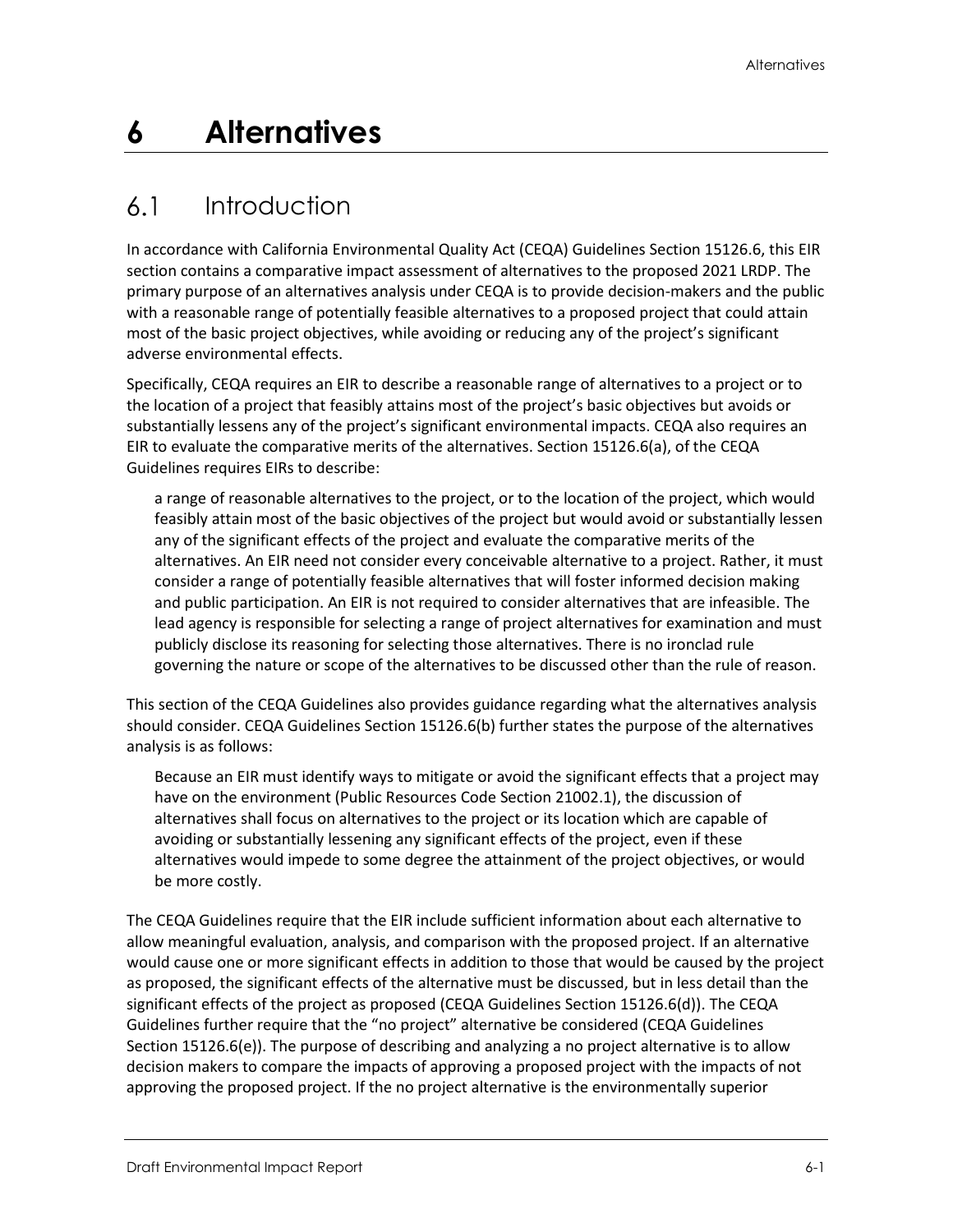#### University of California, Riverside **2021 Long Range Development Plan**

alternative, CEQA requires that the EIR "shall also identify an environmentally superior alternative among the other alternatives" (CEQA Guidelines Section 15126.6(e)(2)).

In defining "feasibility" (e.g., feasibly attain most of the basic objectives of the project), CEQA Guidelines Section 15126.6(f)(1) states, in part: Among the factors that may be taken into account when addressing the feasibility of alternatives are site suitability, economic viability, availability of infrastructure, general plan consistency, other plans or regulatory limitations, jurisdictional boundaries (projects with a regionally significant impact should consider the regional context), and whether the proponent can reasonably acquire, control or otherwise have access to the alternative site (or the site is already owned by the proponent). No one of these factors establishes a fixed limit on the scope of reasonable alternatives. In determining what alternatives should be considered in the EIR, it is important to consider the objectives of the project, the project's significant effects, and unique project considerations. These factors are crucial to the development of alternatives that meet the criteria specified in CEQA Guidelines Section 15126.6(a).

Analysis of four alternatives to the proposed 2021 LRDP is provided to allow decision-makers to consider the proposed 2021 LRDP in light of hypothetical alternative development scenarios, thereby promoting CEQA's purpose as an information disclosure statute. This analysis is guided by the following overarching considerations set forth under CEQA Guidelines:

- An EIR need not consider every conceivable alternative to a project;
- An EIR should identify alternatives that were considered by the lead agency, but rejected as infeasible during the scoping process;
- Reasons for rejecting an alternative include:
	- Failure to meet most of the basic project objectives;
	- □ Infeasibility; or
	- $\Box$  Inability to avoid significant environmental effects.

#### $6.2$ Summary of Significant and Unavoidable Impacts

As required under CEQA, the intent of this alternatives analysis is to consider options that could reduce the proposed 2021 LRDP's significant impacts. Please see the Executive Summary for a summary of the impact determination for all the environmental resource areas. As stated therein, implementation of the proposed 2021 LRDP was determined to result in the following significant and unavoidable impacts.

- **Aesthetics**
	- **Impact AES-1:** Development under the proposed 2021 LRDP could block or impede views of scenic vistas.
- **Agricultural Resources**
	- **Impact AG-1:** Implementation of the proposed 2021 LRDP would result in the conversion of Prime Farmland, Unique Farmland, or Farmland of Statewide Importance (Farmland) to nonagricultural use. The establishment of the Coachella Valley Agricultural Research Station (CVARS) as mitigation (from MM 4.1-1 in the 1990 LRDP EIR) for impacts to Farmland does not fully offset the net reduction in farmland in the region as no new farmlands were being created in the vicinity of the campus.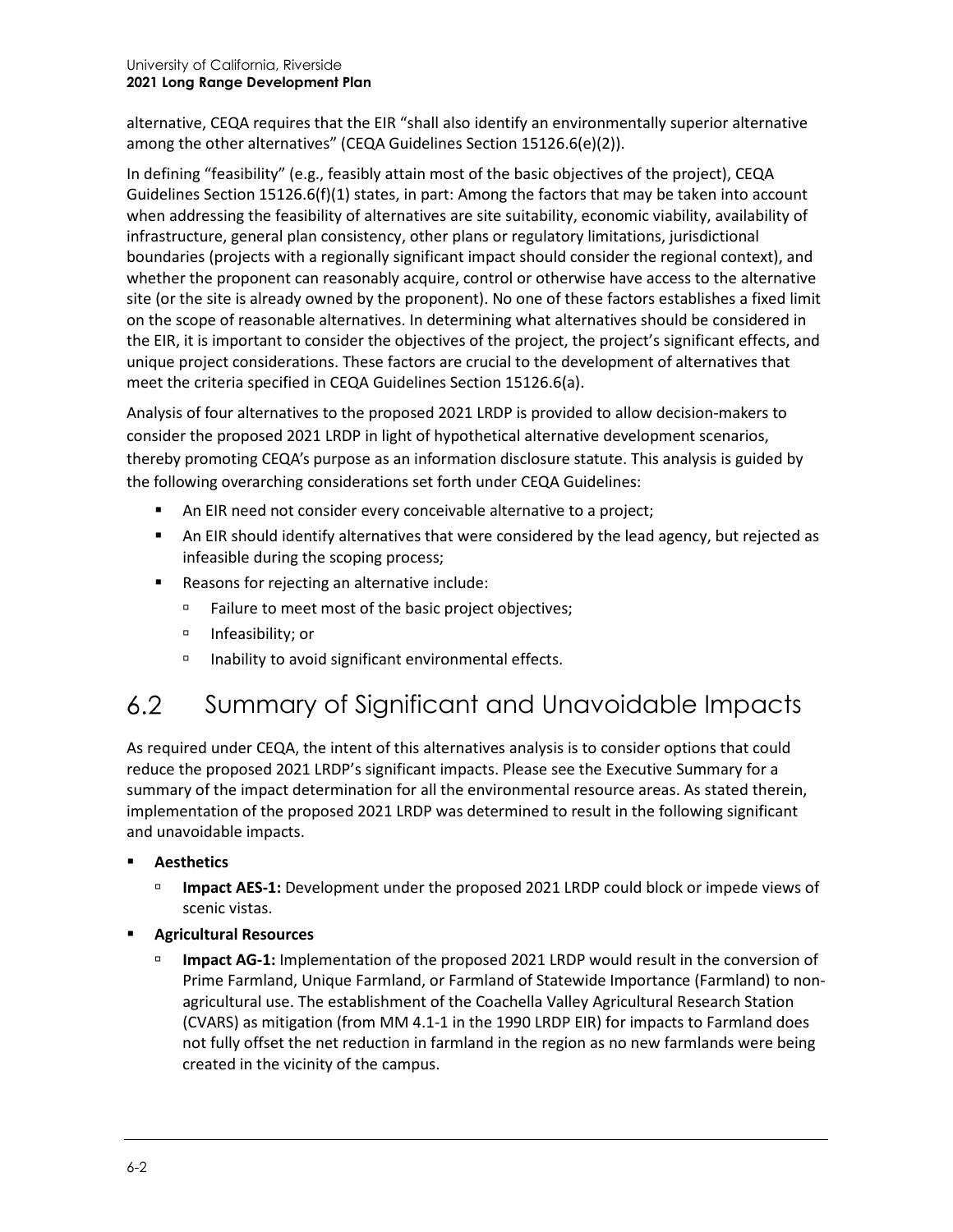- **Air Quality**
	- **Impact AQ-2:** Construction under the proposed 2021 LRDP would generate ROG and  $NO<sub>X</sub>$  in quantities that exceed SCAQMD significance thresholds. Operation would exceed SCAQMD thresholds for ROG, NOX, and  $PM_{10}$ .
- **Cultural Resources**
	- **Impact CUL-1:** The proposed 2021 LRDP would adversely affect historical resources through the full and partial demolition of historical resources, renovation/rehabilitation of historical resources, and new construction adjacent to historical resources.
- **Noise**
	- **Impact N-1:** Construction under the proposed 2021 LRDP would exceed applicable noise thresholds.
- **Transportation**
	- **Impact T-3:** Development under the proposed 2021 LRDP would be constructed in such a way that changes would remain consistent to surrounding geometric design features and any redesign or construction of on-campus circulation paths would be designed and constructed to meet the Campus Construction and Design Standards. However, the increase in campus population under Cumulative plus Project conditions would result in an impact related to AM Peak Hour queueing at the I-215/SR 60 Freeway Southbound Ramps at Martin Luther King Boulevard.

All other impacts addressed in the Draft EIR would either be less than significant or reduced to a less than significant level with mitigation, with the exception of land use and planning and mineral resources, which were found to have less than significant impacts or no impacts in the Initial Study (Appendix A).

#### $6.3$ Attainment of Project Objectives

In determining what alternatives should be considered in the EIR, the objectives of a project must be considered, as attainment of most of the basic objectives forms one of the tests of whether an alternative is feasible (see discussion above). UCR identified the following objectives, as previously described (see Section 2, *Project Description*):

- 1. Serve as good stewards of limited campus lands and natural resources as UCR continues to grow and accommodate enrollment projections of approximately 35,000 students.
- 2. Develop approximately 5.5 million gross square feet (gsf) of net new building space needed to accommodate student housing as well as academic and research facilities.
- 3. Maintain existing land-based research operations on West Campus, while supporting facility modernization, research support facilities growth, and strategic partnerships and initiatives.
- 4. Activate and enliven the East Campus through strategic mixed-use development, improved public spaces, expanded campus services, and additional on-campus housing to facilitate a living-learning campus environment.
- 5. Accommodate approximately 40 percent of eligible students with on-campus housing and replace aging low-density student housing units while considering demand, affordability, financial feasibility, and physical site constraints.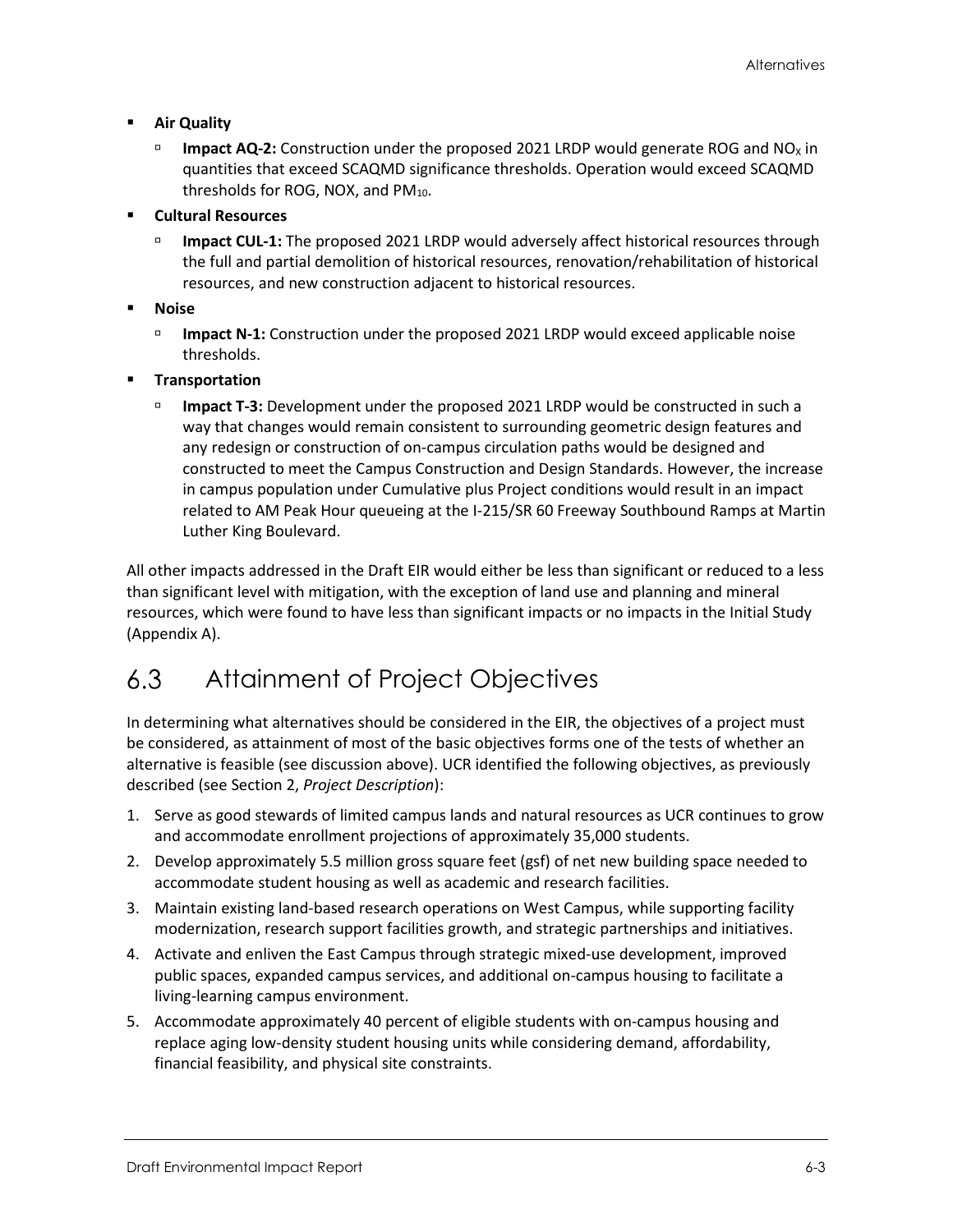- 6. Locate future growth generally adjacent to and outside of the campus loop road, thereby maintaining the character of the Mid-Century Modern Core.
- 7. Incorporate efficient planning and design practices in support of minimizing the effects of climate change.

#### $6.4$ Alternatives Considered but Rejected

As described above, CEQA Guidelines Section 15126.6(c) provides that the range of potential alternatives for the project shall include those that could feasibly accomplish most of the basic objectives of the project and could avoid or substantially lessen one or more of the significant effects. Alternatives that fail to meet the fundamental project purpose need not be addressed in detail in an EIR.

An EIR is also required to identify any alternatives that were considered by the lead agency but were rejected during the planning or scoping process, and briefly explain the reasons underlying the lead agency's determination. The following alternatives were considered by UCR but are not evaluated further in this EIR, for the reasons discussed:

- **Remote/Distance Learning:** Under this potential alternative, UCR would serve all future enrollment through expanded online course curricula. This would reduce the need for oncampus facilities, although, certain academic programs (e.g., those that involve scientific laboratory coursework) and tenure track faculty would still require on-campus building space. Because on-campus students would not increase under this alternative, additional student housing would not be constructed. This alternative is not consistent with the university's current instruction model wherein remote learning is complementary to in-person learning. Further, this alternative would not fulfill most of the basic project objectives, including the objective of increasing on-campus housing opportunity for students, activating and enlivening East Campus through strategic mixed-use development to facilitate a living-learning campus environment, consolidating and densifying the center of campus, and incorporating efficient planning and design practices in support of minimizing the effects of climate change. Thus, because this alternative would not meet most of the basic project objectives, relative to the proposed plan, this alternative is not feasible and is not considered in further detail.
- **Alternative Location:** Under this potential alternative, UCR would develop its Coachella Valley satellite campus located in Palm Desert, California to accommodate anticipated student population growth. This alternative would still allow for renovations and redevelopment of existing campus facilities but would eliminate the need to expand the Riverside campus. However, this alternative would require acquisition of adjacent properties to the Palm Desert campus. Additionally, this alternative would require substantial new development of primarily undeveloped properties in Palm Desert. It is reasonable to assume that this alternative would simply relocate the impacts of the proposed project to another location, result in its own significant impacts, particularly related to air quality, biological resources, cultural resources, public services, transportation, tribal cultural resources (TCR), and utilities and service systems. This alternative is not consistent with the university's current instruction model wherein remote learning is complementary to in-person learning. Further, this alternative would not fulfill most of the basic project objectives, including the objective of increasing on-campus housing opportunity for students on the UCR main campus, activating and enlivening East Campus through strategic mixed-use development to facilitate a living-learning campus environment, consolidating and densifying the center of campus, and incorporating efficient planning and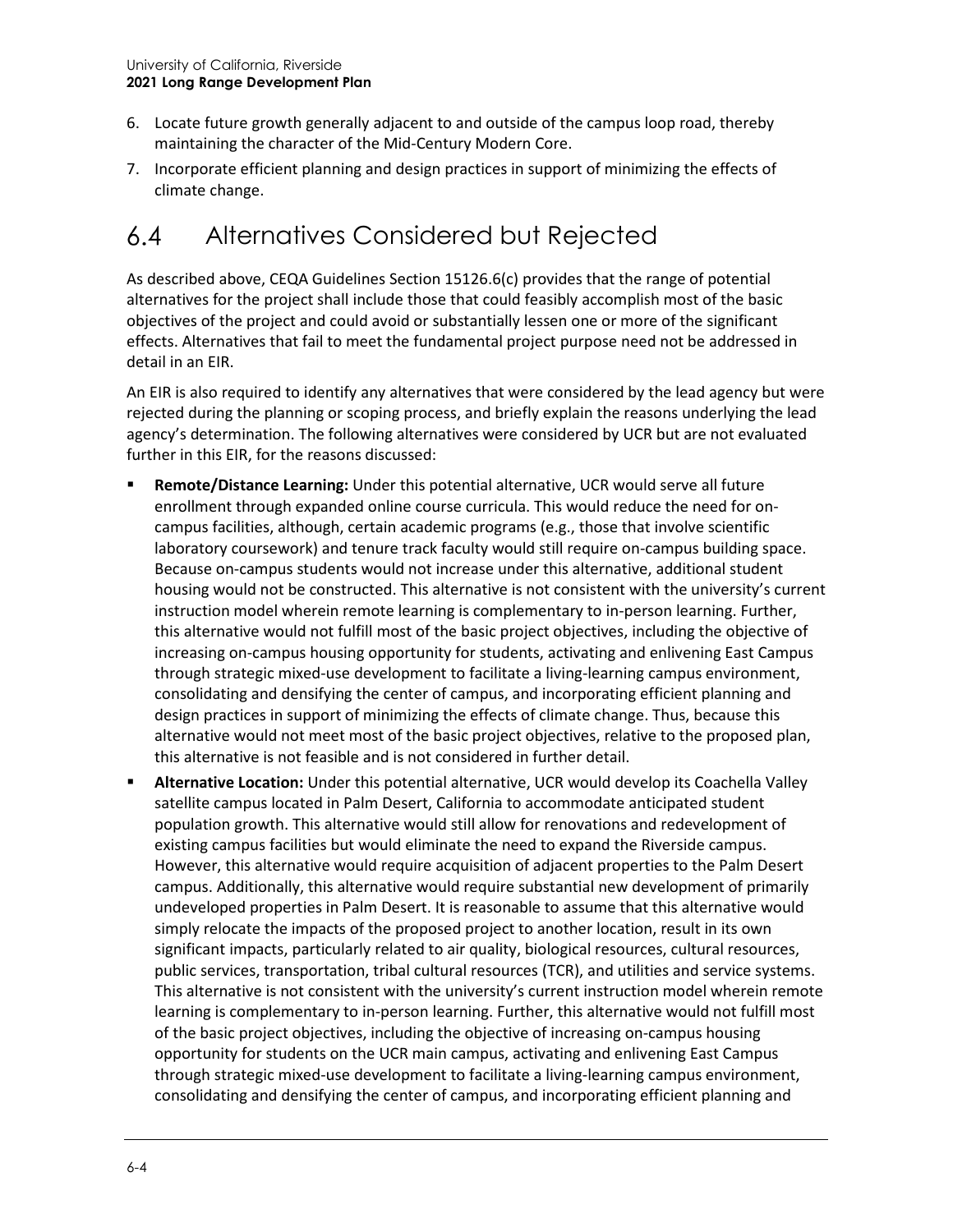design practices in support of minimizing the effects of climate change. Thus, because this alternative would not meet most of the basic project objectives, relative to the proposed plan, this alternative is not feasible and is not considered in further detail.

#### Alternatives Selected for Analysis  $6.5^{\circ}$

CEQA Guidelines Section 15126.6, as amended, mandates that all EIRs include a comparative evaluation of the proposed plan with alternatives to the plan that can attain most of the plan's basic objectives but would avoid or substantially lessen any of the significant and unavoidable effects of the proposed 2021 LRDP. CEQA requires an evaluation of a "range of reasonable" alternatives, including the "no project" alternative. Alternatives have been developed to provide a reasonable range of options to consider that would help decision makers and the public understand the general implications of revising or eliminating certain components of the proposed 2021 LRDP. The following provides descriptions of the four alternatives evaluated in this EIR.

- Alternative 1: No Project
- **Alternative 2: Reduced Development Program**
- Alternative 3: Increased Student Housing
- **Alternative 4: No Agricultural Land Development**

The environmental impacts of each alternative are analyzed in Sections 6.5.1 through 6.5.4 below. As explained above, the CEQA Guidelines allow for analysis of alternatives at a lesser level of detail. Consequently, the alternatives analyses below should be read in conjunction with the individual resource chapters in Sections 4, which provide a greater level of detail.

**Alternative 1 - No Project.** The CEQA-required No Project alternative would continue implementation of the 2005 LRDP per the CEQA Guidelines Section 15126.6(e)(3)(A). Planned development as expressed in the 2005 LRDP, primarily new academic/administrative space, would continue up to its planned capacity. This alternative would assume the same student enrollment growth (e.g., 10,000 new students) as projected in the proposed 2021 LRDP. Therefore, like with the proposed project, the 2035/2036 student body would still grow to approximately 35,000 students. This alternative would assume the same net new faculty and staff projections of approximately 2,800 new employees as projected in the proposed 2021 LRDP. Therefore, the 2035/2036 faculty and staff count would be approximately 7,545 employees. Under Alternative 1, the campus population in academic year 2035/2036 would be approximately 42,545. This alternative assumes a bed count of up to 12,500 beds.

Additionally, the assumed maximum development would remain at approximately 14.9 million gsf, as permitted under the 2005 LRDP. In academic year 2018/2019, UCR had approximately 6.8 million gsf of development. Therefore, Alternative 1 would allow for an increase of approximately 8 million gsf of additional academic buildings, student housing, and support space development by the year 2035/2036.

**Alternative 2 - Reduced Development Program.** The Reduced Development Program Alternative would reduce net new campus population and net new development by 50 percent. The net increase in development would be approximately 1.85 million asf (approximately 2.75 million gsf) of additional academic buildings and support facilities rather than 3.7 million asf and 5.5 million gsf, respectively. Therefore, under Alternative 2, there would be a maximum of approximately 6.65 million asf (approximately 9.75 million gsf) of total academic, research, student housing,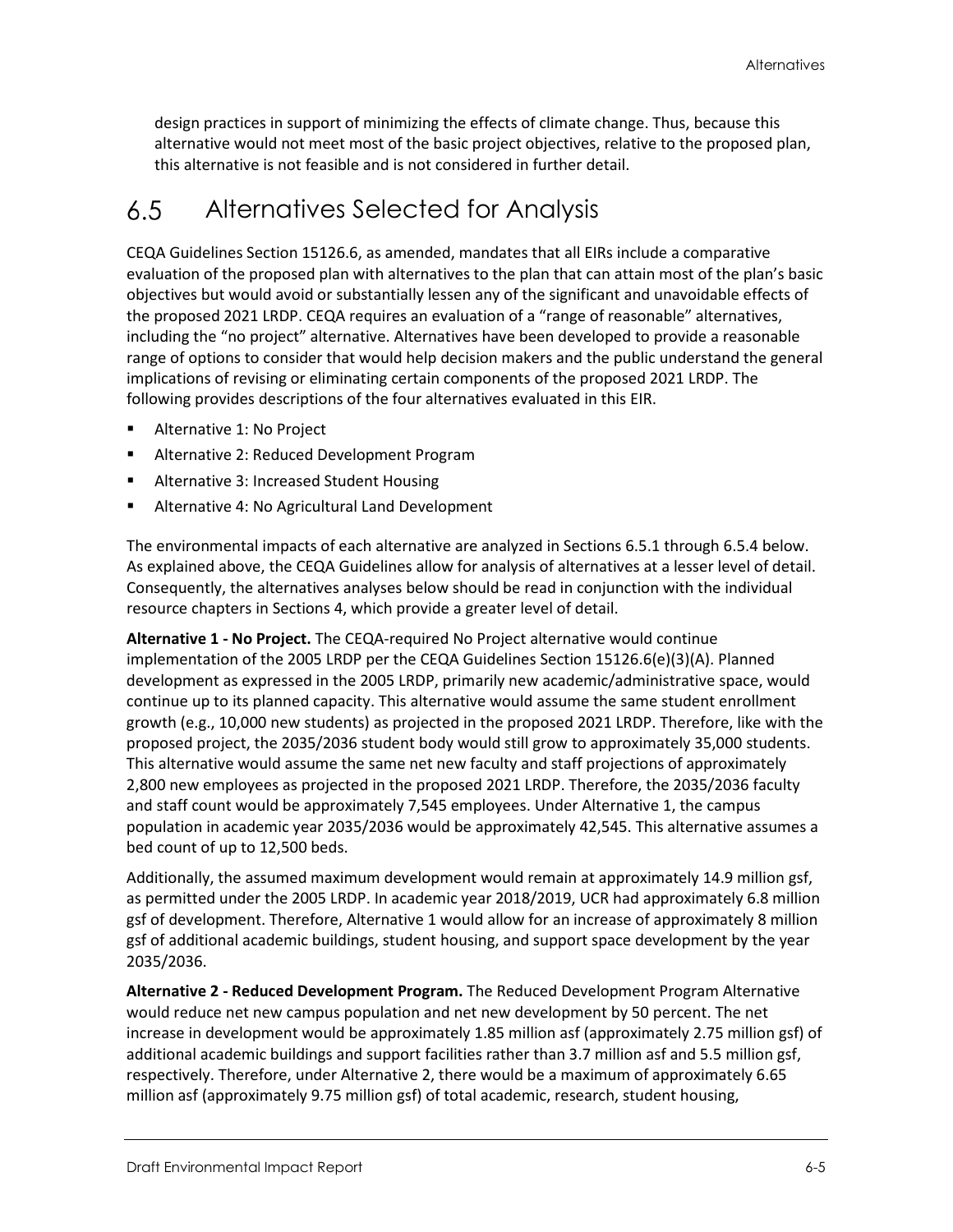recreational facilities, and support space development by the year 2035/2036. It is reasonable to assume that less recreational facilities would be developed under this alternative since UCR would be limited in its development potential compared to the proposed 2021 LRDP.

Net new student enrollment for academic year 2035/2036 would be planned for 5,000 new students rather than 10,000. Therefore, the 2035/2036 student body would be approximately 30,000 students. Net new faculty and staff projections for academic year 2035/2036 would be planned for approximately 1,400 new employees rather than 2,800. Therefore, the 2035/2036 faculty and staff count would be approximately 6,200 employees. Under Alternative 2, the campus population in academic year 2035/2036 would be approximately 36,200 rather than 42,545. However, reducing the UCR student population under Alternative 2 would not reduce overall demand for higher education, and would simply relocate students to other campuses.

**Alternative 3 - Increased Student Housing.** This alternative would not alter the components of the proposed 2021 LRDP, but rather would increase the student bed capacity to provide housing for 60 percent of the eligible student body capacity rather than 40 percent under the proposed 2021 LRDP. This would result in a doubling of the proposed new campus beds, which would represent a net increase of approximately 14,978 new campus beds, rather than 7,489 under the proposed 2021 LRDP. Under Alternative 3, the total campus bed count in academic year 2035/2036 would be approximately 21,500 rather than 14,000 under the proposed 2021 LRDP.

Under Alternative 3, net new development would still total up to 3.7 million asf (5.5 million gsf), with a maximum buildout of approximately 8.5 million asf (approximately 12.7 million gsf). It is reasonable to assume that more of the developable square footage would be used for student housing under this alternative rather than student support, academic, or recreation space. The net new student enrollment for academic year 2035/2036 would be planned for 10,000 new students (35,000 total students). Net new faculty and staff projections for academic year 2035/2036 would be approximately 2,800 new employees (7,545 total employees). Under Alternative 3, the campus population in academic year 2035/2036 would be approximately 42,545.

**Alternative 4 - No Agricultural Land Development.** This alternative would maintain prime agricultural lands for land-based research. Under the proposed 2021 LRDP, there are nearly 394 acres of prime agricultural lands (i.e., State-designated Prime Farmland, Unique Farmland, or Farmland of Statewide Importance) located on West Campus in areas designated as Agricultural/Campus Research or Land-based Research. There are approximately 12.2 acres of prime agricultural land on East Campus concentrated near the eastern campus boundary at the USDA Salinity Laboratory. Under Alternative 4, all prime agricultural lands on West Campus and East Campus would be designated for land-based research opportunities with no secondary uses allowed or remain as open space. More specifically, the 2021 LRDP designations for Agricultural/Campus Research, Student Neighborhood, and the agricultural portions of the "Campus Support" would be designated with "Land-based Research" designations.

Under Alternative 4, net new development would still total up to 3.7 million asf (5.5 million gsf), with a maximum buildout of approximately 8.5 million asf (approximately 12.7 million gsf), and the net new student enrollment for academic year 2035/2036 would be planned for 10,000 new students (35,000 total students). Net new faculty and staff projections for academic year 2035/2036 would be approximately 2,800 new employees (7,545 total employees). Under Alternative 3, the campus population in academic year 2035/2036 would be approximately 42,545.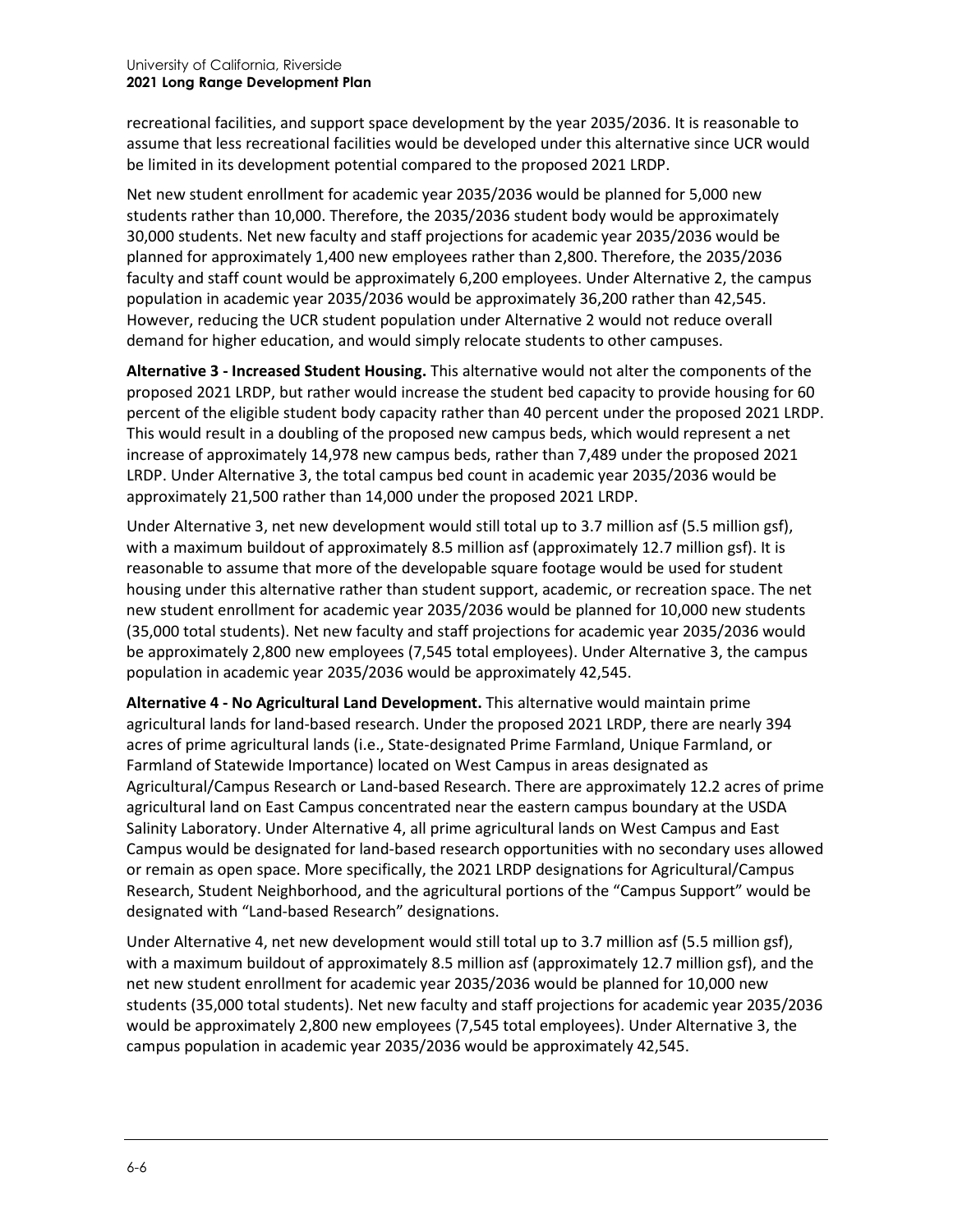# 6.5.1 Alternative 1: No Project Alternative

CEQA Guidelines Section 15126.6(e)(1) requires that the "no project" alternative be described and analyzed "to allow decision makers to compare the impacts of approving the project with the impacts of not approving the project." The no project analysis is required to discuss "the existing conditions at the time the notice of preparation is published…as well as what would be reasonably expected to occur in the foreseeable future if the project were not approved, based on current plans and consistent with available infrastructure and community services" (CEQA Guidelines Section 15126.6(e)(2)). "If the project is…a development project on identifiable property, the no project alternative is the circumstance under which the project does not proceed. Here, the discussion would compare the environmental effects of the property remaining in its existing state against environmental effects which would occur if the project is approved. If disapproval of the project under consideration would result in predictable actions by others, such as the proposal of some other project, this 'no project' consequence should be discussed. In certain instances, the no project alternative means 'no build' wherein the existing environmental setting is maintained. However, where failure to proceed with the project will not result in preservation of existing environmental conditions, the analysis should identify the practical result of the project's nonapproval and not create and analyze a set of artificial assumptions that would be required to preserve the existing physical environment" (CEQA Guidelines Section 15126(e)(3)(B)).

The No Project alternative would continue implementation of the 2005 LRDP per CEQA Guidelines Section 15126.6(e)(3)(A). Planned development as expressed in the 2005 LRDP, primarily new academic/administrative space, would continue up to its planned capacity. This alternative would assume the same student enrollment growth (e.g., 10,000 new students) as projected in the proposed 2021 LRDP. Therefore, like with the proposed project, the 2035/2036 student body would still grow to approximately 35,000 students. This alternative would assume the same net new faculty and staff projections of approximately 2,800 new employees as projected in the proposed 2021 LRDP. Therefore, the 2035/2036 faculty and staff count would be approximately 7,545 employees. Under Alternative 1, the campus population in academic year 2035/2036 would be approximately 42,545.The total campus bed count would be 12,500.

Additionally, the assumed maximum development would remain at approximately 14.9 million gsf, as permitted under the 2005 LRDP. In academic year 2018/2019, UCR had approximately 6.8 million gsf of development. Therefore, Alternative 1 would allow for an increase of approximately 8 million gsf of additional academic buildings, student housing, and support space development by the year 2035/2036.

The following analysis summarize the impact findings of the 2005 LRDP EIR and provides a comparison of those impacts in relation to the proposed 2021 LRDP impacts.

#### **Aesthetics**

The 2005 LRDP EIR found that implementation of the 2005 LRDP would not have a substantial adverse effect on a scenic vista and would not substantially degrade the visual character or quality of the campus and immediate surrounding area, and while the implementation of the 2005 LRDP could create new sources of light or glare, adherence to relevant 2005 LRDP Planning Strategies and Campus Programs and Practices would ensure impacts related to aesthetics remain less than significant without the need for mitigation. These findings would remain as such under the No Project Alternative.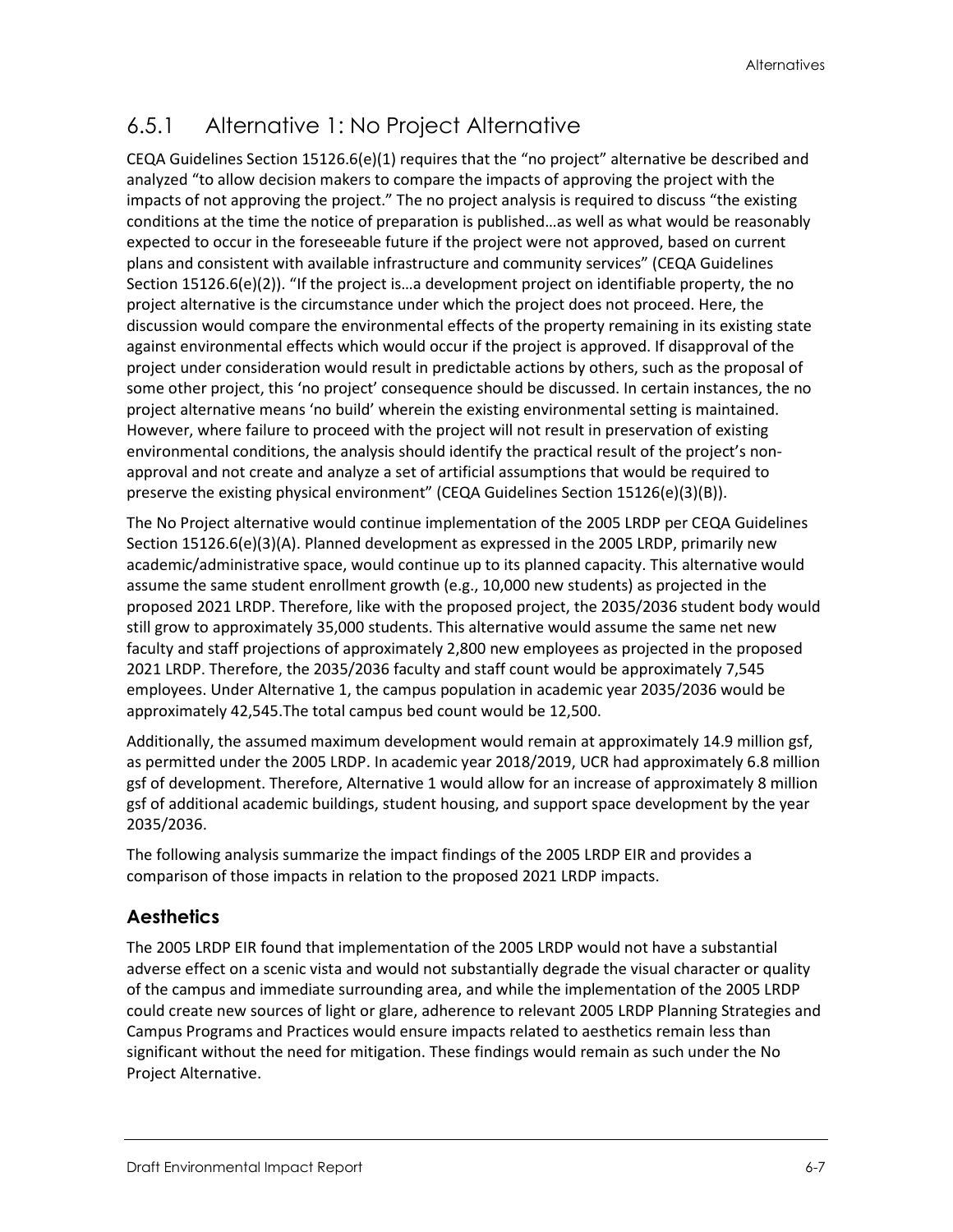The 2005 LRDP has not reached its buildout potential and could still develop up to approximately 8 million gsf of new building space. The No Project Alternative could result in more new academic space, student housing and support space, and athletic and recreational facilities than that proposed under the 2021 LRDP, which could develop up to 5.5 million gsf. In addition, the 2005 LRDP would allow for new buildings to be spread out around East and West Campus thereby impacting KVP 1 and KVP 2 on West Campus to a greater extent than the proposed 2021 LRDP, whereas development under the 2021 LRDP would be more centralized and densified in East Campus, but also taller as a result. The proposed 2021 LRDP would impact KVP 9 by allowing development of multi-story academic buildings where the parking and athletic and soccer fields are along Canyon Crest Drive where the 2005 LRDP has this area designated as parking, athletics and recreation. Thus, the proposed 2021 LRDP would impact the scenic views of the distant Box Springs Mountains compared to that of the No Project Alternative. The proposed 2021 LRDP found impacts to scenic vistas, specifically the Box Springs Mountains, to be significant with no sufficient mitigation to reduce impacts to less than significant.

All campus projects under the No Project Alternative and the proposed 2021 LRDP would be subject to the design review and approval processes described under the Physical Design Framework to ensure that the visual character and quality of the campus would be maintained or improved.

All campus projects under the No Project Alternative would incorporate design features to reduce light and glare based on the Campus Design Guidelines, Physical Design Framework, 2005 LRDP Planning Strategies and Campus Programs and Practices, and/or mitigation measures under the 2005 LRDP EIR for the No Project Alternative and based on the Campus Construction and Design Standards, Physical Design Framework, and/or mitigation measures under the proposed 2021 LRDP. Additionally, under both the No Project Alternative and the proposed 2021 LRDP, lighting plans would be reviewed and approved by UCR staff to ensure no light spillover onto adjacent properties.

Although the No Project Alternative could result in more development, it would be done in line with the 2005 LRDP and 2005 LRDP EIR, which found all impacts related to aesthetics to be less than significant, less than significant with adherence to relevant 2005 LRDP Planning Strategies and Campus Programs and Practices, or incorporation of mitigation. As such, overall aesthetic impacts under the No Project Alternative would be **similar to** the proposed 2021 LRDP. *(Similar impact)*

#### **Agricultural Resources**

The 2005 LRDP EIR found that implementation of the 2005 LRDP would not conflict with existing zoning for agricultural land or a Williamson Act contract nor would development under the 2005 LRDP involve other changes that could convert Farmland to nonagricultural uses with adherence to relevant 2005 LRDP Planning Strategies. However, the 2005 LRDP EIR found that implementation of the 2005 LRDP would result in the conversion of approximately 125 acres of Prime Farmland to nonagricultural uses and the impact would be significant and unavoidable. These findings would remain as such under the No Project Alternative.

The proposed 2021 LRDP reinforces the commitment to the densification of the existing Academic Center and existing urban environment on East Campus, limiting sprawl into existing open space and agricultural and land-based research areas on West Campus. Agricultural and land-based research is expected to continue to be a major component of UCR's research portfolio over the lifetime of the proposed 2021 LRDP. The proposed 2021 LRDP would impact fewer acres of Farmland than previous UCR LRDPs. However, implementation of the proposed 2021 LRDP would still reduce land available for agricultural research on Farmland in comparison to existing conditions. Consistent with past LRDP EIRs, the establishment of the CVARS as mitigation for impacts to Farmland does not fully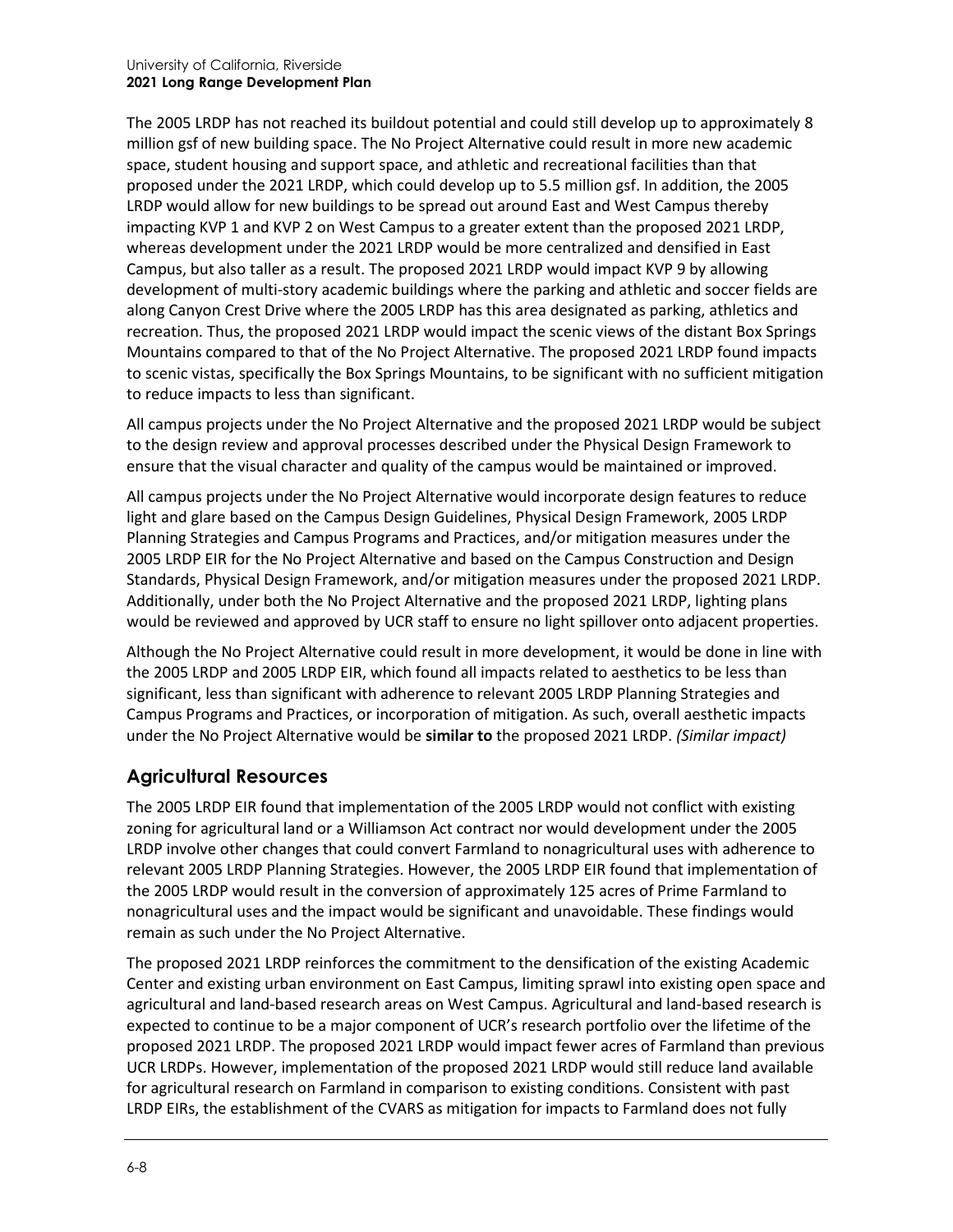offset the net reduction in farmland in the region as no new farmlands were being created in the vicinity of the campus.

Since analysis and approval of the 2005 LRDP, UCR has only converted approximately 43 acres<sup>[1](#page-8-0)</sup> of Farmland in the West Campus (which is less than the 125 acres assumed to be converted). However, the 2005 LRDP has not reached its buildout potential and could still develop up to approximately 8 million gsf of new building space, including new academic space, student housing and support space, and athletic and recreational facilities, including allowing for more intense development than that proposed by the 2021 LRDP on the remaining 82 acres on West Campus. Overall impacts to agricultural resources under the No Project Alternative would be **greater than** the proposed 2021 LRDP, though in both cases impacts remain significant and unavoidable. *(Greater impact)*

#### **Air Quality**

The 2005 LRDP EIR found that implementation of the 2005 LRDP would not conflict with or obstruct implementation of the AQMP for SCAB and the adherence to relevant 2005 LRDP Planning Strategies and Campus Programs and Practices would ensure impacts be less than significant (Impact AQ-1). The 2005 LRDP EIR found that construction and operational activities, both projectspecific and cumulatively, would result in the generation of criteria pollutants (namely ROG,  $NO<sub>x</sub>$ , and PM<sub>10</sub>) which could contribute to an air quality violation, and therefore, impacts would be significant and unavoidable, even with the implementation of mitigation measures (Impact AQ-2). Exposures of sensitive receptors to substantial pollutant concentrations, campus-generated toxic air emissions, or odors were found to be less than significant (Impact AQ-3). These findings would remain as such under the No Project Alternative.

The proposed 2021 LRDP would also not conflict with or obstruct implementation of the AQMP for SCAB since the 2021 LRDP would not generate population, housing, or employment growth exceeding forecasts in the 2016 AQMP nor would the proposed 2021 LRDP expose sensitive receptors to odors or substantial pollutant concentrations from CO hotspots or toxic air contaminants. Similar to the No Project Alternative, the proposed 2021 LRDP would generate ROG and  $NO<sub>X</sub>$  (during construction) and ROG, NO<sub>x</sub>, and PM<sub>10</sub> (during operation) that exceed SCAQMD thresholds, the exceedance of thresholds (in effect today) under the proposed 2021 LRDP would be greater than the exceedance of thresholds (in effect in 2005) under the 2005 LRDP. Impacts would remain significant even after the implementation of feasible mitigation measures.

The 2005 LRDP would result in more development that the proposed 2021 LRDP and, therefore, would result in greater air quality impacts related to the generation of criteria pollutants (namely ROG, NO<sub>x</sub>, and PM<sub>10</sub>). In both cases impacts related to criteria pollutants would be significant and unavoidable. Overall, impacts related to air quality under the No Project Alternative would be **greater than** the proposed 2021 LRDP. *(Greater impact)*

#### **Biological Resources**

The 2005 LRDP EIR found that implementation of the 2005 LRDP could result in significant, adverse impacts to plant and wildlife species. Implementation of the 2005 LRDP could result in development within the designated critical habitat area of the California gnatcatcher or could result in the loss or modification of drainage channels that protect riparian habitat, which could result in substantial adverse effects to gnatcatchers and riparian habitats. In addition, there could be a substantial

<span id="page-8-0"></span><sup>1</sup> The approximate 43-acre total development and conversion of Farmland on West Campus since the 2005 LRDP efforts include the Solar Farm, the hammer throw area, and the CARB facility.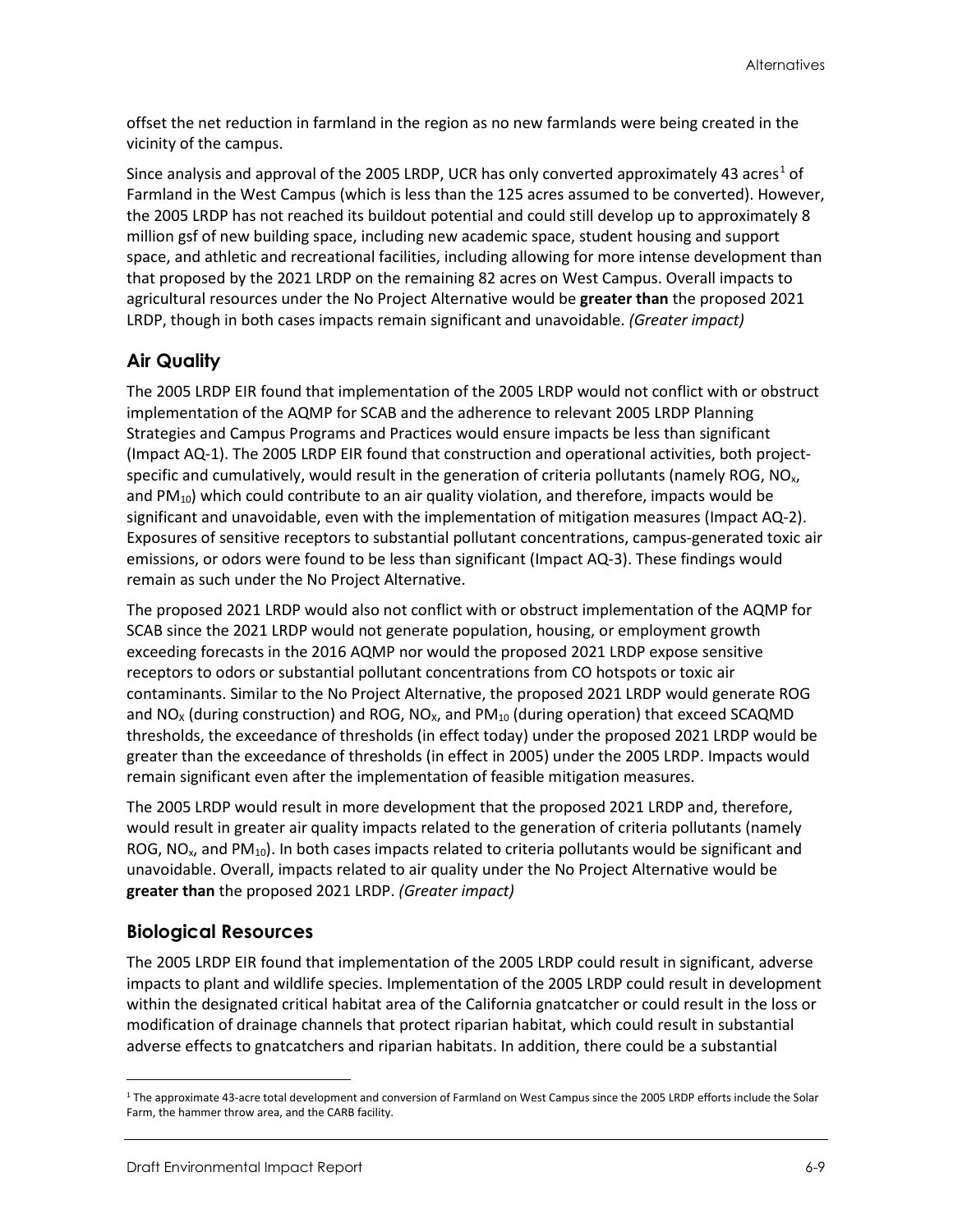adverse effect on federally protected wetlands, and development could interfere with the movement of native resident or migratory wildlife species or corridors. However, implementation of the relevant 2005 LRDP Planning Strategies and Campus Programs and Practices, and mitigation measures, would reduce impacts to less than significant. Furthermore, the 2005 LRDP would be in conformance with local applicable policies protecting biological resources with the implementation of relevant 2005 LRDP Planning Strategies and no additional mitigation measures. Finally, implementation of the 2005 LRDP would not conflict with an adopted habitat conservation plan or natural community conservation plan. These findings would remain as such under the No Project Alternative.

Similar to the 2005 LRDP, the proposed 2021 LRDP would also result in the disturbance or loss of special status species, result in the degradation or loss of riparian habitats and other sensitive natural communities, and result in the degradation or loss of State or federally-protected wetlands. Adherence to 2021 LRDP objectives and policies and the implementation of mitigation measures would reduce impacts to less than significant. Under the proposed 2021 LRDP, development would not be located near MSHCP conservation areas with potential for wildlife movement or native nursery sites, and impacts would be less than significant with no additional mitigation measures. The proposed 2021 LRDP would also result in less that significant impacts to local polices and ordinances protecting biological resources and would not conflict with an adopted habitat conservation plan, in line with the 2005 LRDP EIR findings.

Impact under the No Project Alternative would be slightly greater than those for the proposed 2021 LRDP since the proposed 2021 LRDP would consolidate new development at the campus core and would increase open space areas in relation to the 2005 LRDP. In addition, there are currently no planned or foreseeable development within the Open Space Reserve areas. Thus, impacts under the No Project Alternative would be increased as compared to the proposed 2021 LRDP, even with continued adherence to relevant 2005 LRDP Planning Strategies and implementation of mitigation measures. Overall impacts to biological resources under the No Project Alternative would be **slightly greater than** the proposed 2021 LRDP. (*Slightly greater impact)*

#### **Cultural Resources**

The 2005 LRDP EIR found that implementation of the 2005 LRDP could result in the modification of structures that have been designated as eligible or potentially eligible to the NRHP or CRHR which would require mitigation measures to reduce impacts to less than significant. Furthermore, the 2005 LRDP could result in the demolition of historic or potentially historic structures, which would be significant, even with the implementation of feasible mitigation measures. Impacts to known or unknown archeological resources and human remains would be less than significant with implementation of relevant 2005 LRDP Planning Strategies and Campus Programs and Practices; no additional mitigation measures were necessary. These findings would remain as such under the No Project Alternative.

Similar to the 2005 LRDP, the proposed 2021 LRDP would also adversely affect historical resources through full or partial demolition, renovation or rehabilitation of eligible structures, and new construction adjacent to recognized resources. Impacts would be significant, even with the implementation of mitigation measures. Impacts to known or unknown archeological resources and cultural resources of potential Native American origin would be less than significant with implementation of mitigation measures, as appropriate. Impacts to human remains would be less than significant with adherence to existing regulations. Overall impacts to cultural resources under the No Project Alternative would be **similar to** the proposed 2021 LRDP. *(Similar impact)*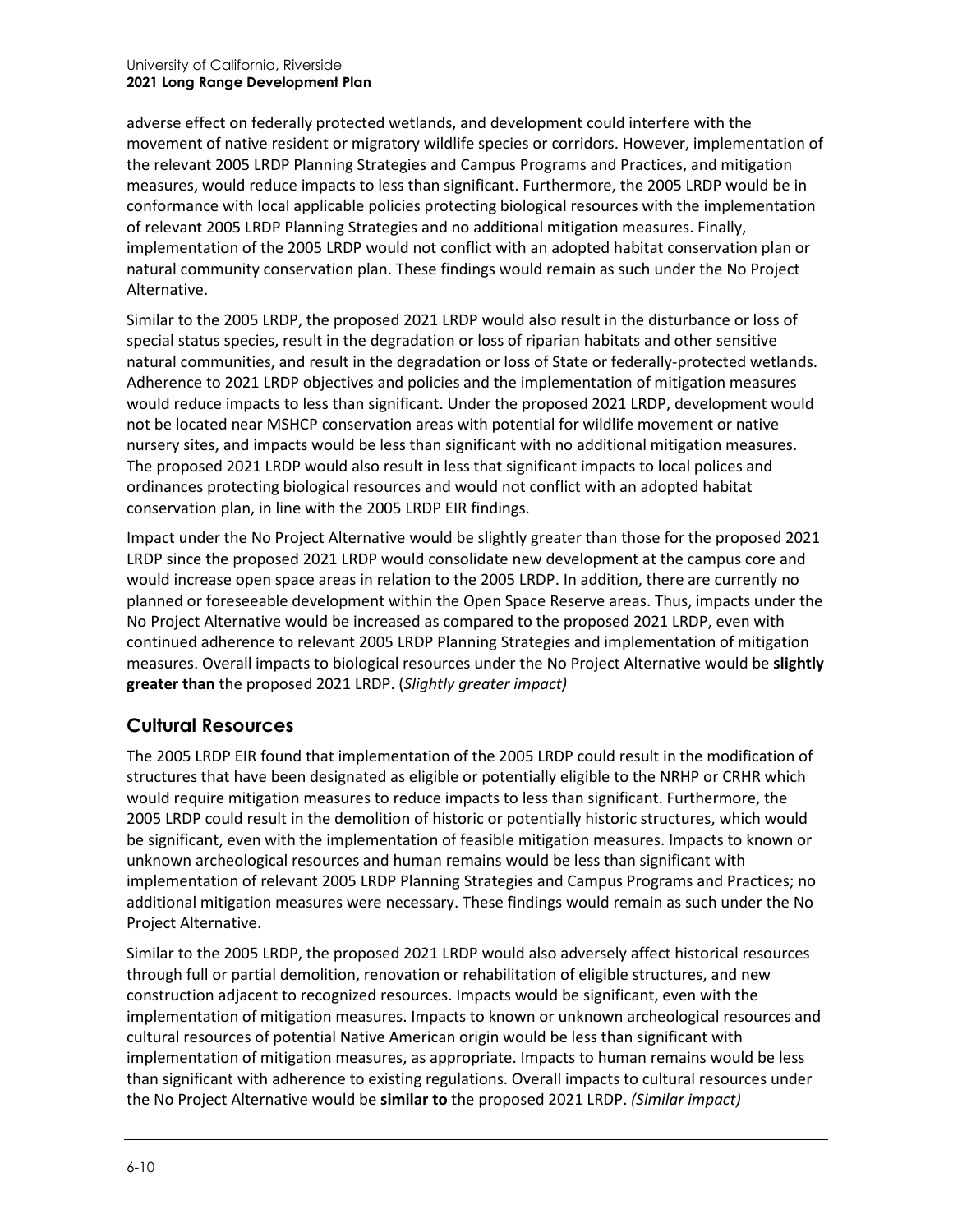### **Energy**

The 2005 LRDP EIR found that construction activities related to the 2005 LRDP would result in the irretrievable commitment of nonrenewable energy resources, primarily in the form of fossil fuels (including gasoline, fuel oil, and natural gas for automobiles and construction equipment). With respect to operational activities on campus, compliance with existing campus planning regulations would ensure that all natural resources are conserved to the maximum extent possible. Overall, the consumption of natural resources would increase at a lesser rate than the projected population increase due to the variety of energy conservation measures that the campus has and will continue to provide.

With the potential for greater square footage of development under the No Project Alternative compared to the proposed 2021 LRDP, construction-related non-renewable energy (i.e., fuel) consumption would increase compared to under the proposed 2021 LRDP. Furthermore, the 2005 LRDP assumes a total of 12,500 beds whereas the 2021 LRDP would assume a total of 14,000 beds. With an increase in students but not a planned corresponding or accommodating increase in oncampus housing, the No Project Alternative would result in more students needing to commute to campus compared to the proposed 2021 LRDP. As such the No Project Alternative would result in increased VMT and associated transportation-related non-renewable energy (i.e., fuel) consumption compared to the proposed 2021 LRDP. Furthermore, the 2005 LRDP does not include energy conservation mitigation measures, and development under the No Project Alternative would only rely on State legislation and the *UC Policy for Sustainable Practices* in future reduction of energy consumption, whereas the proposed 2021 LRDP includes mitigation to ensure that energy consumption is not wasteful. Therefore, construction and operational energy impacts associated with the No Project Alternative would be greater than under the proposed 2021 LRDP.

As described in Section 4.6, *Energy*, while planned new and renovated facilities would be designed with the goal of improved energy efficiency, the proposed 2021 LRDP would result in an increase in operational energy, including non-renewable energy, consumption due to provision of additional land uses, additional VMT, and accommodation of additional student enrollment and, thus, result in a less than significant with mitigation impact. While operation of the proposed 2021 LRDP would consume energy, the No Project Alternative would not eliminate or reduce energy consumption related to VMT. Because facilities already approved under the 2005 LRDP and not yet constructed would be developed under the No Project Alternative, which is a greater net increase than development under the proposed 2021 LRDP, and because facilities operation constitutes the largest consumption of energy on the UCR campus, the No Project Alternative would result in comparatively increased overall operational energy, including non-renewable energy, consumption compared to the proposed 2021 LRDP. Because the No Project Alternative would generate more overall energy consumption, energy impacts would be **greater than** under the proposed 2021 LRDP. *(Greater impact)*

# **Geology and Soils**

The 2005 LRDP EIR found that implementation of relevant 2005 LRDP Planning Strategies and Campus Programs and Practices would ensure impacts related to geology and soils remain less than significant and no additional mitigation measures were required. The 2005 LRDP EIR also found that impacts to paleontological resources would be less than significant with the adherence to relevant 2005 LRDP Planning Strategies and Campus Programs and Practices, including a policy related to what steps are to be taken if a paleontological resource is uncovered during construction activities. These findings would remain as such under the No Project Alternative.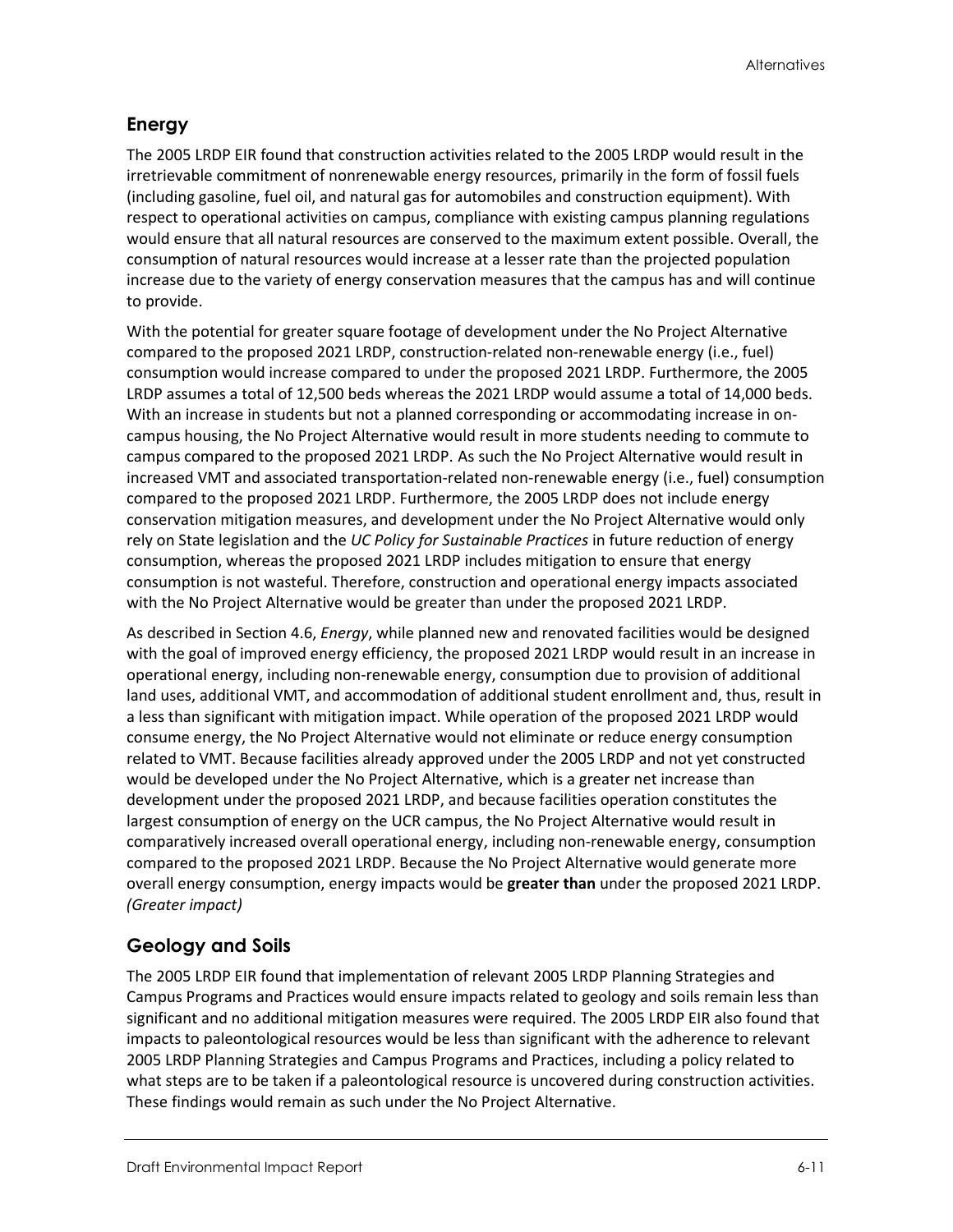Similar to the 2005 LRDP, the proposed 2021 LRDP would be required to comply with CBC building requirements, as well as the UC Seismic Safety Policy and UC Facilities Manual Seismic Program Guidelines, which would reduce impacts related to geology and soils to less than significant levels. Section 4.7, *Geology and Soils*, also found impacts to paleontological resources to be less than significant with the implementation of mitigation measures related to paleontological resources monitoring and steps to be taken if a paleontological resource is uncovered during construction activities. Overall impacts related to geology and soils under the No Project Alternative would be **similar to** the proposed 2021 LRDP. *(Similar impact)*

#### **Greenhouse Gas Emissions**

With a greater net increase in the square footage of development under the No Project Alternative compared to the proposed 2021 LRDP, construction-related emissions would increase compared to those of the proposed 2021 LRDP. With the potential for greater square footage of development under the No Project Alternative compared to the proposed 2021 LRDP, construction-related emissions would increase compared to under the proposed 2021 LRDP. Furthermore, the 2005 LRDP assumes a total of 12,500 beds whereas the 2021 LRDP would assume a total of 14,000 beds. With an increase in students but not a planned corresponding or accommodating increase in on-campus housing, the No Project Alternative would result in more students needing to commute to campus compared to the proposed 2021 LRDP. As such, the No Project Alternative would result in increased VMT and associated transportation-related emissions compared to the proposed 2021 LRDP. Furthermore, the 2005 LRDP does not include GHG emissions reduction mitigation measures, and development under the No Project Alternative would only rely on State legislation and the *UC Policy for Sustainable Practices* in future reduction of emissions, whereas the proposed 2021 LRDP includes mitigation to ensure GHG emissions impacts are less than significant. Therefore, construction and operational GHG emissions impacts associated with the No Project Alternative would be **greater than** under the proposed 2021 LRDP. *(Greater impact)*

#### **Hazards and Hazardous Materials**

The 2005 LRDP EIR found that implementation of relevant LRDP Campus Programs and Practices and mitigation measures would reduce impacts of exposure of workers or campus occupants to contaminated soil or groundwater to less than significant levels. Implementation of relevant 2005 LRDP Campus Programs and Practices would ensure impacts remain less than significant, and no additional mitigation measures were required, for impacts related to exposure of campus occupants or the nearby public to routine transport, use, disposal or storage of hazards and hazardous materials; the exposure of construction workers and campus occupants to significant health or safety risks through the renovation or demolition of buildings, or relocation of underground utilities, that contain hazardous materials; exposure of people to potential health risks in the event of an accident or accidental release of hazardous materials; and handling of hazardous materials within one-quarter mile of a school. Although there is an approximately 3.25-acre site on the UCR campus at 1060 Martin Luther King Boulevard listed as a DTSC Certified Operations and Maintenance Land Use Restrictions site as of December 15, 2010, cleanup activities were conducted and 18 years of groundwater monitoring were performed where DTSC concluded that the monitoring can be terminated and that the soils is safe for current and future use and is not adversely affecting groundwater quality. A Covenant to Restrict Use of Property between The Regents and DTSC was recorded with Riverside County in May 2006 which prohibits the site from being used for residential, hospital for humans, indoor classroom for persons under 18 years of age, or as a daycare center for children. The covenant will remain in place unless additional evaluations are conducted to make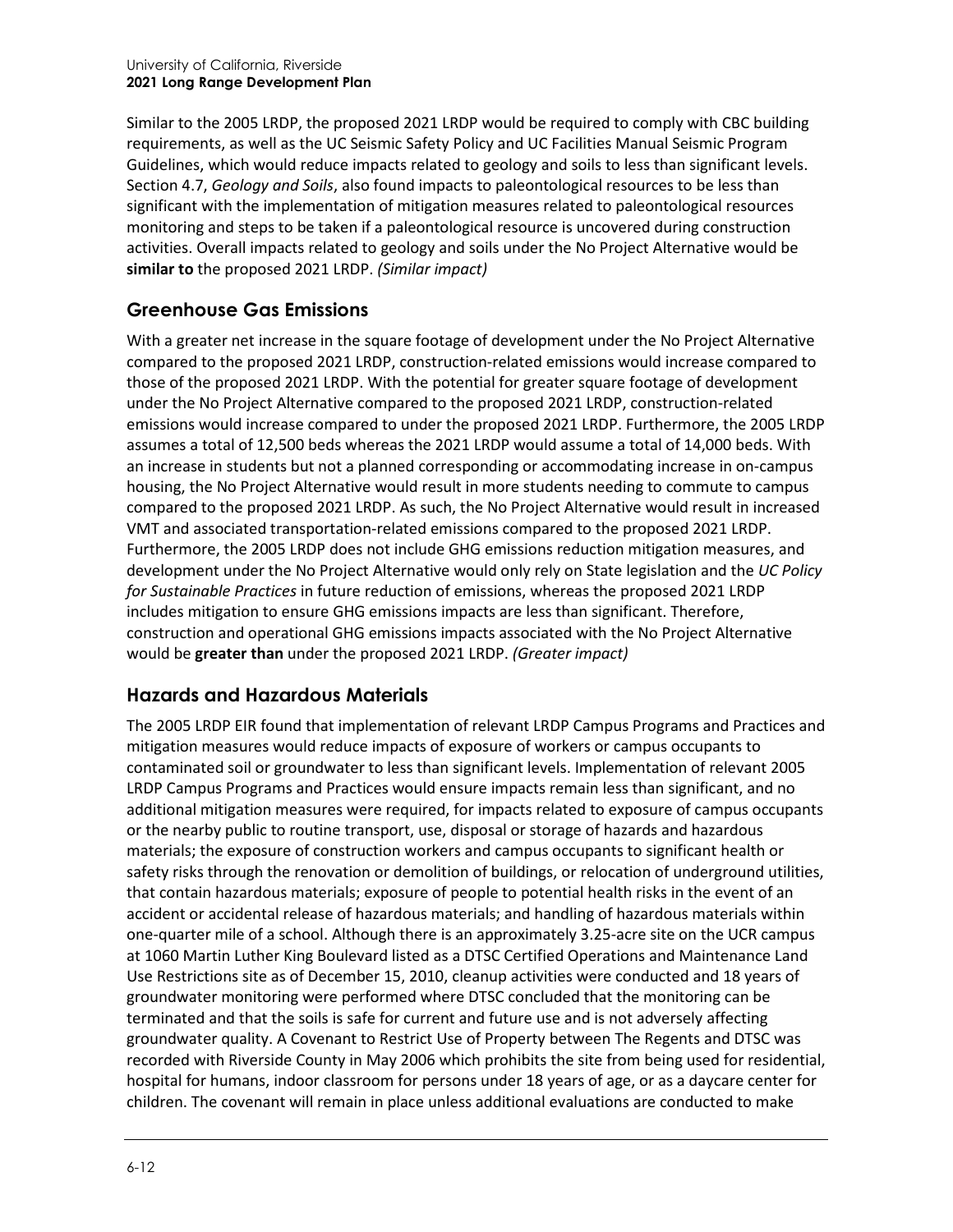sure the site is suitable for such uses. Any projects under the No Project Alternative and the proposed 2021 LRDP would be required to comply with the covenant. Thus, impacts would be less than significant, and no additional mitigations would be required.

Similar to the 2005 LRDP, the proposed 2021 LRDP would be required to comply with federal and State regulations, as well as existing UCR policies, related to the routine transport, use, or disposal of hazardous materials and impacts would therefore be less than significant without mitigation requirements. Mandatory compliance with existing regulations pertaining to the identification, handling, and disposing of hazardous materials, along with the implementation of mitigation measures would ensure impacts from the accidental release of hazardous materials on or nearby campus, including within one-quarter mile of a school, would be less than significant.

Section 4.9.3, Impact HAZ-4, of this EIR found that the UCR campus includes several closed, but listed UST release sites, and is located adjacent to a site with a restricted land use covenant. As a result, soil, soil vapor, and/or groundwater disturbance during construction could create a significant hazard to the public or the environment. Given the opportunity for contaminated soils to occur on the project site, project construction would potentially create a significant hazard to the public or the environment. Mitigation measures would be required to reduce the impact to less than significant.

It is important to note that the identified listed UST release sites and the site with a restricted land use covenant, exist under current conditions, despite the 2005 LRDP EIR not identifying these sites as potential impacts under the 2005 LRDP. The potential impact from unknowingly disturbing these sites with continued implementation of the 2005 LRDP could be significant. Therefore, overall, impacts related to hazards and hazardous materials under the No Project Alternative would be **greater than** the proposed 2021 LRDP. *(Greater impact)*

#### **Hydrology and Water Quality**

The 2005 LRDP would result in a greater amount of development, including grading and excavation work, and would result in an increase in the amount of impermeable surfaces in comparison to the 2021 LRDP. The 2005 LRDP EIR found that implementation of relevant 2005 LRDP Planning Strategies and Campus Programs and Practices would ensure impacts related to hydrology and water quality remain less than significant and no additional mitigation measures were required. Further, the 2005 LRDP EIR found that impacts related to the construction of new or expanded stormwater drainage systems would be less than significant and that the 2005 LRDP would not otherwise substantially degrade water quality. With implementation of relevant 2005 LRDP Planning Strategies and Campus Programs and Practices and mitigation measures, the 2005 LRDP would not place structures within a 100-year flood hazard area and development would not impede or redirect flood flows. These findings would remain as such under the No Project Alternative.

The CEQA Guidelines Hydrology and Water Quality significance criteria have been updated since the 2005 LRDP EIR. Flood hazard areas are no longer analyzed, and the criteria require analysis of impacts to surface and groundwater quality as well as the impediment of sustainable groundwater management plans. Surface runoff and stormwater drainage systems are still assessed, as is the potential risk of pollutant release in flood hazard, tsunami, or seiche zones.

In line with the No Project Alternative, construction and operation of the proposed 2021 LRDP would occur in compliance with applicable water quality standards and waste discharge requirements. In accordance with regulations and policies, a SWPPP would be implemented during construction activities and a SWMP would be implemented during operations, to provide on-site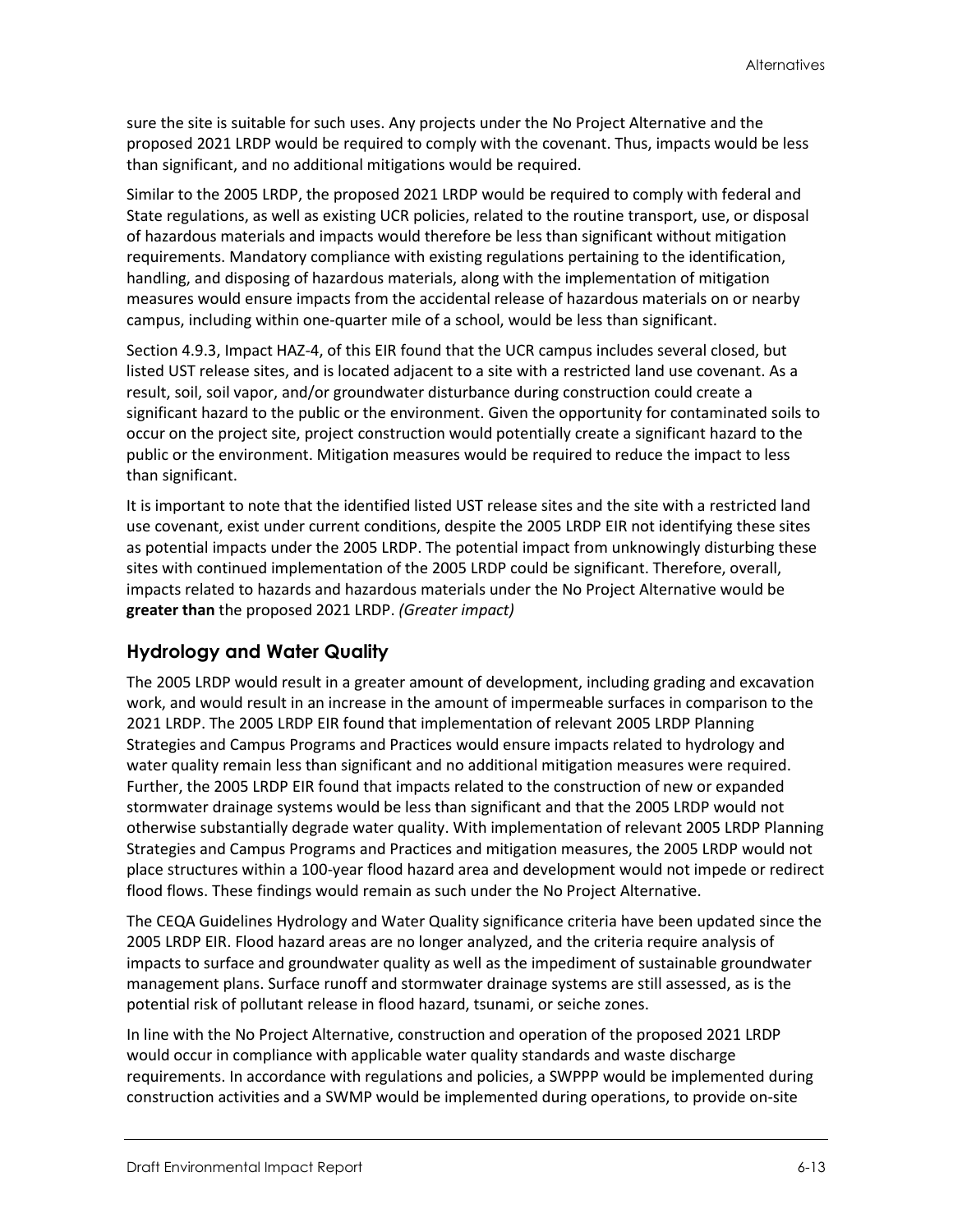construction and post-construction prevention, capture, and treatment of stormwater runoff, such that potential water quality impacts would be less than significant. Potential impacts to groundwater supplies and recharge would be less than significant. Construction and operation of the proposed 2021 LRDP would not alter the course of a stream or river and would not alter regional stormwater drainage patterns. Compliance with applicable regulations and policies, including implementation of a SWPPP during construction and a SWMP during operation, would provide sufficient on-site construction and post-construction prevention, capture, and treatment of stormwater runoff, and would minimize or avoid potentially adverse impacts such that they would be less than significant. The proposed 2021 LRDP would implement water quality BMPs in accordance with applicable requirements, reducing potential downstream water quality impacts to ensure that the proposed 2021 LRDP would not conflict with or obstruct implementation of the Water Quality Control Plan or a sustainable groundwater management plan. This impact would be less than significant.

Overall impacts related to hydrology and water quality under the No Project Alternative would be **similar to** the proposed 2021 LRDP. *(Similar impact)*

#### **Noise**

The 2005 LRDP EIR found that implementation of relevant 2005 LRDP Planning Strategies and Campus Programs and Practices would ensure impacts related to exposure of new student residential uses to noise levels in excess of the State's 45 dBA CNEL interior noise standard remain less than significant and no additional mitigation measures were required. Construction-related vibration impacts would be reduced to less than significant levels with the implementation of relevant 2005 LRDP Planning Strategies and Campus Programs and Practices and mitigation related to the notification of area occupants and researchers. Construction and operation vibration impacts, for on- and off-campus receivers, would be less than significant. The 2005 LRDP EIR also found that traffic volumes would not increase to the extent that there would be a substantial, permanent increase in on- or off-campus roadway noise. Implementation of relevant 2005 LRDP Planning Strategies and Campus Programs and Practices would also ensure impacts from new stationary source noise would be less than significant with no additional mitigation measures. Noise from special events was also found to be less than significant. Construction noise would result in substantial temporary or periodic increases in ambient noise levels on- and off-campus and it was determined even with the implementation of relevant 2005 LRDP Planning Strategies and Campus Programs and Practices, impacts would remain significant and unavoidable as no feasible mitigation measures were identified. These findings would remain as such under the No Project Alternative.

Similar to the 2005 LRDP, construction equipment used during construction and mechanical equipment used during operation of the proposed 2021 LRDP would result in noise level increases that would exceed applicable noise thresholds, resulting in a significant impact. Mitigation measures would reduce construction noise levels to the extent feasible but impacts to sensitive receiver onand off-campus would remain significant. Comparable to the implementation of relevant 2005 LRDP Planning Strategies and Campus Programs and Practices under the 2005 LRDP, mitigation measures for the 2021 LRDP would reduce operational noise levels to less than significant. Vibration from the proposed 2021 LRDP construction may also exceed applicable standards, but implementation of mitigation measures during construction would reduce impacts to less than significant.

Overall impacts related to Noise under the No Project Alternative would be **slightly greater than** the proposed 2021 LRDP. *(Slightly greater impact)*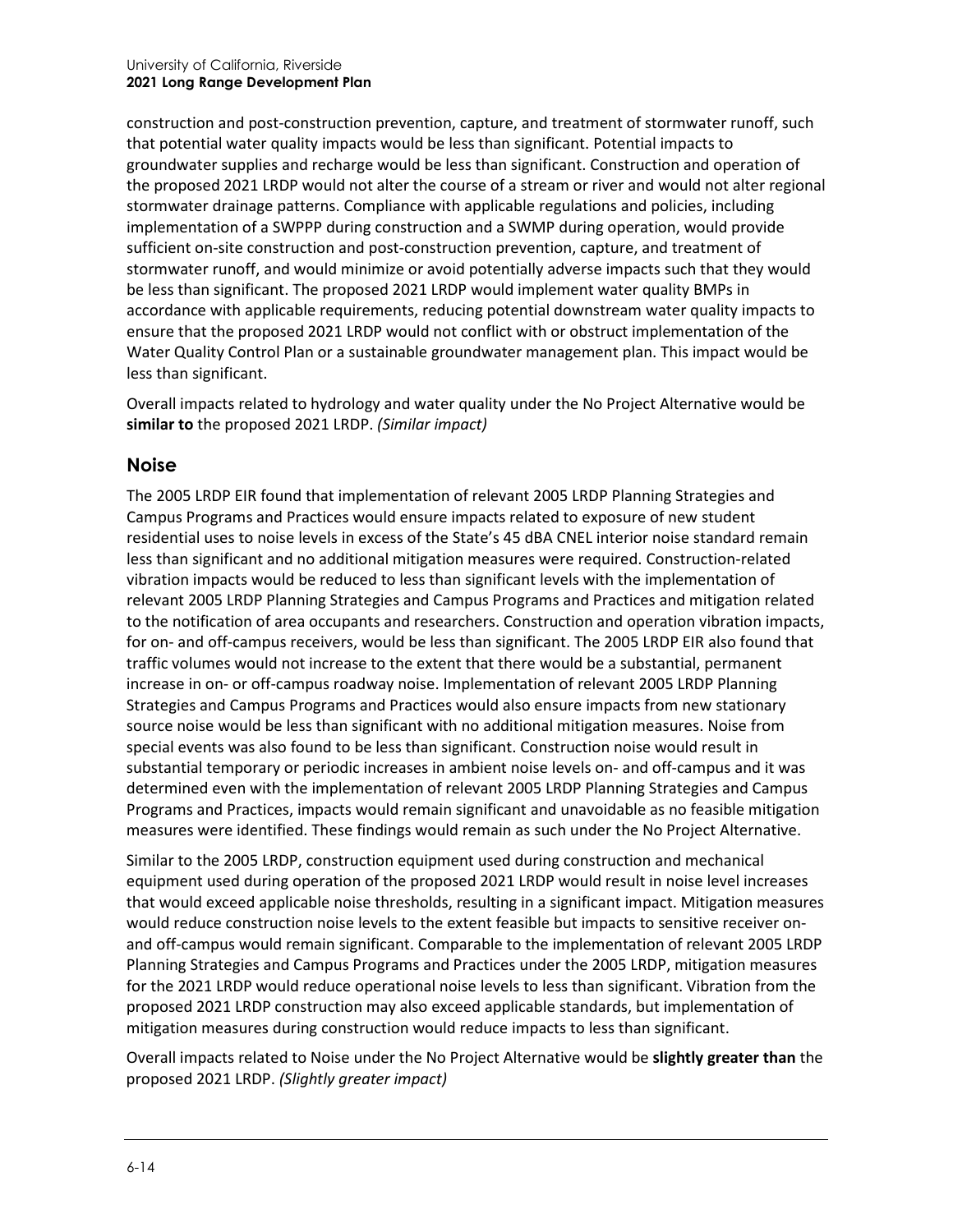### **Population and Housing**

The 2005 LRDP EIR found that implementation of relevant 2005 LRDP Planning Strategies would ensure impacts related to population and housing would remain less than significant and no additional mitigation measures were required. While the 2005 LRDP would directly induce substantial population growth, it would not result in population or housing effects that would lead to a significant impact on the environment. Further, the increased demand for housing would be reduced to less than significant by increasing student housing options on-campus. The 2005 LRDP would not displace existing residents, nor would it necessitate the construction of replacement housing elsewhere. These findings would remain as such under the No Project Alternative.

The 2005 LRDP has not reached its buildout potential and planned development as expressed in the 2005 LRDP, primarily new academic/administrative space, would continue up to its planned capacity. However, this alternative would assume the same student enrollment growth as projected in the proposed 2021 LRDP and the relevant 2005 LRDP Planning Strategies would continue to apply and be implemented as they relate to student housing, which may result in the No Project Alternative developing additional student housing and support space in place of academic/administrative space, though it would not be guaranteed. The 2005 LRDP assumes a total of 12,500 beds whereas the 2021 LRDP would assume a total of 14,000 beds. With an increase in students but not a planned corresponding or accommodating increase in on-campus housing, the No Project Alternative would result in more students needing housing accommodations off-campus. As such, the No Project Alternative would result in greater impacts related to population growth than the proposed 2021 LRDP.

The proposed 2021 LRDP would accommodate the anticipated regional population forecasts. Furthermore, the proposed 2021 LRDP does not include installation or extension of significant roads or infrastructure that would result in further population growth or housing needs. Direct and indirect impacts related to unplanned population growth would be less than significant. The proposed 2021 LRDP would not displace substantial numbers of existing people or housing, necessitating the construction of replacement housing and impacts would be less than significant.

Neither the No Project Alternative nor the proposed 2021 LRDP would result in population or housing effects that would lead to a significant impact on the environment. The increased demand for housing would be reduced by increasing student housing options on-campus under both scenarios, but the No Project Alternative would provide 1,500 fewer beds than the proposed 2021 LRDP. Overall impacts related to Population and Housing under the No Project Alternative would be **greater than** the proposed 2021 LRDP. *(Greater impact)*

#### **Public Services**

The 2005 LRDP EIR found that implementation of relevant 2005 LRDP Planning Strategies and Campus Programs and Practices would ensure impacts related to public services, specifically fire, police, schools, and libraries, would remain less than significant and no additional mitigation measures were required. No new or altered fire or police protection facilities would be required to maintain acceptable response times, fire flows, or applicable service levels. The increase in the number of school-age children would not result in the need for new or altered school facilities. The increase in campus population would not result in the need for new or altered library facilities. These findings would remain as such under the No Project Alternative.

Similar to the 2005 LRDP, the proposed 2021 LRDP would not result in significant environmental impacts associated with the need for new or altered fire, police, school, or library facilities. The No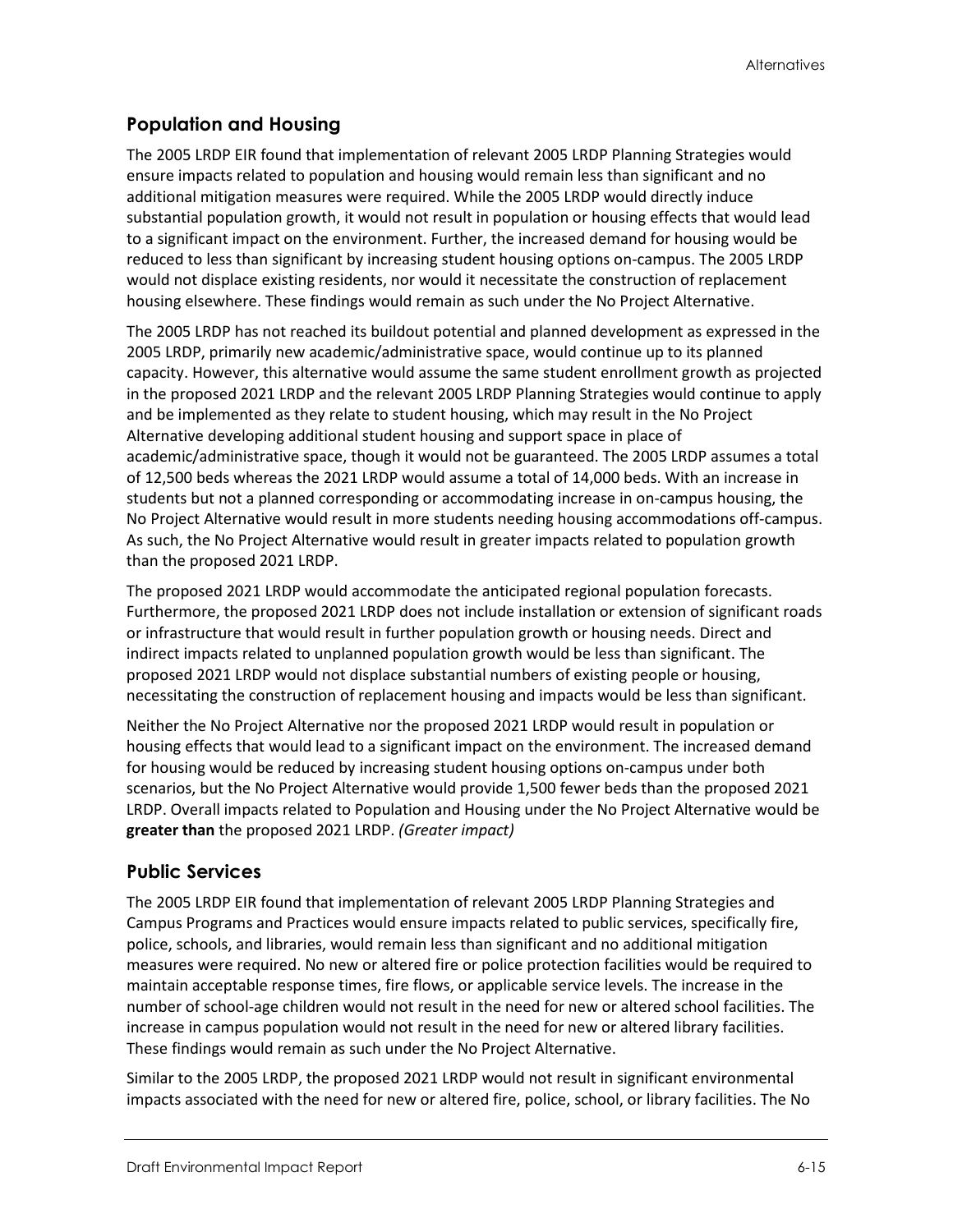Project Alternative would assume the same campus population growth as projected in the proposed 2021 LRDP but under the No Project Alternative, an additional 2.2 million gsf of buildout development would occur compared to the proposed 2021 LRDP. Therefore, it is reasonable to assume that the impacts from the No Project Alternative would be **greater than** the proposed 2021 LRDP, although under both projects, impacts to Public Services would remain less than significant. *(Greater impact)*

#### **Recreation**

The 2005 LRDP EIR found that implementation of relevant 2005 LRDP Planning Strategies would ensure impacts related to the additional demand for recreational space and the conversion of recreational space to nonrecreational uses would remain less than significant and no additional mitigation measures were required. In addition, construction of new recreational facilities under the 2005 LRDP would result in less than significant impacts. The 2005 LRDP would provide for neighborhood parks and tot lots in family housing areas, thereby reducing the need for the campus population to utilize area parks. These findings would remain as such under the No Project Alternative.

Similar to the 2005 LRDP, the proposed 2021 LRDP would include most existing recreational facilities and parkland on the UCR campus and incrementally develop new recreational facilities and open spaces that would adequately serve the campus population. The proposed 2021 LRDP would not increase the use of existing neighborhood and regional parks or other recreational facilities such that substantial physical deterioration of those facilities would occur or be accelerated. Impacts related to increased use of parks and recreational facilities would be less than significant. The proposed 2021 LRDP would incrementally develop new on-campus recreational facilities and open spaces, the construction of which may have an adverse physical effect on the environment. The impact from construction and operation of these new recreational facilities have been analyzed as part of the proposed 2021 LRDP buildout through the Draft EIR, and there would be no additional impacts.

Overall impacts related to Recreation under the No Project Alternative would be **similar to** the proposed 2021 LRDP. *(Similar Impact)*

# **Transportation**

The 2005 LRDP EIR found that implementation of the 2005 LRDP would result in additional construction and operational vehicular trips, which would increase traffic volumes and degrade intersection levels of service, as well impact conditions along roadway segments. Even with implementation of the relevant 2005 LRDP Planning Strategies and Campus Programs and Practices, and mitigation measures, impacts were determined to be significant and unavoidable. However, vehicular congestion is statutorily no longer considered a significant environmental impact under Senate Bill 743.

Furthermore, it was found that implementation of the 2005 LRDP would not result in hazards due to design features or land use incompatibilities. While construction may result in short-term vehicular hazards due to closure of traffic lanes or roadway segments, it would not substantially increase pedestrian hazards due to closure of sidewalks or paths. Implementation of the 2005 LRDP would not impair emergency access nor result in inadequate parking capacity. Implementation of the 2005 LRDP would not conflict with applicable policies, plans or programs supporting alternative transportation. With implementation of the relevant 2005 LRDP Planning Strategies and Campus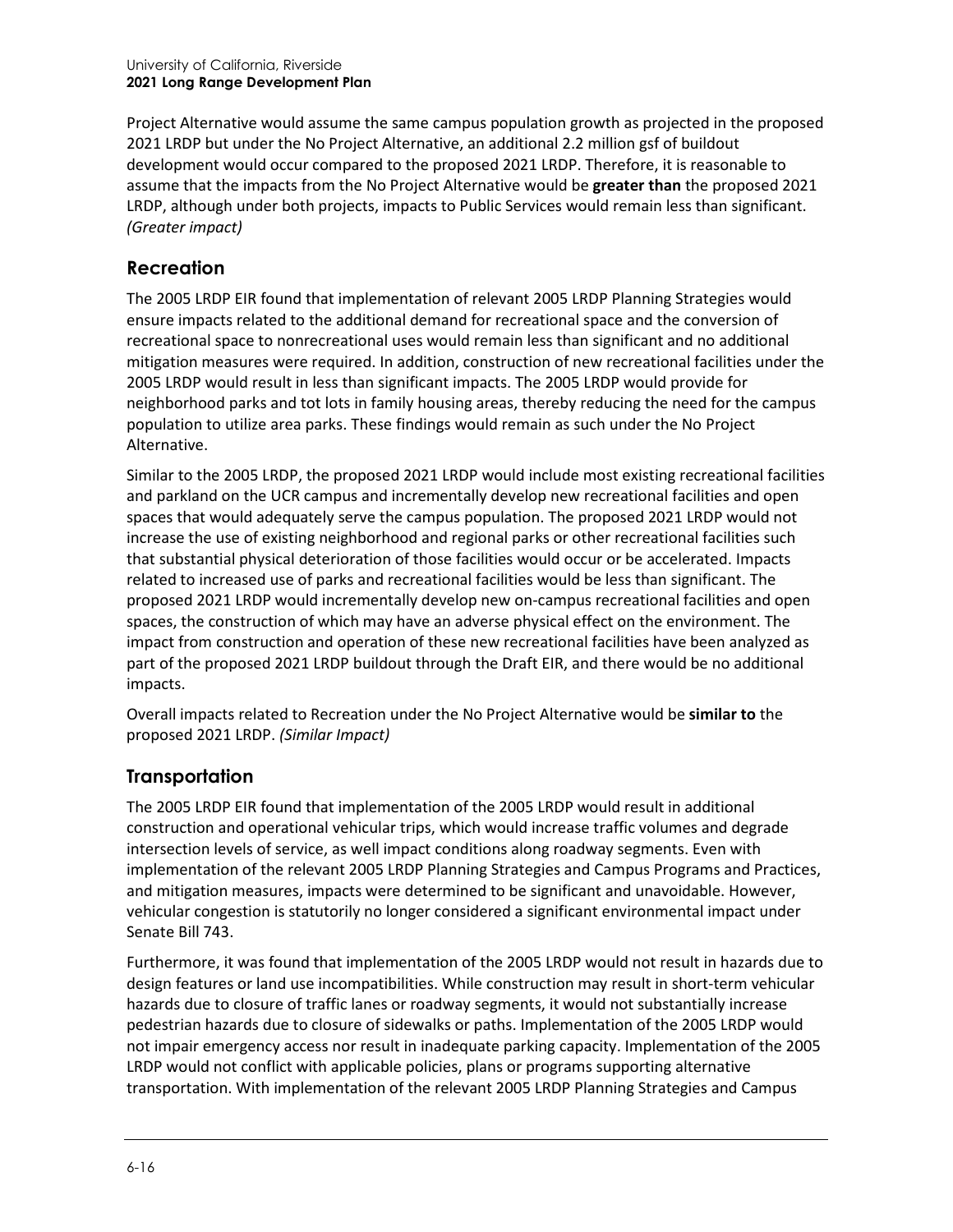Programs and Practices, and mitigation measures, these impacts would be less than significant. These findings would remain as such under the No Project Alternative.

The CEQA Guidelines Transportation significance criteria have been updated since the 2005 LRDP EIR. Level of service impacts are no longer analyzed; rather, the criteria require analysis of impacts to vehicle miles traveled. Impacts to circulation system programs, plans, ordinances, and policies are still reviewed, as are potential hazardous design features and inadequate emergency access.

Implementation of the proposed 2021 LRDP would increase bicycle and pedestrian travel, but it would not physically disrupt an existing pedestrian or bicycle facility or interfere with implementation of a planned pedestrian or bicycle facility. Implementation of the proposed 2021 LRDP would not conflict with any existing programs, plans, ordinances, or policies that address the circulation systems. Furthermore, the proposed 2021 LRDP would result in additional vehicular travel associated with increased population on the campus, but VMT would continue to be below regional thresholds, even under cumulative conditions. Development under the proposed 2021 LRDP would not include major changes to existing access points or on-campus circulation paths that would result in inadequate emergency access. All projects under the proposed 2021 LRDP would adhere to the Campus Construction and Design Standards. They would undergo review and approval by the State Fire Marshal prior to implementation and use. Impacts related to these criteria would be less than significant and no mitigation measures are required.

Development under the proposed 2021 LRDP would be constructed in such a way that changes would remain consistent to surrounding geometric design features and any redesign or construction of on-campus circulation paths would be designed and constructed to meet the Campus Construction and Design Standards. However, the increase in campus population under Cumulative Plus Project conditions would result in an impact related to AM Peak Hour queueing at the I-215/SR 60 Freeway Southbound Ramps at Martin Luther King Boulevard. Even though a mitigation measure has been proposed to reduce impacts, implementation of the mitigation measure is uncertain at this time due to UCR having no jurisdictional control (under jurisdiction of Caltrans) over the identified intersection, impacts would be significant and unavoidable.

The No Project Alternative would result in the same projected campus population as under the proposed 2021 LRDP. However, the 2005 LRDP assumes a total of 12,500 beds for on-campus student housing whereas the 2021 LRDP would assume a total of 14,000 beds. With an increase in students but not a planned corresponding or accommodating increase in on-campus housing, the No Project Alternative would result in more students needing to commute to campus compared to the proposed 2021 LRDP. As such, the No Project Alternative would result in increased VMT compared to the proposed 2021 LRDP and, impacts related to VMT would be greater under this alternative. In addition, while the impacts related to the AM Peak Hour queueing at the I-215/SR 60 Freeway Southbound Ramps at Martin Luther King Boulevard were not analyzed under the 2005 LRDP EIR, the impact could still result from continued development under the No Project Alternative and impacts would be significant.

Therefore, impacts related to Transportation under the No Project Alternative would be **greater than** the proposed 2021 LRDP. *(Greater Impact)*

#### **Tribal Cultural Resources**

The 2005 LRDP EIR found that implementation of the 2005 LRDP could result in impacts to known or unknown archeological resources and human remains. Implementation of relevant 2005 LRDP Planning Strategies and Campus Programs and Practices would reduce impacts to less than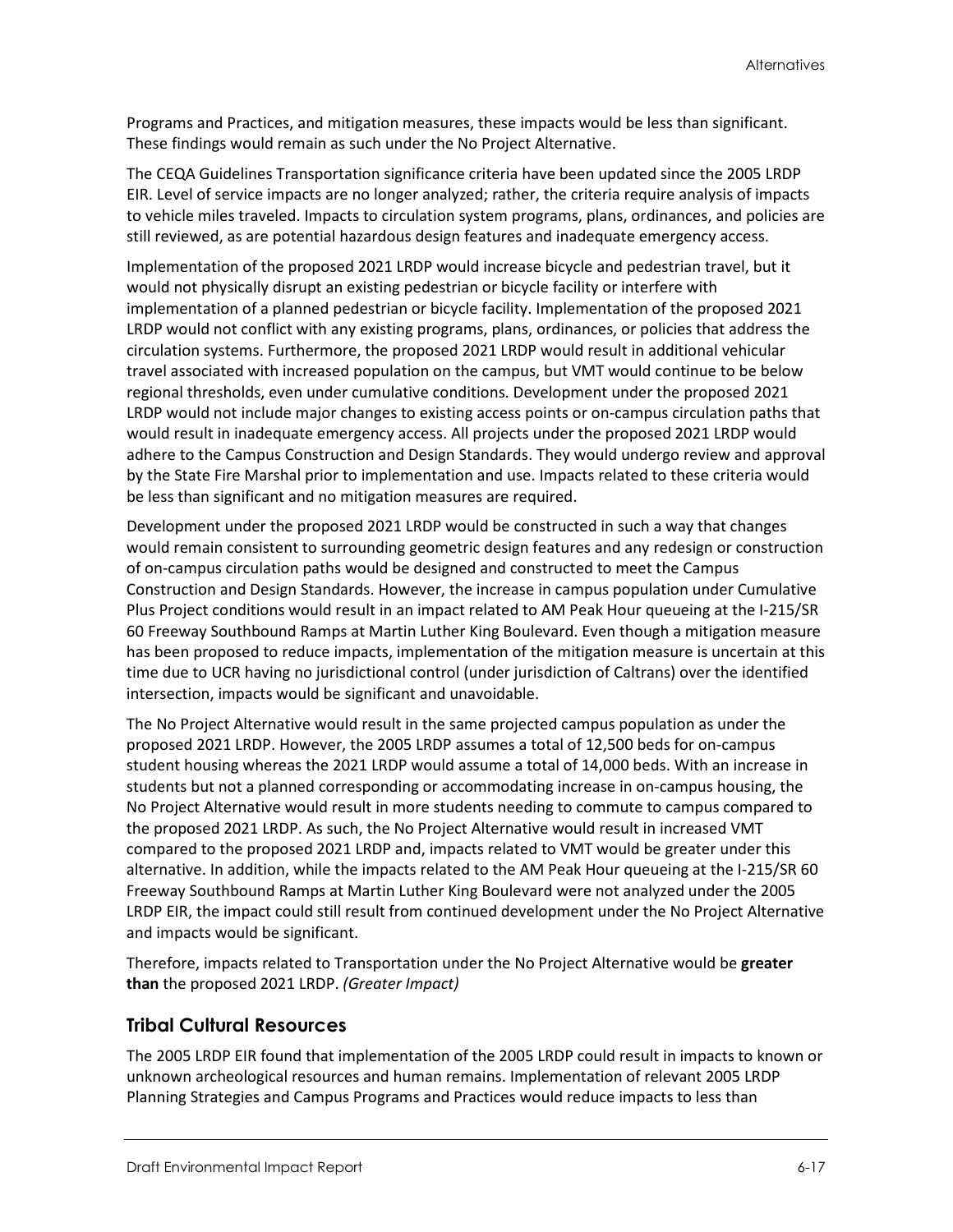significant and no additional mitigation measures were necessary. These findings would remain as such under the No Project Alternative. However, the 2005 LRDP EIR was silent to the potential impacts to TCR since AB 52 had not yet been adopted.

Nonetheless, development under the 2005 LRDP and the proposed 2021 LRDP has the potential to impact cultural resources of potential Native American origin. Development under the 2021 LRDP would primarily be infill development or expansion of already developed areas on the north portions of East Campus. A new interpretive center is programmatically assumed in the UCR Botanic Gardens designation on East Campus, but no foreseeable facilities development is anticipated in the Open Space Reserve in East Campus (southeastern portion of campus). If development occurs in the southeastern quadrant of campus and in areas containing Val Verde Pluton geologic features considered highly sensitive to prehistoric archaeological resources, mitigation would be required for a qualified archaeologist and a Native American monitor to reduce impacts to potential archaeological and/or TCR to less than significant levels.

Given that the 2005 LRDP would result in a greater amount of development, including grading and excavation work, impacts to TCR under the No Project Alternative would be **slightly greater than** the proposed 2021 LRDP. *(Slightly greater impact)*

### **Utilities and Service Systems**

Development under the 2005 LRDP would not require the construction of new or expanded water treatment facilities; would generate an additional demand for water, but would not require new or expanded water supply entitlements or result in the need for new or expanded entitlements; would not exceed wastewater treatment requirements of the SARWQCB; would not increase wastewater generation such that treatment facilities would be inadequate to serve the project and the provider's existing commitments; could increase the demand for electricity and natural gas, but would not require or result in the construction of new energy or gas production or transmission facilities, the construction of which would cause a significant environmental impact; and would generate solid waste, but not enough to require the expansion of the permitted capacity of a regional landfill; comply with all applicable federal, State, and local statues and regulations related to solid waste. With implementation of the relevant 2005 LRDP Planning Strategies and Campus Programs and Practices, these impacts would be less than significant. Development under the 2005 LRDP could require the construction of new or expanded wastewater conveyance and treatment systems. With implementation of the relevant 2005 LRDP Planning Strategies and mitigation measures, this impact would be less than significant. These findings would remain as such under the No Project Alternative.

Similar to the 2005 LRDP, the proposed 2021 LRDP may require the relocation or construction of new or expanded water, wastewater treatment or stormwater drainage, or telecommunications facilities localized on the UCR campus, but such relocation and construction would not result in significant environmental effects. The proposed 2021 LRDP would result in a net increase in water demand on the UCR campus and this increase is accounted for in the RPU's 2015 UWMP. There is sufficient water supply available under all drought scenarios. Wastewater generated by development under the proposed 2021 LRDP would be treated at the Riverside Water Quality Control Plant. The plant would have adequate capacity to serve the proposed 2021 LRDP's anticipated wastewater generation in addition to its existing wastewater treatment commitments. The proposed 2021 LRDP would not generate solid waste in excess of State or local standards, or in excess of the capacity of local infrastructure. The proposed 2021 LRDP would not impair the attainment of solid waste reduction goals and would comply with federal, State, and applicable local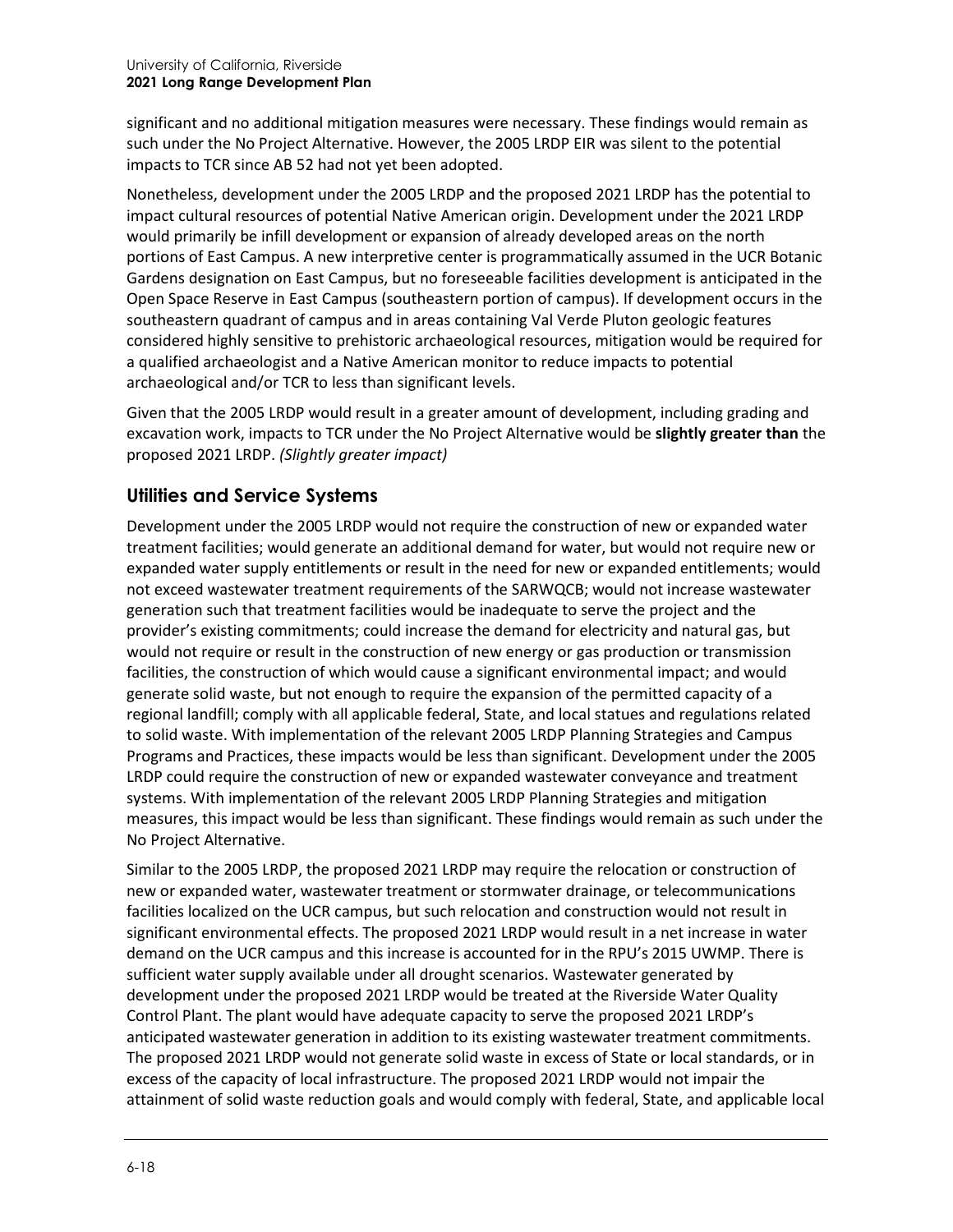statutes and regulations related to solid waste. Under the proposed 2021 LRDP, all impacts related to Utilities and Service Systems would be less than significant and no mitigation measures are required.

The 2005 LRDP has not reached its buildout potential and could still develop up to approximately 8 million gsf of new building space. The No Project Alternative could result in more new academic space, student housing and support space, and athletic and recreational facilities than that proposed under the 2021 LRDP, which could develop up to 5.5 million gsf. While impacts to Utilities and Service Systems under the 2005 LRDP would be greater than the proposed 2021 LRDP, impacts would still be less than significant with the implementation of relevant 2005 LRDP Planning Strategies and Campus Programs and Practices, and mitigation measures as appropriate. Impacts related to Utilities and Service Systems under the No Project Alternative would be **similar to** the proposed 2021 LRDP. *(Similar impact)*

#### **Wildfire**

Development of facilities in the southeastern portion of the campus (adjacent to the southeastern hills), under the 2005 LRDP, could expose people or structures to a risk of loss, injury, or death involving wildland fires. Implementation of relevant 2005 LRDP Planning Strategies and mitigation measures would reduce this impact to less than significant. Further, the 2005 LRDP could impair implementation of, or physically interfere with, an adopted emergency response or emergency evacuation plan. Implementation of relevant 2005 LRDP Planning Strategies and mitigation measures would reduce this impact to less than significant. These findings would remain as such under the No Project Alternative.

Development under the 2021 LRDP would primarily be infill development or expansion of already developed areas on the north portions of East Campus. A new interpretive center is programmatically assumed in the UCR Botanic Gardens designation on East Campus, but no foreseeable facilities development is anticipated in the Open Space Reserve in East Campus (southeastern portion of campus).

Similar to the 2005 LRDP, implementation of the proposed 2021 LRDP could result in temporary lane or roadway closures on the edges of campus and within the campus circulation system during construction activities. With inclusion of a construction management plan as a standard condition of approval, construction impacts related to transportation concerns would be less than significant. In support of these standard practices, UCR has proposed Continuing Best Practices as conditions of individual project approval that would ensure, to the extent feasible, that at least one unobstructed lane in both directions on campus roadways are maintained specifically in the event of a wildfire emergency and that the Campus Fire Marshal discloses roadway closures to the City of Riverside Fire Department and identify alternative travel routes, if necessary. As such, evacuation routes, if present within the specific roadway segment that would require temporary closure as noted above, would be similarly rerouted.

Operation of new facilities would not substantially impair an adopted emergency response or evacuation plan. Implementation of the proposed 2021 LRDP would increase the density of development on campus, with new buildings and infrastructure constructed according to the latest fire code and safety standards. New construction would be in areas within 2 miles of Very High FHSZs. People living, working, and attending class in these areas could be exposed to pollutant concentrations from a wildfire or the uncontrolled spread of a wildfire. New or updated infrastructure would be concentrated in previously developed portions of campus, and any new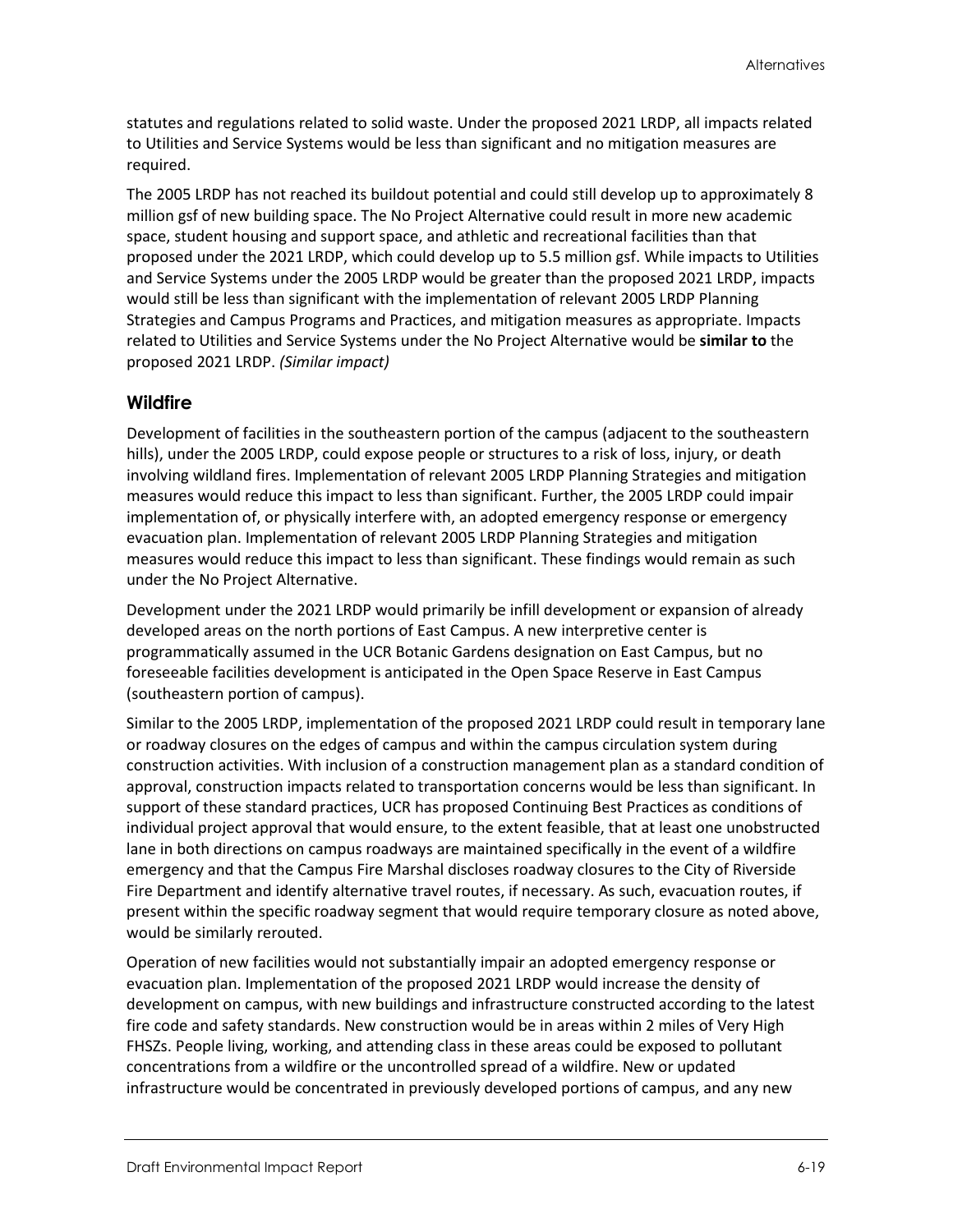utilities would be installed in compliance with existing regulations and would not contribute to increased fire risk.

Impacts related to Wildfire under the No Project Alternative would be **similar to** the proposed 2021 LRDP. *(Similar impact)*

# **Summary of Alternative 1 (No Project)**

This alternative would result in similar impacts to aesthetics, cultural resources, geology and soils, hydrology and water quality, recreation, utilities and service systems, and wildfire compared to the proposed 2021 LRDP. However, this alternative would result in slightly greater/greater impacts to multiple environmental areas of concern, including agricultural resources, air quality, biological resources, energy consumption, GHG emissions, hazards and hazardous materials, noise, population and housing, public services, transportation, and TCR compared to the proposed 2021 LRDP.

This alternative would not consolidate or densify new development generally adjacent to and outside of the campus loop road, nor would it definitively incorporate efficient planning and design practices in support of minimizing the effects of climate change.

# 6.5.2 Alternative 2: Reduced Development Program

The Reduced Development Program Alternative would reduce net new campus population and net new development by 50 percent. The net increase in development would be approximately 1.85 million asf (approximately 2.75 million gsf) of additional academic buildings and support facilities rather than 3.7 million asf and 5.5 million gsf, respectively. Therefore, under Alternative 2, there would be a maximum of approximately 6.65 million asf (approximately 9.75 million gsf) of total academic, research, student housing, recreational facilities, and support space development by the year 2035/2036.

Net new student enrollment for academic year 2035/2036 would be planned for 5,000 new students rather than 10,000. Therefore, the 2035/2036 student body would be approximately 30,000 students. Net new faculty and staff projections for academic year 2035/2036 would be planned for approximately 1,400 new employees rather than 2,800. Therefore, the 2035/2036 faculty and staff count would be approximately 6,200 employees. Under Alternative 2, the campus population in academic year 2035/2036 would be approximately 36,200 rather than 42,545. However, reducing the UCR student population under Alternative 2 would not reduce overall demand for higher education, and would simply relocate students to other campuses.

# **Aesthetics**

The Reduced Development Program Alternative would reduce net new campus population and net new development by 50 percent compared to the proposed 2021 LRDP. As discussed in Section 4.1, *Aesthetics*, the proposed 2021 LRDP would have a significant and unavoidable impact to scenic vistas, specifically related to the Box Springs Mountains. All other impacts related to aesthetics would be less than significant or less than significant with mitigation incorporated. Implementation of the Reduced Development Program Alternative would result in half as much net new building square footage. However, since the potential locations, height, and massing of new buildings under the Reduced Development Program Alternative would be **similar to** those permitted under the proposed 2021 LRDP, impacts to scenic vistas would remain significant and avoidable. *(Similar impact)*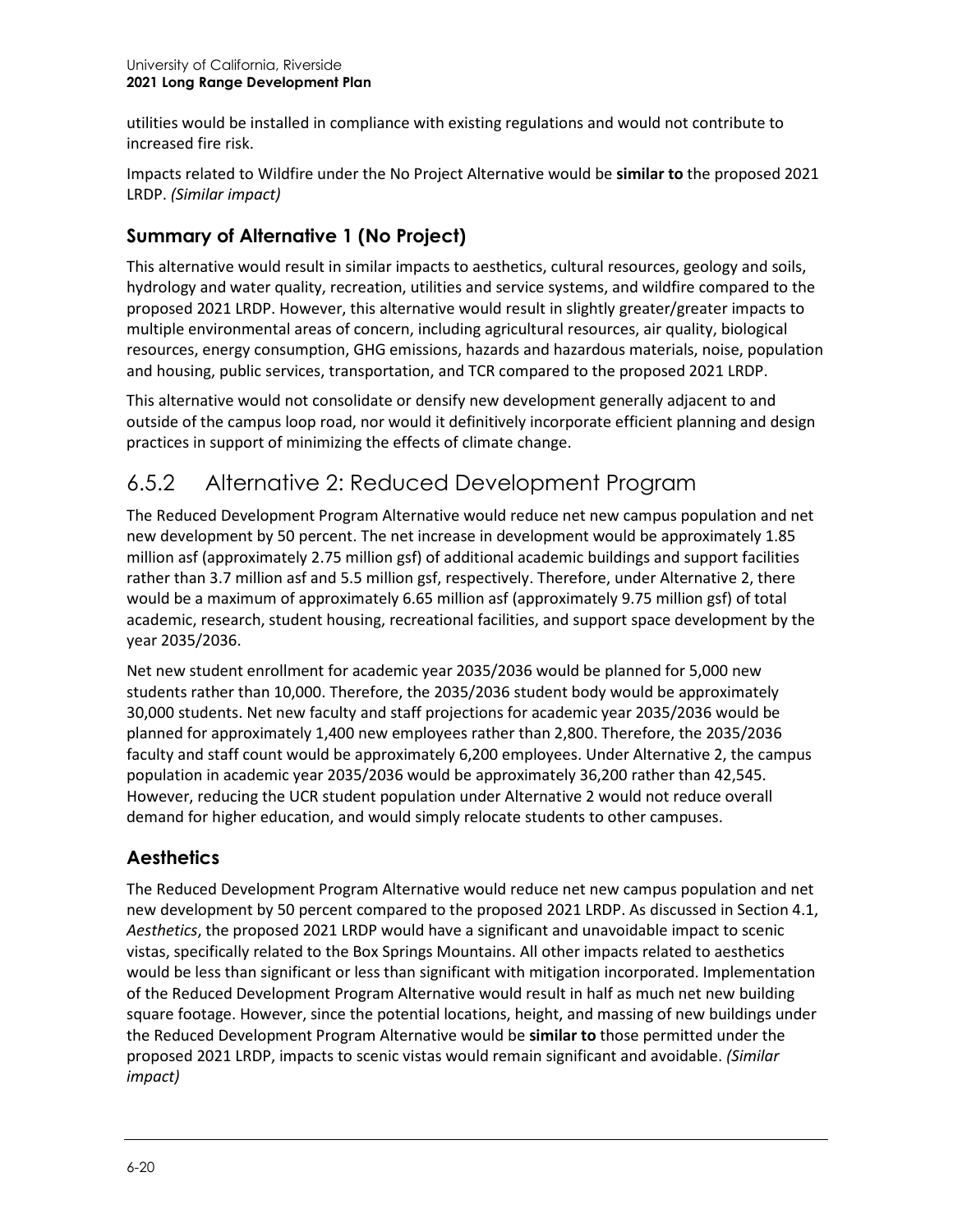#### **Agricultural Resources**

The Reduced Development Program Alternative would reduce net new development by 50 percent compared to the proposed 2021 LRDP. As discussed in Section 4.2, *Agricultural Resources*, the proposed 2021 LRDP would have a significant and unavoidable impact to Prime Farmland. Conceivably, implementation of the Reduced Development Program Alternative could result in a reduced impact to agricultural resources as development in West Campus and parts of East Campus may not be developed as much as under the proposed 2021 RLDP. However, this is not guaranteed and, consistent with past LRDP EIRs, the establishment of the CVARS as mitigation for impacts to Farmland does not fully offset the net reduction in farmland in the region as no new farmlands were being created in the vicinity of the campus. Therefore, impacts to agricultural resources under the Reduced Development Program Alternative would be **similar to** those under the proposed 2021 LRDP, and impacts to agricultural resources would remain significant and avoidable. *(Similar impact)*

#### **Air Quality**

The reduction of net new campus population and building square footage under the Reduced Development Program Alternative would result in fewer emissions of the criteria pollutants associated with short-term construction and long-term operation compared to the proposed 2021 LRDP, but impacts would still be significant and unavoidable. Because this alternative would result in less campus population growth as compared to the proposed 2021 LRDP, overall traffic and localized VMT would be reduced and would be less than significant. However, as noted above, reduced UCR student population would simply relocate the demand for higher education to alternative campuses thereby relocating construction and operational emissions to another location. Therefore, impacts related to air quality under the Reduced Development Program Alternative would be **similar to** those under the proposed 2021 LRDP, although impacts related to criteria pollutants would remain significant and avoidable. *(Similar impact)*

#### **Biological Resources**

Impact under the Reduced Development Program Alternative would be less than those for the proposed 2021 LRDP since this alternative would reduce net new building space by 50 percent. Under this alternative, UCR could have more flexibility in where new buildings would be located, thus potentially allowing for avoidance of biological resources to a greater extent than under the proposed 2021 LRDP. In addition, there are currently no planned or foreseeable development within the Open Space Reserve areas and that would still be the case under the Reduced Development Program Alternative. Thus, overall impacts to biological resources under the Reduced Development Program Alternative would be **slightly less than** the proposed 2021 LRDP. *(Slightly less impact)*

#### **Cultural Resources**

As discussed in Section 4.5, *Cultural Resources*, there are 38 qualifying historical resources on UCR's campus. Among these 38 resources is one eligible historic district (the Mid-Century Modern Core Historic District, with 15 contributing buildings and associated site plan features, circulation corridors, and landscapes), and one cultural landscape (the Citrus Variety Collection Cultural Landscape, with 11 contributing buildings and ancillary structures and associated agricultural fields). Appendix E includes the complete evaluations of each eligible historical resource. Impacts to historic resources would be comparable under the Reduced Development Program Alternative, as the reduction in square footage would not reduce the potential for alterations to historic buildings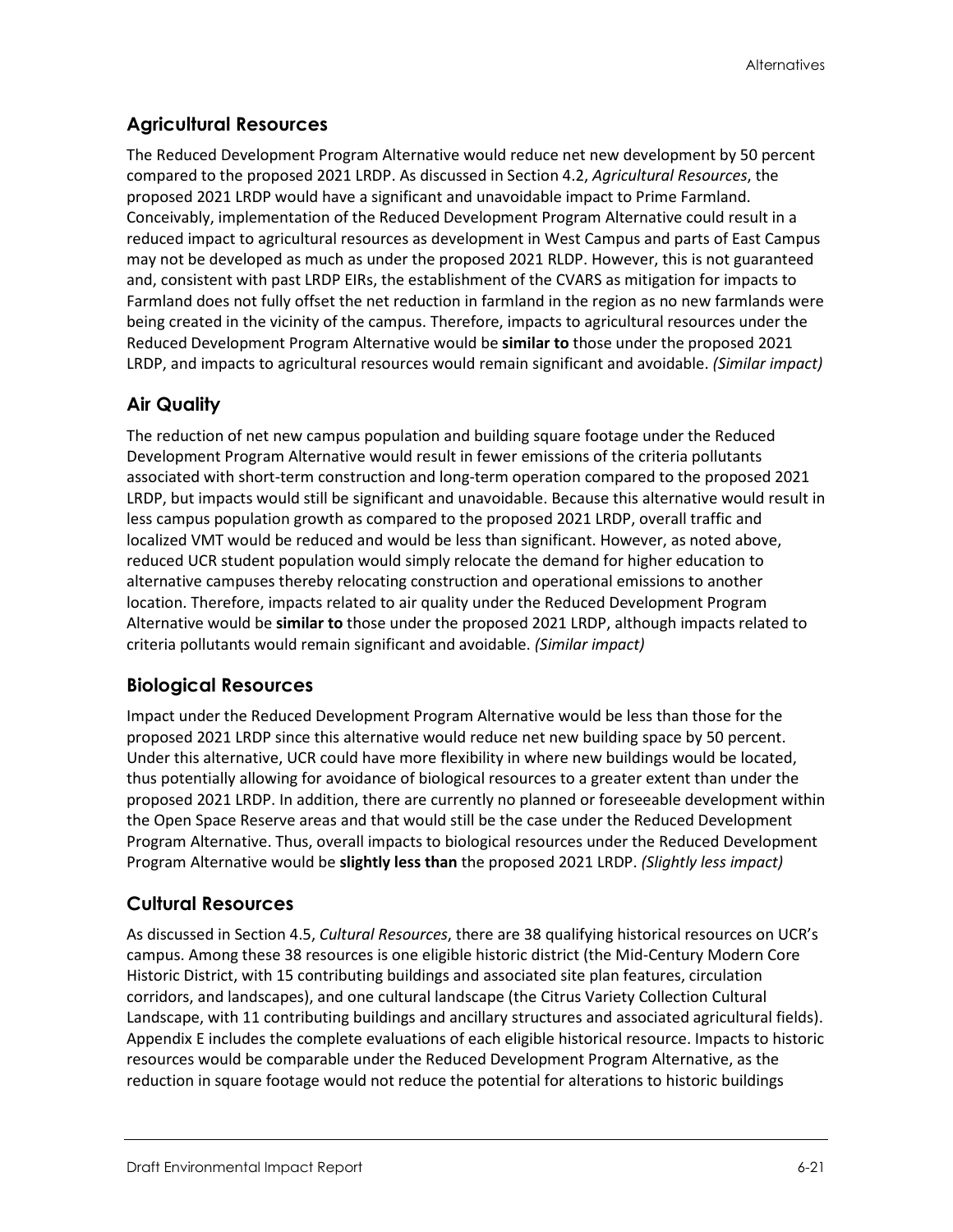compared to the proposed 2021 LRDP, and impacts would therefore remain significant and unavoidable.

With respect to archaeological resources, the reduced intensity and scale of development anticipated under the Reduced Development Program Alternative would reduce the degree of ground disturbance, but the potential to encounter previously unknown resources would still exist. Impacts would be less than significant with mitigation, which would be **similar to** the proposed 2021 LRDP. *(Similar impact)*

## **Energy**

With the reduction in the square footage of development under the Reduced Development Program Alternative compared to the proposed 2021 LRDP, construction-related non-renewable energy (i.e., fuel) localized consumption would decrease compared to under the proposed 2021 LRDP. Because this alternative would result in less campus population growth as compared to the proposed 2021 LRDP, localized VMT would be reduced as well, resulting in less localized transportation-related nonrenewable energy (i.e., fuel) consumption compared to the proposed 2021 LRDP. However, as noted above, reduced UCR student population would simply relocate the demand for higher education to alternative campuses thereby relocating vehicle trips to other locations. Therefore, construction and operational energy impacts associated with the Reduced Development Program Alternative would be **less than** under the proposed 2021 LRDP for localized impacts but would be **similar to** the proposed 2021 LRDP when accounting for displaced students. *(Less impact (locally)/Similar impact (regionally))*

# **Geology and Soils**

The Reduced Development Program Alternative would result in a reduction of proposed net new building square footage compared to the proposed 2021 LRDP. Both the Reduced Development Program Alternative and the proposed 2021 LRDP would be required to comply with CBC building requirements, as well as the UC Seismic Safety Policy and UC Facilities Manual Seismic Program Guidelines, which would reduce impacts related to geology and soils to less than significant levels. Section 4.7, *Geology and Soils*, also found impacts to paleontological resources to be less than significant with the implementation of mitigation measures related to paleontological resources monitoring and steps to be taken if a paleontological resource is uncovered during construction activities. These measures would apply to development under the Reduced Development Program Alternative as well. Overall impacts related to geology and soils under the Reduced Development Program Alternative would be **similar to** the proposed 2021 LRDP. *(Similar impact)*

#### **Greenhouse Gas Emissions**

With the reduction in the square footage of development under the Reduced Development Program Alternative compared to the proposed 2021 LRDP, construction-related emissions would decrease compared to those of the proposed 2021 LRDP. In addition, with a comparatively decreased student enrollment, the Reduced Development Program Alternative would result in less students needing to commute to the UCR campus compared to the proposed 2021 LRDP. However, as noted above, reduced UCR student population would simply relocate the demand for higher education to alternative campuses thereby relocating construction activities, operational activities, and vehicle trips to other locations. As such, the Reduced Development Program Alternative would result in decreased localized GHG emissions, including VMT and associated transportation-related (i.e., Scope 3) GHG emissions compared to the proposed 2021 LRDP. Therefore, construction and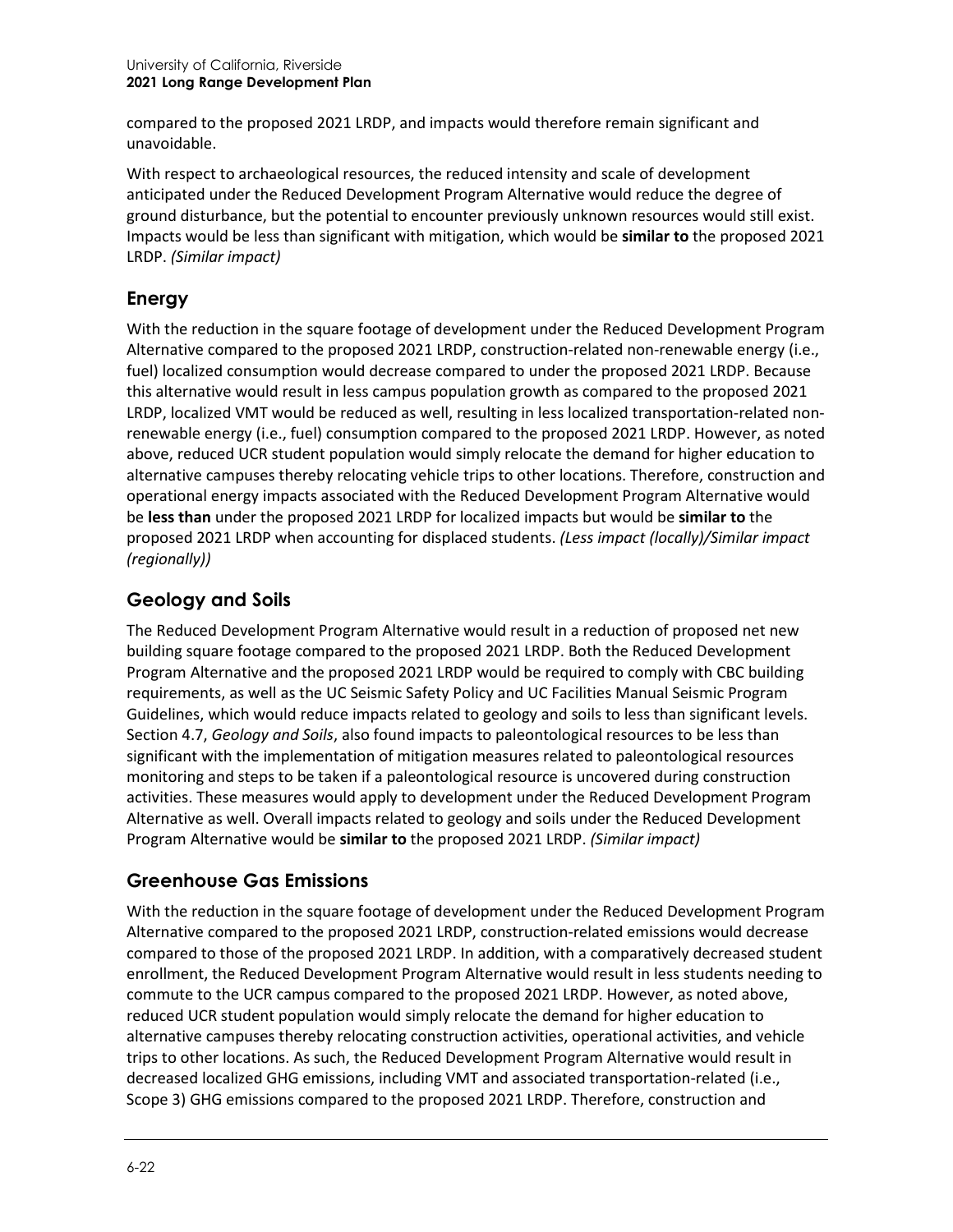operational localized GHG emissions impacts associated with the Reduced Development Program Alternative would be **less than** under the proposed 2021 LRDP, but would be **similar to** the proposed 2021 LRDP when accounting for displaced students. *(Less impact (locally)/Similar impact (regionally))*

#### **Hazards and Hazardous Materials**

The Reduced Development Program Alternative would result in 50 percent less net new building space compared to the proposed 2021 LRDP. This alternative, similar to the proposed 2021 LRDP, would be required to comply with federal and State regulations, as well as existing UCR policies, related to the routine transport, use, or disposal of hazardous materials and impacts would therefore be less than significant without mitigation requirements. Mandatory compliance with existing regulations pertaining to the identification, handling, and disposing of hazardous materials, along with the implementation of mitigation measures would ensure impacts from the accidental release of hazardous materials on or nearby campus, including within one-quarter mile of a school, would be less than significant. Section 4.9.3, Impact HAZ-4, of this EIR found that the UCR campus includes several closed, but listed UST release sites, and is located adjacent to a site with a restricted land use covenant. As a result, soil, soil vapor, and/or groundwater disturbance during construction could create a significant hazard to the public or the environment. Given the opportunity for contaminated soils to occur on the project site, project construction would potentially create a significant hazard to the public or the environment. Mitigation measures would be required to reduce the impact to less than significant for both the Reduced Development Program Alternative and the proposed 2021 LRDP. Therefore, overall, impacts related to hazards and hazardous materials under the Reduced Development Program Alternative would be **similar to** the proposed 2021 LRDP. *(Similar impact)*

#### **Hydrology and Water Quality**

Under the Reduced Development Program Alternative there would be a reduced amount of development, including grading and excavation work, and would likely result in a reduction of impermeable surfaces in comparison to the 2021 LRDP. Under the Reduced Development Program Alternative, construction and operation would occur in compliance with applicable water quality standards and waste discharge requirements. In accordance with regulations and policies, a SWPPP would be implemented during construction activities and a SWMP would be implemented during operations, to provide on-site construction and post-construction prevention, capture, and treatment of stormwater runoff, such that potential water quality impacts would be less than significant. Potential impacts to groundwater supplies and recharge would be less than significant. Development under this alternative would not alter the course of a stream or river and would not alter regional stormwater drainage patterns. Compliance with applicable regulations and policies, including implementation of a SWPPP during construction and a SWMP during operation, would provide sufficient on-site construction and post-construction prevention, capture, and treatment of stormwater runoff, and would minimize or avoid potentially adverse impacts such that they would be less than significant. Development under the Reduced Development Program Alternative would implement water quality BMPs in accordance with applicable requirements, reducing potential downstream water quality impacts to ensure no conflict with or obstruction of the implementation of the Water Quality Control Plan or a sustainable groundwater management plan. While there would be 50 percent less development as compared to the proposed 2021 LRDP, the same standard regulations would apply. Overall impacts related to hydrology and water quality under the Reduced Development Program Alternative would be **similar to** the proposed 2021 LRDP. *(Similar impact)*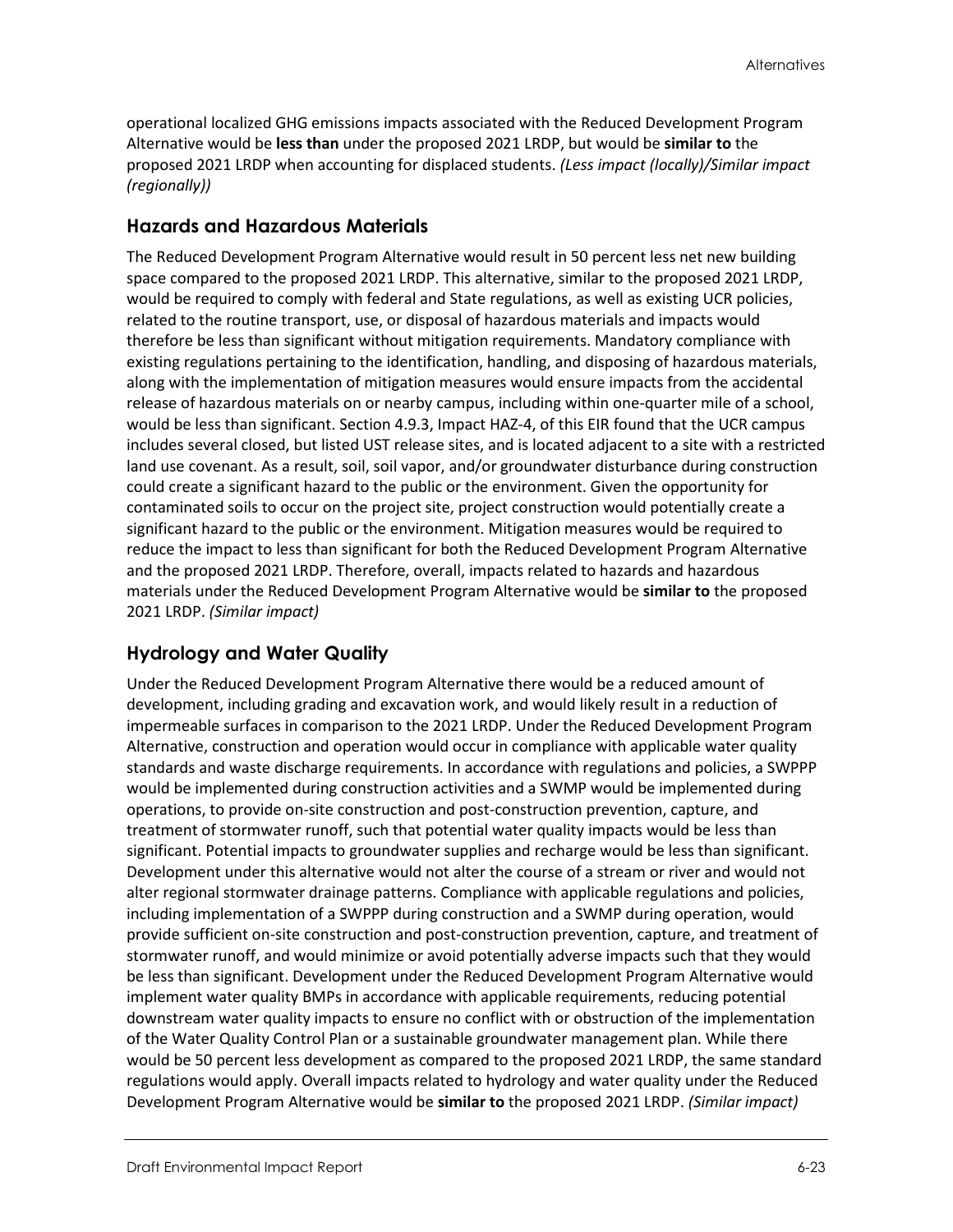#### **Noise**

The reduction in building square footage and reduced campus population and associated VMT under the Reduced Development Program Alternative, would decrease construction and operational (mechanical and vehicular) noise generation compared to the proposed 2021 LRDP. However, construction noise would still occur in proximity to sensitive receptors but the frequency of noise over time would be reduced compared to the proposed 2021 LRDP but would still be significant and unavoidable. Overall impacts related to Noise under the Reduced Development Program Alternative would be **less than** the proposed 2021 LRDP. *(Less impact)*

# **Population and Housing**

The Reduced Development Program Alternative would result in a net increase in campus population that is 50 percent less than that proposed under the 2021 LRDP. The proposed 2021 LRDP would accommodate the anticipated regional population forecasts. Furthermore, the proposed 2021 LRDP does not include installation or extension of significant roads or infrastructure that would result in further population growth or housing needs. Direct and indirect impacts related to unplanned population growth would be less than significant. The proposed 2021 LRDP would not displace substantial numbers of existing people or housing, necessitating the construction of replacement housing and impacts would be less than significant. No mitigation measures are required. The Reduced Development Program Alternative would result in less localized development and fewer new people on the UCR campus compared to the proposed 2021 LRDP, but at an even ratio (50 percent less building square footage and 50 percent fewer net new campus population). Therefore, overall impacts related to Population and Housing under the Reduced Development Program Alternative would be **similar to** the proposed 2021 LRDP. *(Similar impact)*

#### **Public Services**

The proposed 2021 LRDP was determined not to result in significant environmental impacts associated with the need for the new or altered fire, police, school, or library facilities. As the Reduced Development Program Alternative represents a reduction in campus population by 50 percent, it is reasonable to assume that the localized demand for public services would be reduced under the Reduced Development Program Alternative. However, neither the proposed 2021 LRDP nor the Reduced Development Program Alternative would induce construction of new facilities which would result in significant environmental impacts and would therefore be **similar to** the proposed 2021 LRDP. Under both projects, impacts to Public Services would remain less than significant and no mitigation would be required. *(Similar impact)*

#### **Recreation**

Similar to the proposed 2021 LRDP, the Reduced Development Program Alternative would include most existing recreational facilities and parkland on the UCR campus and incrementally develop new recreational facilities and open spaces that would adequately serve the campus population. However, it is reasonable to assume that less recreational facilities would be developed under this alternative since UCR would be limited in its development potential compared to the proposed 2021 LRDP.

The Reduced Development Program Alternative would not likely increase the use of existing neighborhood and regional parks or other recreational facilities such that substantial physical deterioration of those facilities would occur or be accelerated, but increased use of area parks and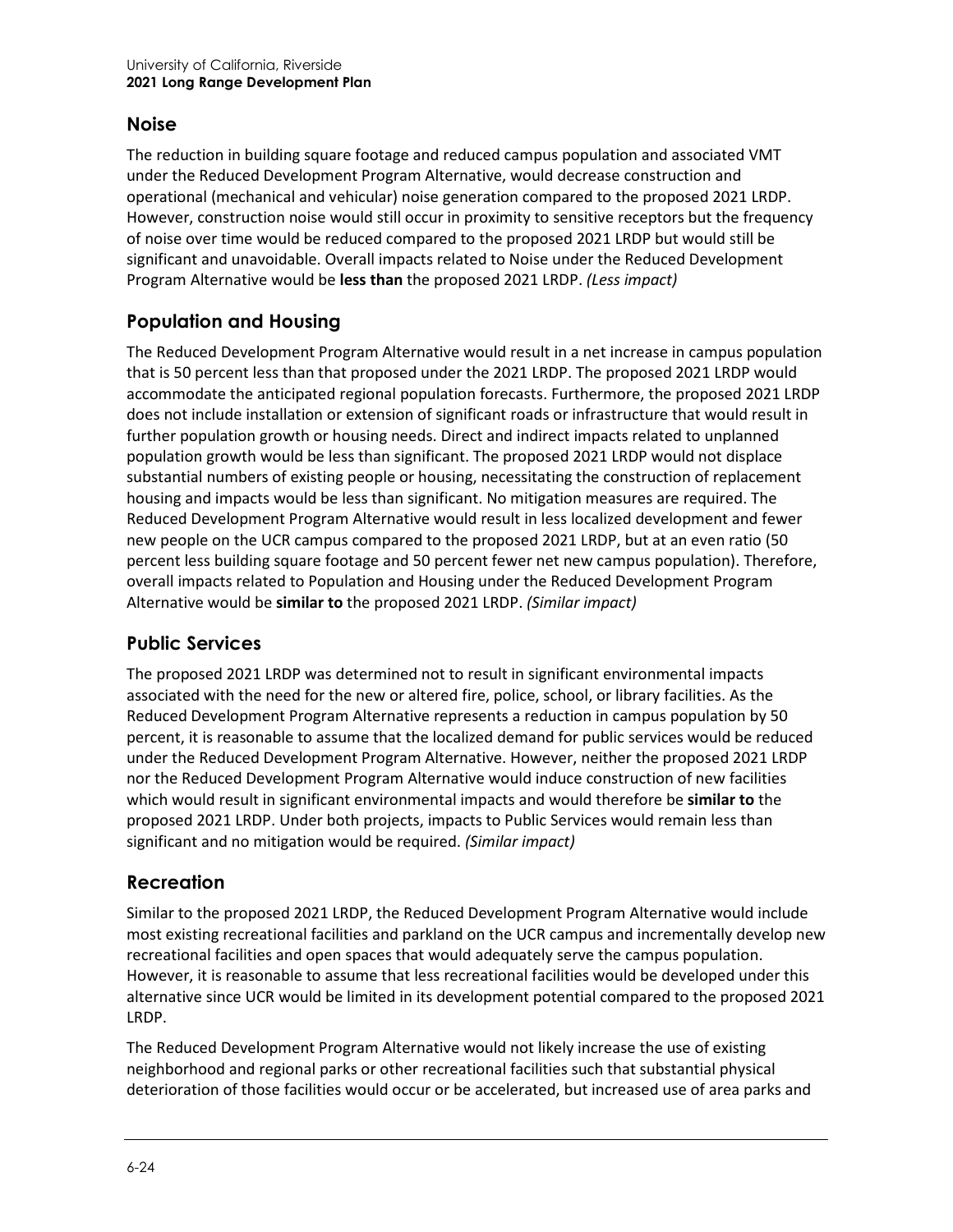recreational facilities off-campus may be necessary if the development under this alternative is allocated to other UCR needs (i.e., academic space or student housing). Impacts related to increased use of parks and recreational facilities would still be less than significant, but possibly still present a greater impact than under the proposed 2021 LRDP. Under this alternative, less incremental new on-campus recreational facilities and open spaces would be developed, but the construction of new facilities may have an adverse physical effect on the environment similar to the proposed 2021 LRDP. Overall impacts related to Recreation under the Reduced Development Program Alternative would be **similar to or greater than** the proposed 2021 LRDP. *(Similar impact (locally)/Greater impact (regionally))*

#### **Transportation**

The Reduced Development Program Alternative would result in a net increase in campus population that is 50 percent less than that proposed under the 2021 LRDP. This would result in reduced localized VMT compared to the proposed 2021 LRDP, due to the reduction in localized commuter trips. However, as noted above, reduced UCR student population would simply relocate the demand for higher education to alternative campuses thereby relocating vehicle trips to other locations. Therefore, while localized transportation and traffic impacts would be less than significant for both this alternative and the 2021 LRDP, it would be similar to the proposed 2021 LRDP when accounting for displaced students.

Buildout of the campus under this alternative, including the designs of internal circulation, would comply with ADA and National Association of City Transportation Officials standards, as well as the Campus Construction and Design Standards, including those applicable to roads, parking facilities, and walkways or bicycle facilities and would not result in hazards due to geometric design features. Further, emergency access would not be adversely affected under this alternative. The Reduced Development Program Alternative would reduce the AM Peak Hour queueing at the I-215/SR 60 Freeway Southbound Ramps under Cumulative Plus Project conditions to less than significant levels. Overall, impacts related to transportation under the Reduced Development Program Alternative would be **less than** for localized transportation and traffic impacts but **similar to** the proposed 2021 LRDP when accounting for displaced students. (*Less impact (locally)/Similar impact (regionally)*)

#### **Tribal Cultural Resources**

As discussed in Section 4.16, *Tribal Cultural Resources*, the proposed 2021 LRDP has the potential to impact cultural resources of potential Native American origin. Where development occurs in the southeastern quadrant of campus and in areas containing Val Verde Pluton geologic features considered highly sensitive to prehistoric archaeological resources, mitigation would be required for a qualified archaeologist and a Native American monitor to reduce impacts to potential archaeological and/or TCR to less than significant levels. No significant amount of facilities development is currently proposed in the TCR sensitive regions in the southeastern portions of the UCR campus under the proposed 2021 LRDP or the Reduced Development Program Alternative. Nevertheless, the potential to encounter previously unknown resources would still exist. Impacts to TCR would be less than significant with mitigation, which would be **similar to** the proposed 2021 LRDP. *(Similar impact)*

#### **Utilities and Service Systems**

The proposed 2021 LRDP was determined not to result in significant environmental impacts associated with utilities and service systems with adherence to existing regulations, UCR policies,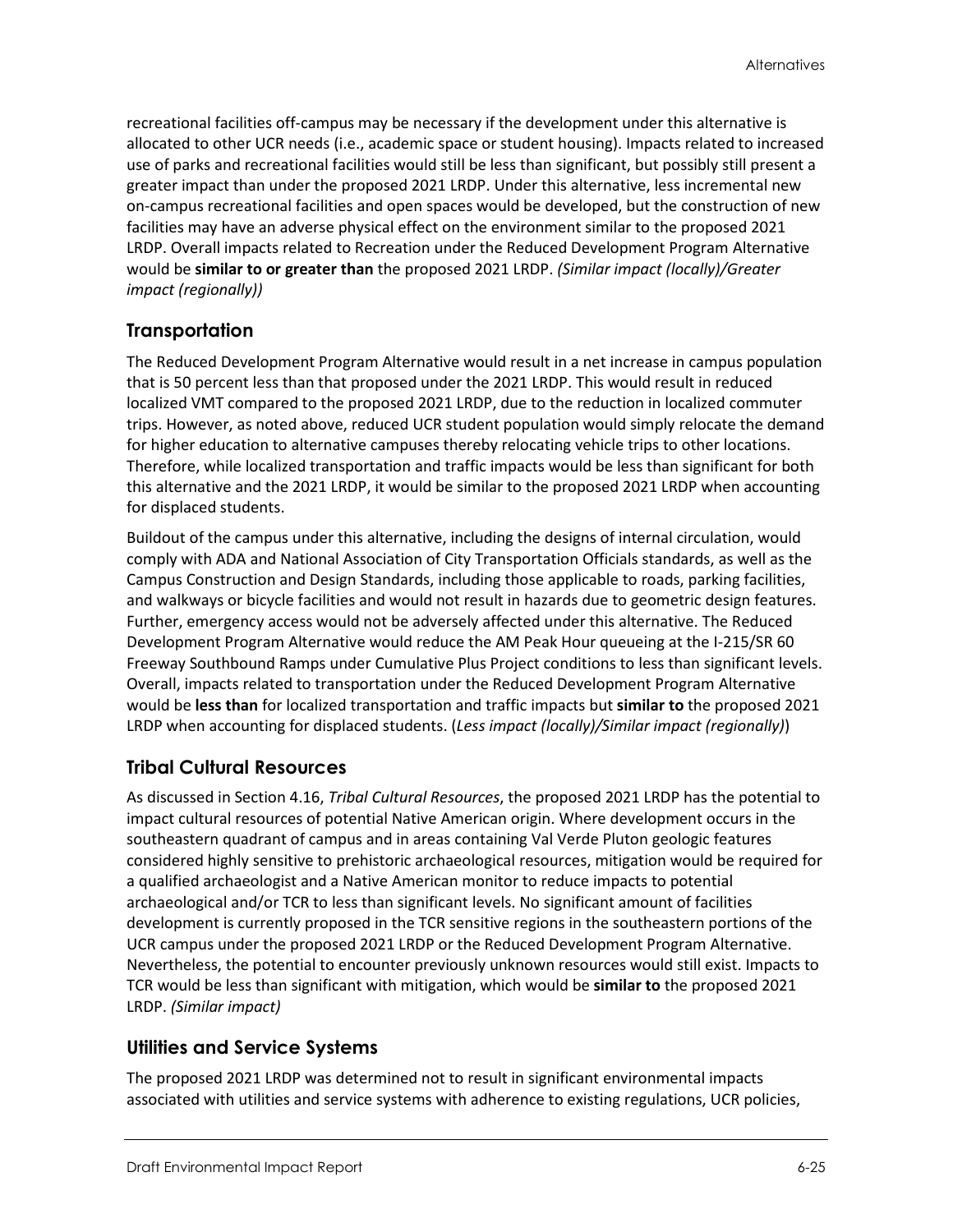and BMPs; no mitigation measures would be required. As the Reduced Development Program Alternative represents a reduction in campus population by 50 percent, it is reasonable to assume that the impacts from the Reduced Development Program Alternative would be **less than** the proposed 2021 LRDP, although under both projects, impacts to Utilities and Service Systems would remain less than significant and no mitigation would be required. *(Less Impact)*

#### **Wildfire**

Similar to the proposed 2021 LRDP, implementation of the Reduced Development Program Alternative could result in temporary lane or roadway closures on the edges of campus and within the campus circulation system during construction activities. With inclusion of a construction management plan as a standard condition of approval, construction impacts related to transportation concerns would be less than significant. In support of these standard practices, UCR has proposed Continuing Best Practices as conditions of individual project approval that would ensure, to the extent feasible, that at least one unobstructed lane in both directions on campus roadways are maintained specifically in the event of a wildfire emergency and that the Campus Fire Marshal discloses roadway closures to the City of Riverside Fire Department and identify alternative travel routes, if necessary. As such, evacuation routes, if present within the specific roadway segment that would require temporary closure as noted above, would be similarly rerouted.

Operation of new facilities would not substantially impair an adopted emergency response or evacuation plan. This alternative would still increase the density of development on campus, albeit to a lesser extent, and new buildings and infrastructure would be constructed according to the latest fire code and safety standards. New construction could be in areas within 2 miles of Very High FHSZs under this alternative, similar to the proposed 2021 LRDP. Although the campus population would increase by fewer people compared to the proposed 2021 LRDP, people living, working, and attending class in these areas could be exposed to pollutant concentrations from a wildfire or the uncontrolled spread of a wildfire. New or updated infrastructure would be concentrated in previously developed portions of campus, and any new utilities would be installed in compliance with existing regulations and would not contribute to increased fire risk. Impacts related to Wildfire under the Reduced Development Program Alternative would be **similar to** the proposed 2021 LRDP. *(Similar impact)*

# **Summary of Alternative 2 (Reduced Development Program)**

The Reduced Development Program Alternative would limit future enrollment growth on the campus as well as developed academic square footage, compared to the proposed 2021 LRDP. For this reason, it would only partially achieve the underlying purpose of the proposed 2021 LRDP to support a projected enrollment growth based on current student enrollment, regional growth trends, and agreements between the UC and the State regarding resident student and transfer student enrollment objectives.

This alternative would result in slightly less/less impacts to multiple environmental areas of concern, including biological resources, energy consumption, GHG emissions, noise, transportation, and utilities and service systems compared to the proposed 2021 LRDP. Impacts to aesthetics, agricultural resources, air quality, cultural resources, energy consumption, geology and soils, GHG emissions, hazards and hazardous materials, hydrology and water quality, population and housing, public services, recreation, transportation, TCR, and wildfire would be similar compared to the proposed LRDP. Impacts to recreation could be slightly greater than compared to the proposed 2021 LRDP.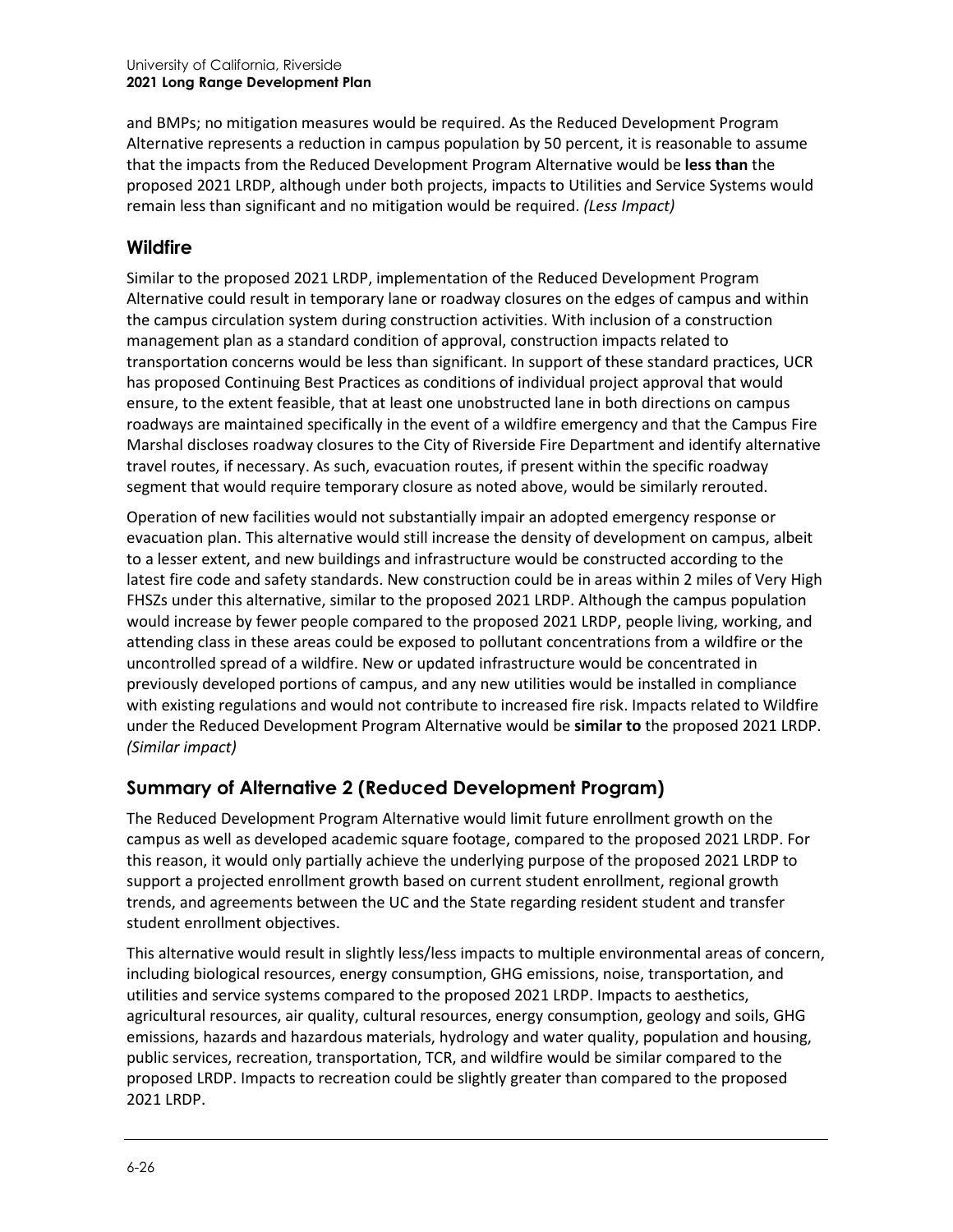This alternative would not develop the net new building space needed to accommodate projected student housing or academic and research facilities needs projections based on current student enrollment, regional growth trends, and agreements between the UC and the State of California regarding resident student and transfer student enrollment objectives. Furthermore, it is logical to assume the restriction of student and facility growth at UCR would result in required growth at other UC and university/college campuses throughout California, which could result in regional or localized impacts at those campuses.

# 6.5.3 Alternative 3: Increased Student Housing

This alternative would not alter the components of the proposed 2021 LRDP, but rather would increase the student bed capacity to provide housing for 60 percent of the eligible student body capacity rather than 40 percent under the proposed 2021 LRDP. This would result in a doubling of the proposed new campus beds, which would represent a net increase of approximately 14,978 new campus beds, rather than 7,489 under the proposed 2021 LRDP. Under Alternative 3, the total campus bed count in academic year 2035/2036 would be approximately 21,500 rather than 14,000.

Under Alternative 3, net new development would still total up to 3.7 million asf (5.5 million gsf), with a maximum buildout of approximately 8.5 million asf (approximately 12.7 million gsf). It is reasonable to assume that more of the developable square footage would be used for student housing under this alternative rather than student support, academic, or recreation space. The net new student enrollment for academic year 2035/2036 would be planned for 10,000 new students (35,000 total students). Net new faculty and staff projections for academic year 2035/2036 would be approximately 2,800 new employees (7,545 total employees). Under Alternative 3, the campus population in academic year 2035/2036 would be approximately 42,545.

# **Aesthetics**

The Increased Student Housing Alternative would increase the student bed capacity to provide housing for 60 percent of the eligible student body capacity rather than 40 percent compared to the proposed 2021 LRDP. Net new square footage under this alternative would still total up to 5.5 million gsf, as it does under the proposed 2021 LRDP. As discussed in Section 4.1, *Aesthetics*, the proposed 2021 LRDP would have a significant and unavoidable impact to scenic vistas, specifically related to the Box Springs Mountains. All other impacts related to aesthetics would be less than significant or less than significant with mitigation incorporated. Therefore, the Increased Student Housing Alternative would be **similar to** the proposed 2021 LRDP and impacts to scenic vistas would remain significant and avoidable. *(Similar impact)*

# **Agricultural Resources**

The Increased Student Housing Alternative would increase the allocation of total projected building square footage to student housing facilities rather than other land uses compared to the proposed 2021 LRDP. As discussed in Section 4.2, *Agricultural Resources*, the proposed 2021 LRDP would have a significant and unavoidable impact to Prime Farmland. Implementation of the Increased Student Housing Alternative could result in a reduced impact to agricultural resources as West Campus would be primarily reserved for land-based research and student housing would be focused on the northern portions of East Campus, similar to that under the proposed 2021 LRDP. However, consistent with past LRDP EIRs, the establishment of the CVARS as mitigation for impacts to Farmland does not fully offset the net reduction in farmland in the region as no new farmlands were being created in the vicinity of the campus. Therefore, impacts to agricultural resources under the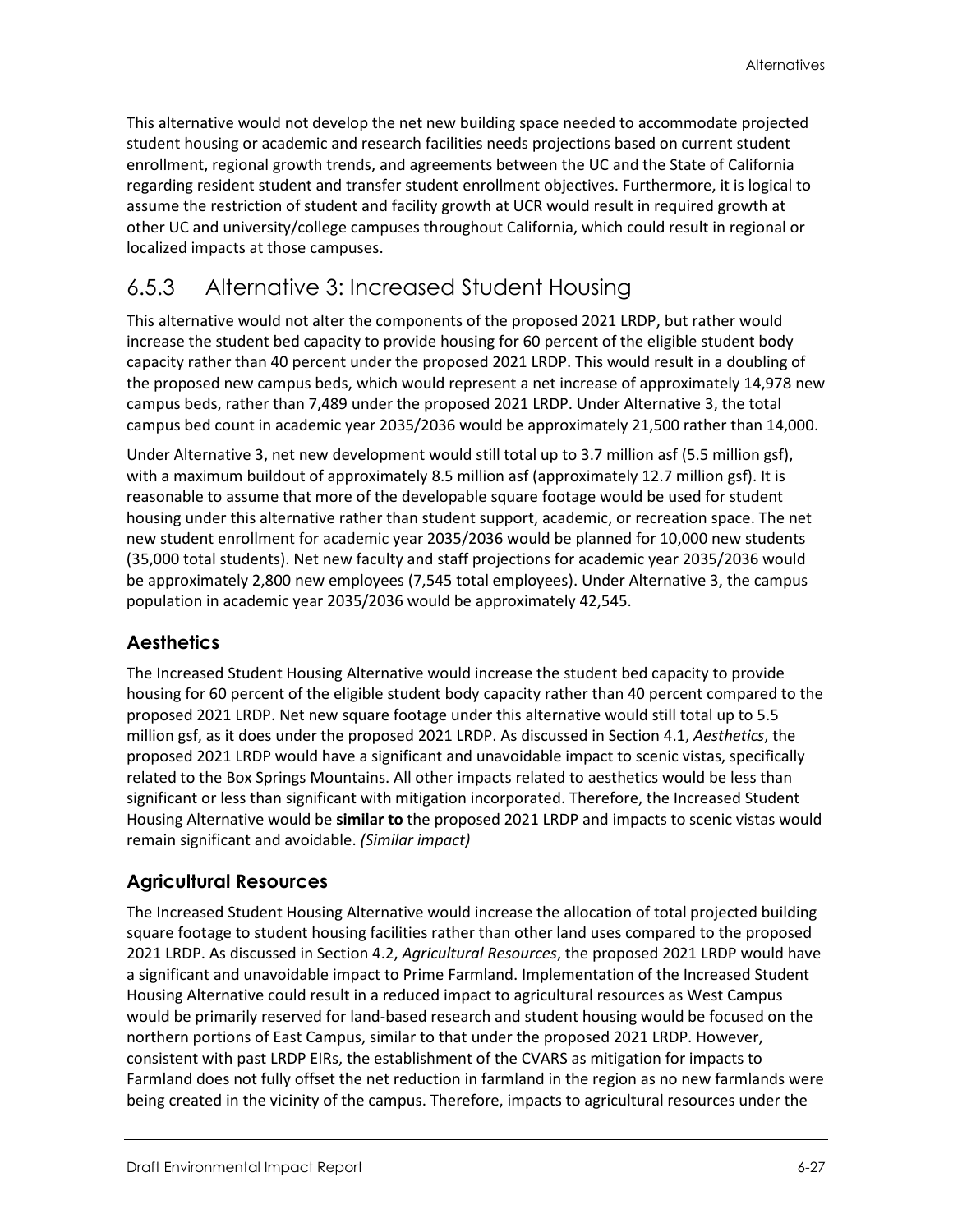Increased Student Housing Alternative would be **similar to** those under the proposed 2021 LRDP, and impacts to agricultural resources would remain significant and avoidable. *(Similar impact)*

### **Air Quality**

Net new campus population and total building square footage under the Increased Student Housing Alternative would result in similar emissions of the criteria pollutants associated with short-term construction and long-term operation compared to proposed 2021 LRDP, and impacts would still be significant and unavoidable. Because this alternative would result in more on-campus housing opportunities as compared to the proposed 2021 LRDP, overall traffic and VMT would be reduced. Therefore, impacts related to air quality under the Increased Student Housing Alternative would be generally **less than** those under the proposed 2021 LRDP, although impacts related to criteria pollutants would remain significant and avoidable. *(Less impact)*

### **Biological Resources**

Impact under the Increased Student Housing Alternative would be similar to those for the proposed 2021 LRDP since this alternative would maintain the same net new building space. Under this alternative, the land use designations would remain, including clustering of student housing, and impacts would be similar to that under the proposed 2021 LRDP. In addition, there would be no planned or foreseeable development within the Open Space Reserve areas under the Increased Student Housing Alternative. Thus, impacts under the Increased Student Housing Alternative would be **similar to** the proposed 2021 LRDP. *(Similar impact)*

### **Cultural Resources**

As discussed in Section 4.5, *Cultural Resources*, there are 38 qualifying historical resources on UCR's campus. Among these 38 resources is one eligible historic district (the Mid-Century Modern Core Historic District, with 15 contributing buildings and associated site plan features, circulation corridors, and landscapes), and one cultural landscape (the Citrus Variety Collection Cultural Landscape, with 11 contributing buildings and ancillary structures and associated agricultural fields). Appendix E includes the complete evaluations of each eligible historical resource. Impacts to historic resources would be comparable under the Increased Student Housing Alternative, as the net new square footage would not reduce the potential for impacts to historic buildings compared to the proposed 2021 LRDP, and impacts would therefore remain significant and unavoidable.

With respect to archaeological resources, development anticipated under the Increased Student Housing Alternative would be similar to the proposed 2021 LRDP and the potential to encounter previously unknown resources would still exist. Impacts would be less than significant with mitigation, which would be **similar to** the proposed 2021 LRDP. *(Similar impact)*

#### **Energy**

With no change in the square footage of development under the Increased Student Housing Alternative compared to the proposed 2021 LRDP, construction-related non-renewable energy consumption (i.e., fuel) would be similar compared to those of the proposed 2021 LRDP. However, with an increase in student housing to accommodate a greater percentage of students in on-campus housing, the Increased Student Housing Alternative would result in less students needing to commute to campus compared to the proposed 2021 LRDP. As such, the Increased Student Housing Alternative would result in decreased VMT and associated transportation-related energy (i.e., fuel) consumption compared to the proposed 2021 LRDP. Therefore, construction energy impacts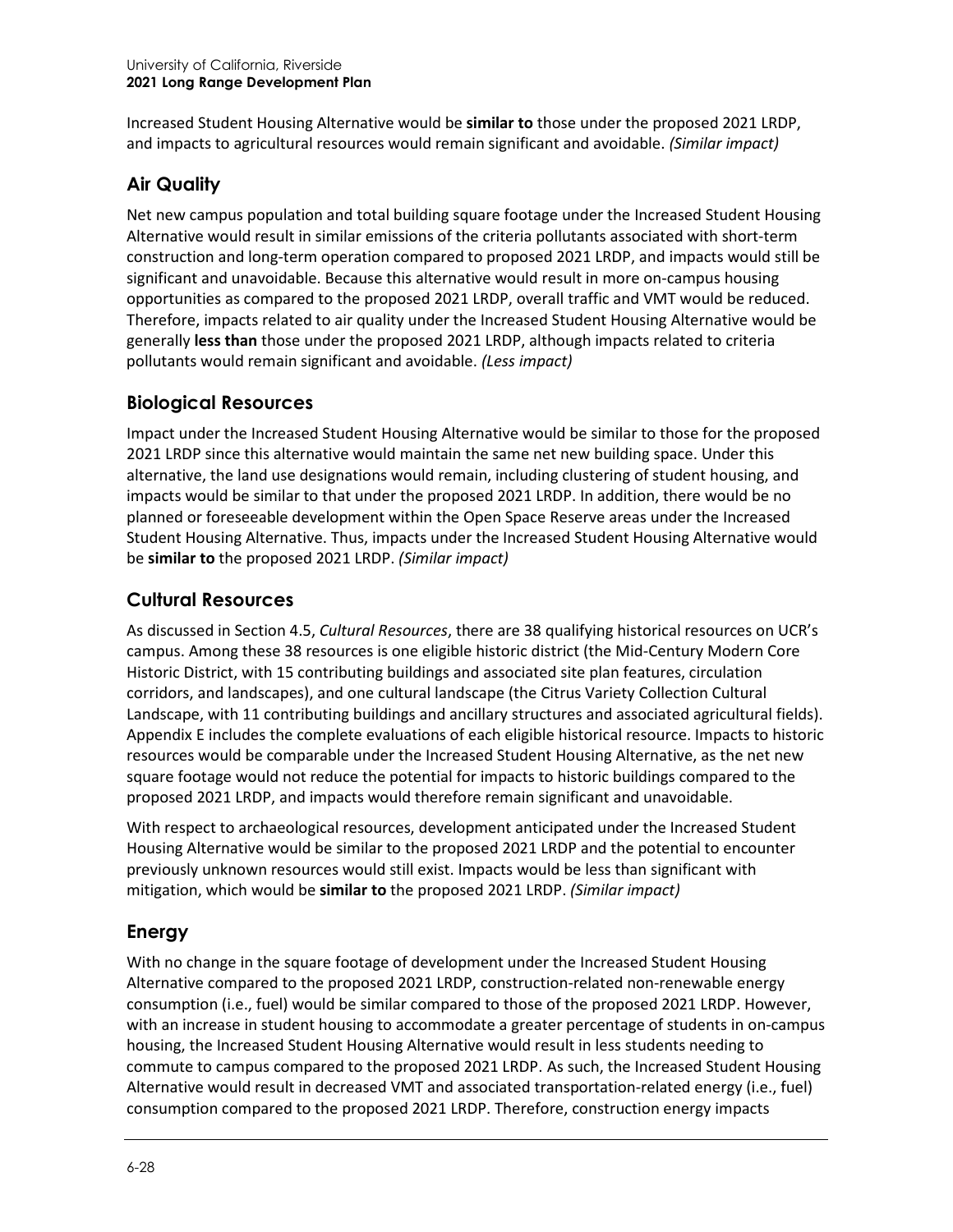associated with the Increased Student Housing Alternative would be **similar to** the proposed 2021 LRDP, and operational energy impacts (reduced VMT) associated with the Increased Student Housing Alternative would be **less than** under the proposed 2021 LRDP.

As described in Section 4.6, Energy, the proposed 2021 LRDP would result in an increase in operational energy, including non-renewable energy consumption due to provision of additional land uses, additional VMT, and accommodation of additional student enrollment. The Increased Student Housing alternative would include similar facilities as that of the proposed 2021 LRDP and because facilities operation constitutes the largest consumption of energy, including non-renewable energy, at the UCR campus, the Increased Student Housing Alternative would result in similar overall operational energy consumption compared to the proposed 2021 LRDP. Impacts would be **similar to** the proposed 2021 LRDP. *(Less impact (fuel consumption)/Similar impact (other energy consumption))*

# **Geology and Soils**

The Increased Student Housing Alternative would result in the same net new building square footage compared to the proposed 2021 LRDP. Both the Increased Student Housing Alternative and the proposed 2021 LRDP would be required to comply with CBC building requirements, as well as the UC Seismic Safety Policy and UC Facilities Manual Seismic Program Guidelines, which would reduce impacts related to geology and soils to less than significant levels. Section 4.7, *Geology and Soils*, also found impacts to paleontological resources to be less than significant with the implementation of mitigation measures related to paleontological resources monitoring and steps to be taken if a paleontological resource is uncovered during construction activities. These measures would apply to development under the Increased Student Housing Alternative as well. Overall impacts related to geology and soils under the Increased Student Housing Alternative would be **similar to** the proposed 2021 LRDP. *(Similar impact)*

# **Greenhouse Gas Emissions**

With no change in the square footage of development under the Increased Student Housing Alternative compared to the proposed 2021 LRDP, construction-related emissions would be similar compared to those of the proposed 2021 LRDP. However, with an increase in student housing to accommodate a greater percentage of students in on-campus housing, the Increased Student Housing Alternative would result in less students needing to commute to campus compared to the proposed 2021 LRDP. As such the Increased Student Housing Alternative would result in decreased VMT and associated transportation-related (i.e., Scope 3) GHG emissions compared to the proposed 2021 LRDP. Therefore, construction GHG emissions impacts associated with the Increased Student Housing Alternative would be **similar to** the proposed 2021 LRDP, and operational GHG emissions impacts (reduced VMT) associated with the Increased Student Housing Alternative would be **less than** under the proposed 2021 LRDP.

As described in Section 4.8, *Greenhouse Gas Emissions*, the proposed 2021 LRDP would result in an increase in operational GHG emissions due to provision of additional land uses, VMT, and accommodation of additional student enrollment. The Increased Student Housing Alternative would not eliminate GHG emissions and a similar amount of facilities would be developed under the Increased Student Housing Alternative. Since facilities energy-related (i.e., Scope 2) GHG emission are the largest contributor of UCR GHG Emissions, the Increased Student Housing Alternative would result in similar overall operational GHG emissions compared to the proposed 2021 LRDP. Because the Increased Student Housing Alternative would generate similar overall operational GHG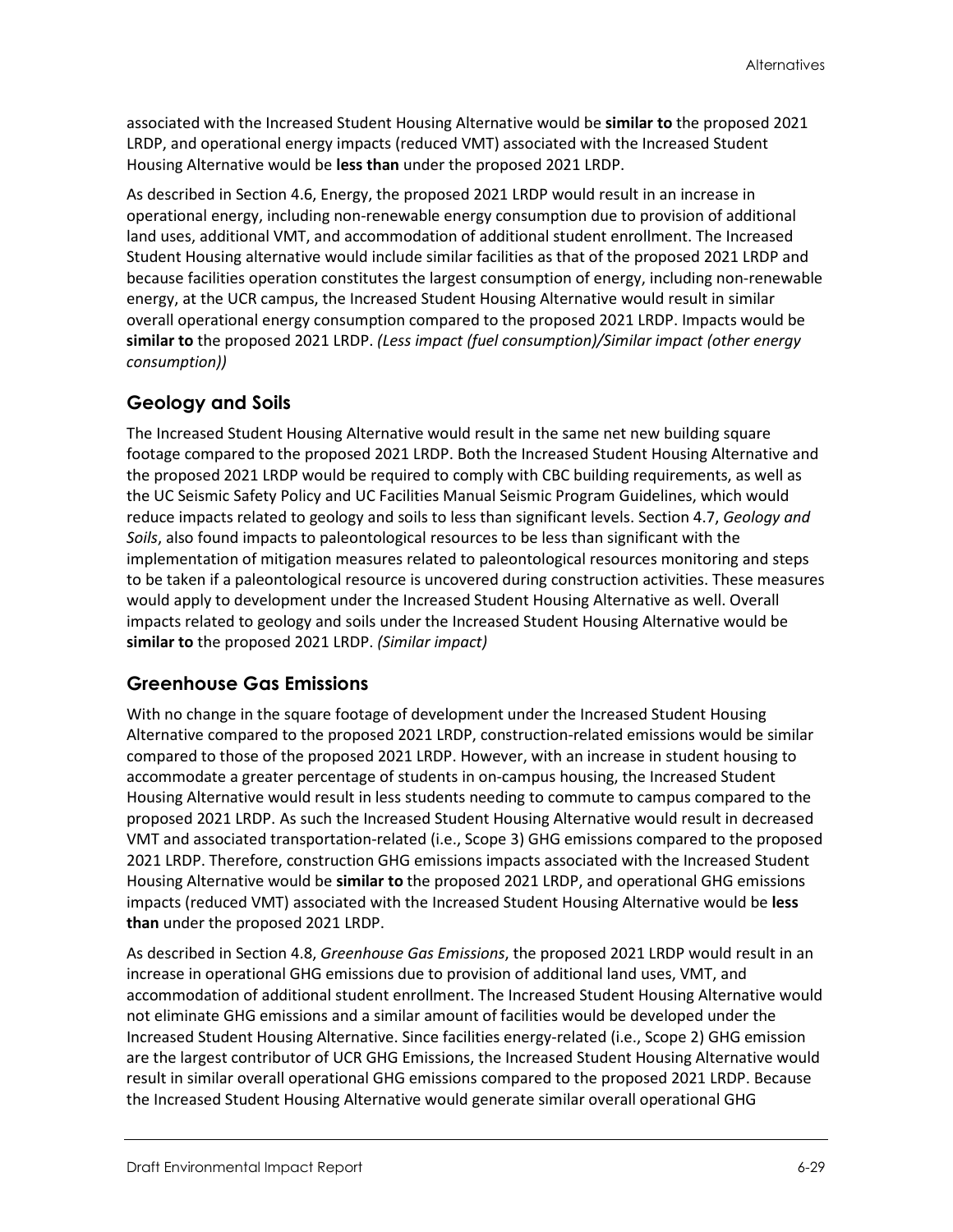emissions, impacts would be **similar to** the proposed 2021 LRDP. *(Less impact (Scope 3)/Similar impact (Scopes 1 and 2))*

#### **Hazards and Hazardous Materials**

The Increased Student Housing Alternative would result in the same net new building space and campus population compared to the proposed 2021 LRDP. This alternative, similar to the proposed 2021 LRDP, would be required to comply with federal and State regulations, as well as existing UCR policies, related to the routine transport, use, or disposal of hazardous materials and impacts would therefore be less than significant without mitigation requirements. Mandatory compliance with existing regulations pertaining to the identification, handling, and disposing of hazardous materials, along with the implementation of mitigation measures would ensure impacts from the accidental release of hazardous materials on or nearby campus, including within one-quarter mile of a school, would be less than significant. Section 4.9.3, Impact HAZ-4, of this EIR found that the UCR campus includes several closed, but listed UST release sites, and is located adjacent to a site with a restricted land use covenant. As a result, soil, soil vapor, and/or groundwater disturbance during construction could create a significant hazard to the public or the environment. Given the opportunity for contaminated soils to occur on the project site, project construction would potentially create a significant hazard to the public or the environment. Mitigation measures would be required to reduce the impact to less than significant for both the Increased Student Housing Alternative and the proposed 2021 LRDP. Therefore, overall, impacts related to hazards and hazardous materials under the Increased Student Housing Alternative would be **similar to** the proposed 2021 LRDP. *(Similar impact)*

#### **Hydrology and Water Quality**

Under the Increased Student Housing Alternative, construction and operation would occur in compliance with applicable water quality standards and waste discharge requirements. In accordance with regulations and policies, a SWPPP would be implemented during construction activities and a SWMP would be implemented during operations, to provide on-site construction and post-construction prevention, capture, and treatment of stormwater runoff, such that potential water quality impacts would be less than significant. Potential impacts to groundwater supplies and recharge would be less than significant. Similar to the proposed 2021 LRDP, development under this alternative would not alter the course of a stream or river and would not alter regional stormwater drainage patterns. Compliance with applicable regulations and policies, including implementation of a SWPPP during construction and a SWMP during operation, would provide sufficient on-site construction and post-construction prevention, capture, and treatment of stormwater runoff, and would minimize or avoid potentially adverse impacts such that they would be less than significant. Development under the Increased Student Housing Alternative would implement water quality BMPs in accordance with applicable requirements, reducing potential downstream water quality impacts to ensure no conflict with or obstruction of the implementation of the Water Quality Control Plan or a sustainable groundwater management plan. The same standard regulations would apply to this alternative compared to the proposed 2021 LRDP. Overall impacts related to hydrology and water quality under the Increased Student Housing Alternative would be **similar to** the proposed 2021 LRDP. *(Similar impact)*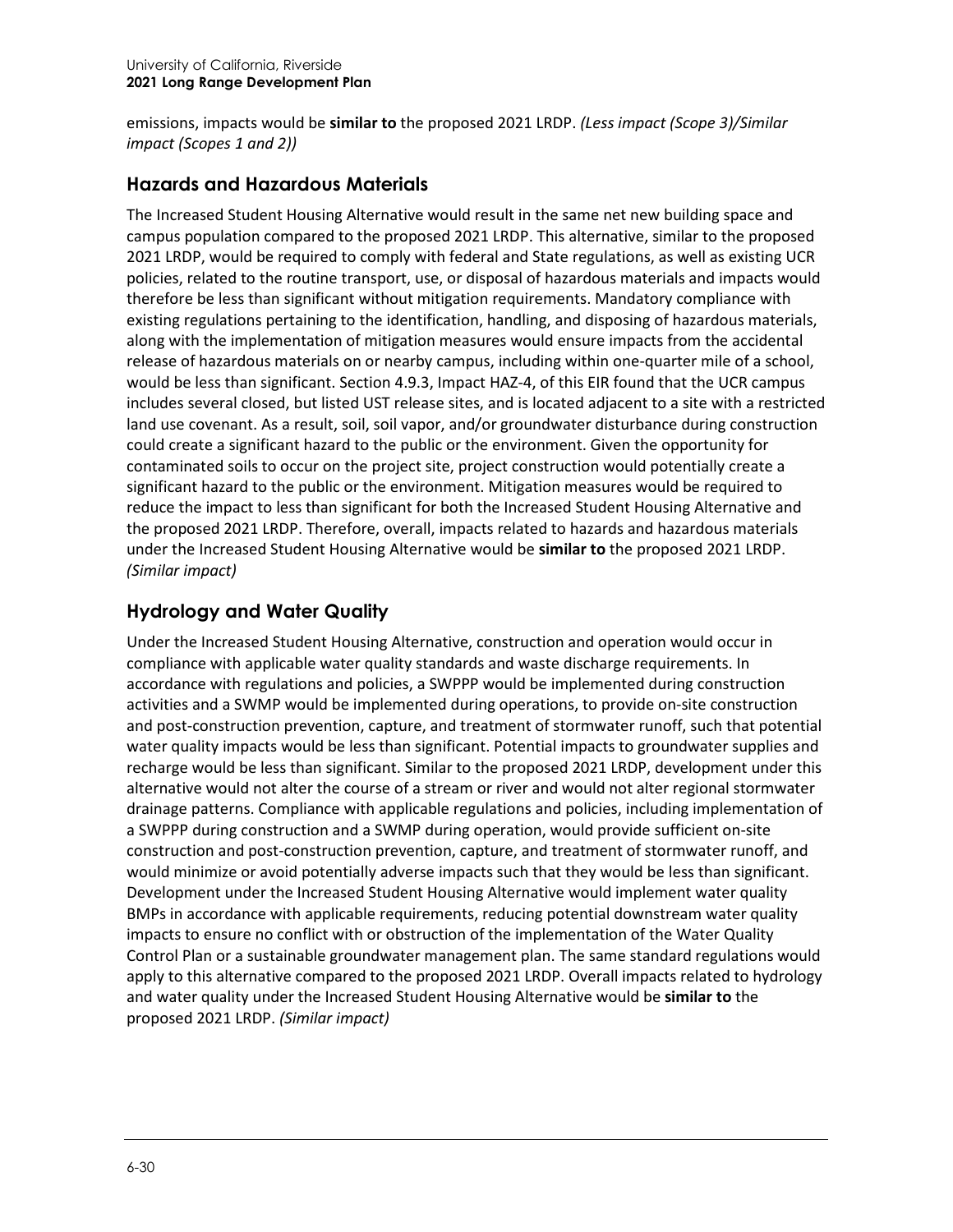#### **Noise**

The net new building square footage and campus population would be the same compared to the proposed 2021 LRDP. However, the Increased Student Housing Alternative would result in a reduction in traffic noise levels due to the reduction in trips generated by the reduced number of student commuters as compared to the proposed 2021 LRDP, and an increase in noise from oncampus residents would be minor. However, with the increase in students living on-campus over time, there would be incremental increases in potential impacts to sensitive receivers. Overall impacts related to Noise under the Increased Student Housing Alternative would be slightly **greater than** the proposed 2021 LRDP. *(Greater impact)*

### **Population and Housing**

The proposed 2021 LRDP would accommodate the anticipated regional population forecasts. Furthermore, the proposed 2021 LRDP does not include installation or extension of significant roads or infrastructure that would result in further population growth or housing needs. Direct and indirect impacts related to unplanned population growth would be less than significant. The proposed 2021 LRDP would not displace substantial numbers of existing people or housing, necessitating the construction of replacement housing and impacts would be less than significant. The Increased Student Housing Alternative would be the same net new campus population as compared to the proposed 2021 LRDP, but would accommodate more students on-campus, thereby reducing off-campus housing demands and population growth in surrounding communities. Therefore, overall impacts related to Population and Housing would remain less than significant under either scenario; impacts under the Increased Student Housing Alternative would be **less than** the proposed 2021 LRDP. *(Less Impact)*

#### **Public Services**

The proposed 2021 LRDP was determined not to result in significant environmental impacts associated with the need for the new or altered fire, police, school, or library facilities. The Increased Student Housing Alternative would double the number of student beds, accommodating up to 60 percent of eligible students. Under this alternative, there would be an increased, localized demand on public services. However, since the total net increase in campus population and total net new development square footage would remain the same compared to the propose 2021 LRDP, it is reasonable to assume that the impacts from the Increased Student Housing Alternative would be **similar to** the proposed 2021 LRDP. *(Similar Impact)*

#### **Recreation**

Similar to proposed 2021 LRDP, the Increased Student Housing Alternative would incrementally develop new recreational facilities and open spaces that would adequately serve the campus population. As discussed in Section 4.14, *Recreation*, while campus population growth assumed under the proposed 2021 LRDP would likely increase the use of existing campus parks or other recreational facilities, regular maintenance of such facilities under established parks and recreation programs, increased funding, and increased recreational space would avoid the potential for substantial physical deterioration. Pursuant to the UCOP Facilities Manual, the UCR construction and maintenance policy outlines procedures for preventative maintenance, general replacement and repair, electrical repairs, ventilation, plumbing, painting, and furniture/cabinetry work.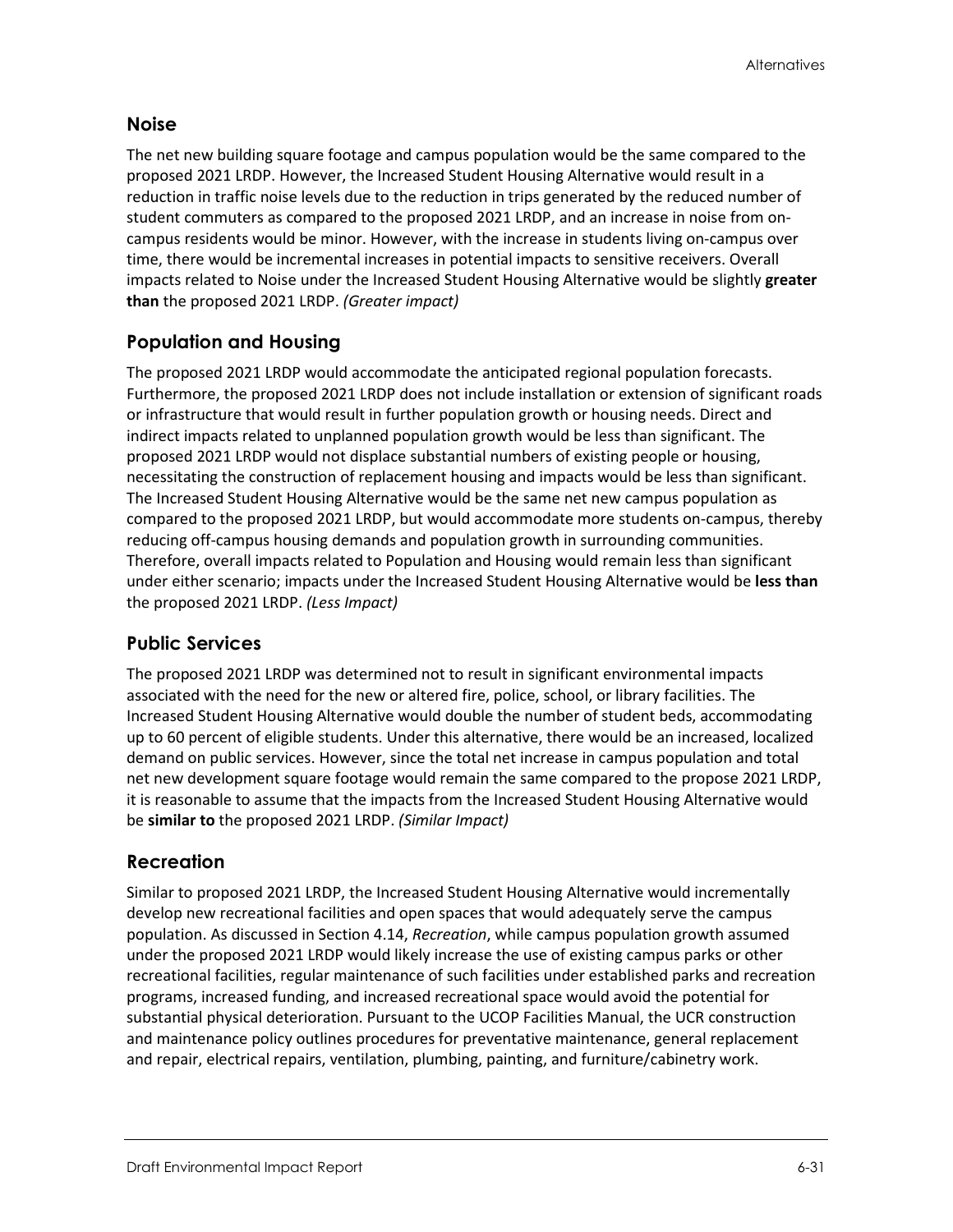In addition, UCR tuition fees would include a recreation center fee and recreation center expansion fee, which would provide increased funding for maintenance and operational expenses associated with increased student enrollment and the use of recreation center. Therefore, since regular maintenance of existing recreational facilities would continue to occur, substantial physical deterioration of on-campus recreational facilities is not anticipated, and impacts would be less than significant. Further, it was determined the proposed 2021 LRDP would not result in substantial physical deterioration or accelerate the physical deterioration of existing off-campus parkland, community centers, or bicycle or trail networks, and impacts would be less than significant**.** Since the total net increase in campus population would remain the same compared to the propose 2021 LRDP, it is reasonable to assume that the impacts to recreational facilities from the Increased Student Housing Alternative would be **similar to** the proposed 2021 LRDP. *(Similar Impact)*

# **Transportation**

The addition of 7,489 more beds (for a total of approximately 21,500 beds) on campus under this alternative would result in reduced VMT compared to the proposed 2021 LRDP, due to the reduction in student commuter trips. Therefore, while VMT impacts would be less than significant for both this alternative and the 2021 LRDP, buildout under the Increased Student Housing Alternative would result in fewer vehicle miles traveled and transportation/traffic impacts would be **less than** the proposed 2021 LRDP.

Buildout of the campus under this alternative, including the designs of internal circulation, would comply with ADA and National Association of City Transportation Officials standards, as well as the Campus Construction and Design Standards, including those applicable to roads, parking facilities, and walkways or bicycle facilities and would not result in hazards due to geometric design features. Further, emergency access would not be adversely affected under the Increased Student Beds Alternative. Finally, the Increased Student Housing Alternative would reduce the number of students commuting to campus thereby reducing AM Peak Hour queueing impacts at the I-215/SR 60 Freeway Southbound Ramps under Cumulative Plus Project conditions. Overall, impacts related to transportation under the Increased Student Housing Alternative would be **less than** the proposed 2021 LRDP. (*Less impact*)

# **Tribal Cultural Resources**

As discussed in Section 4.16, *Tribal Cultural Resources*, the proposed 2021 LRDP has the potential to impact cultural resources of potential Native American origin. Where development occurs in the southeastern quadrant of campus and in areas containing Val Verde Pluton geologic features considered highly sensitive to prehistoric archaeological resources, mitigation would be required for a qualified archaeologist and a Native American monitor to reduce impacts to potential archaeological and/or TCR to less than significant levels. The Increased Student Housing Alternative would result in the same net new square footage compared to the proposed 2021 LRDP and the potential to encounter previously unknown resources would still exist. Impacts to TCR would be less than significant with mitigation, which would be **similar to** the proposed 2021 LRDP. *(Similar impact)*

# **Utilities and Service Systems**

The increase in student residential square footage under the Increased Student Housing Alternative would incrementally increase demand for public utilities, including water supply and conveyance, wastewater conveyance and treatment, and solid waste disposal services, compared to the proposed 2021 LRDP. Impacts related to Utilities and Service Systems under the Increased Student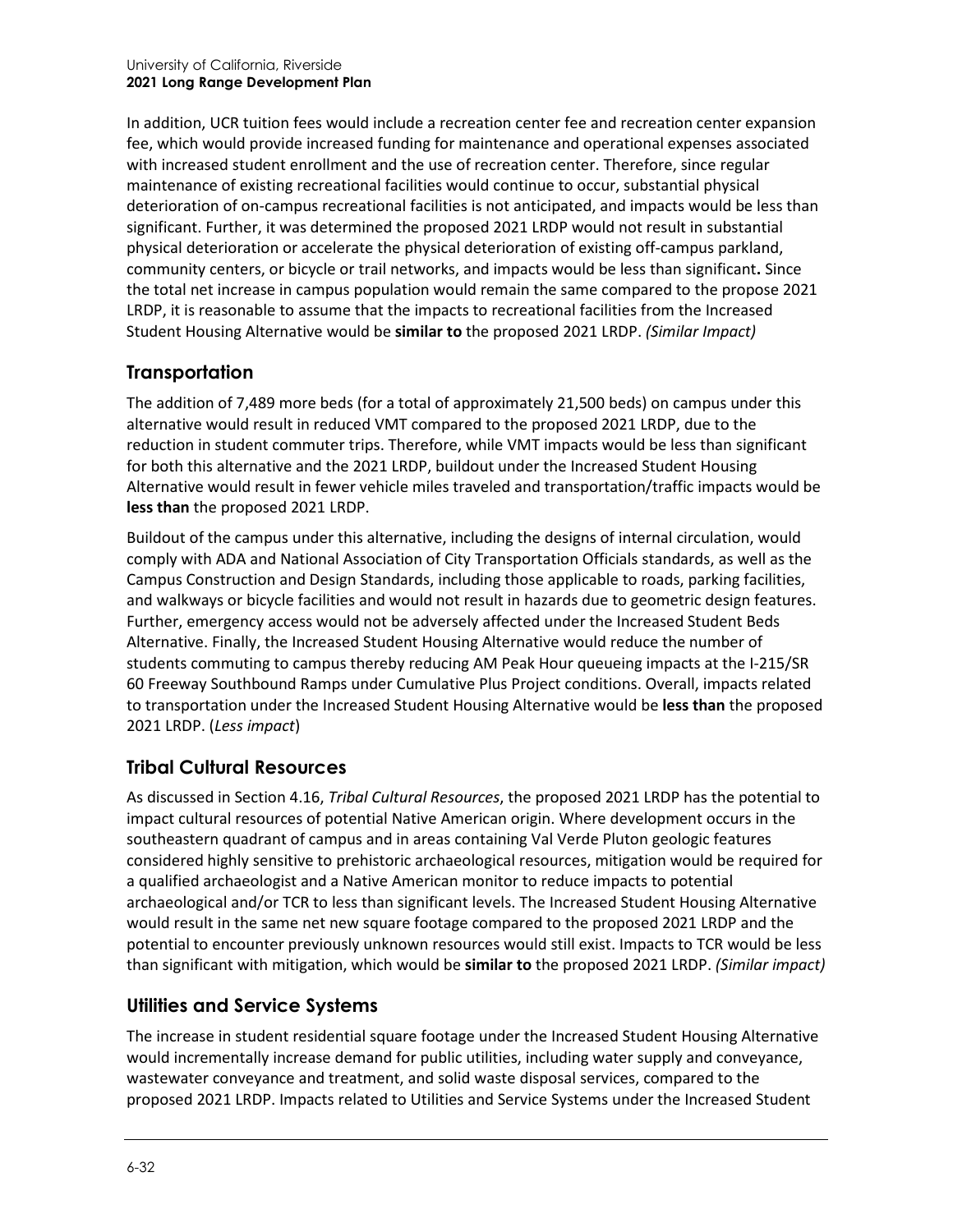Housing Alternative would be **greater than** the proposed 2021 LRDP although they would remain less than significant, as was concluded for proposed 2021 LRDP. (*Greater impact*)

#### **Wildfire**

Similar to the proposed 2021 LRDP, implementation of the Increased Student Housing Alternative could result in temporary lane or roadway closures on the edges of campus and within the campus circulation system during construction activities. Operation of new facilities would not substantially impair an adopted emergency response or evacuation plan. This alternative would still increase the density of development on campus, albeit to a lesser extent, and new buildings and infrastructure would be constructed according to the latest fire code and safety standards. New construction could be in areas within 2 miles of Very High FHSZs under this alternative, similar to the proposed 2021 LRDP. Net new campus population would be the same compared to the proposed 2021 LRDP, and people living, working, and attending class in these areas could be exposed to pollutant concentrations from a wildfire or the uncontrolled spread of a wildfire. New or updated infrastructure would be concentrated in previously developed portions of campus, and any new utilities would be installed in compliance with existing regulations and would not contribute to increased fire risk. Impacts related to wildfire under the Increased Student Housing Alternative would be **similar to** the proposed 2021 LRDP. *(Similar impact)*

### **Summary of Alternative 3 (Increased Student Housing)**

The Increased Student Housing Alternative would increase the student bed capacity to provide housing for 60 percent of the eligible student body capacity rather than 40 percent compared to the proposed 2021 LRDP. Net new campus population and square footage under this alternative would be the same as the proposed 2021 LRDP.

This alternative would result in less impacts to air quality, fuel consumption, GHG emissions from Scope 3 sources, population and housing, and transportation compared to the proposed 2021 LRDP. Impacts to aesthetics, agricultural resources, biological resources, cultural resources, energy consumption, geology and soils, GHG emissions from Scope 1 and Scope 2 sources, hazards and hazardous materials, hydrology and water quality, public services, recreation, TCR, and wildfire would be similar compared to the proposed LRDP. Impacts to noise and utilities and service systems could be greater than compared to the proposed 2021 LRDP.

# 6.5.4 Alternative 4: No Agricultural Land Development

This alternative would maintain prime agricultural lands for land-based research. Under the proposed 2021 LRDP, there are nearly 394 acres of prime agricultural lands (i.e., State-designated Prime Farmland, Unique Farmland, or Farmland of Statewide Importance) located on West Campus in areas designated as Agricultural/Campus Research or Land-based Research. There are approximately 12.2 acres of prime agricultural land on East Campus concentrated near the eastern campus boundary at the USDA Salinity Laboratory. Under Alternative 4, all prime agricultural lands on West Campus and East Campus would be designated for land-based research opportunities or remain as open space. More specifically, the 2021 LRDP designations for Agricultural/Campus Research, Student Neighborhood, and the agricultural portions of the "Campus Support" would be designated with "Land-based Research" designations.

Under Alternative 4, net new development would still total up to 3.7 million asf (5.5 million gsf), with a maximum buildout of approximately 8.5 million asf (approximately 12.7 million gsf), and the net new student enrollment for academic year 2035/2036 would be planned for 10,000 new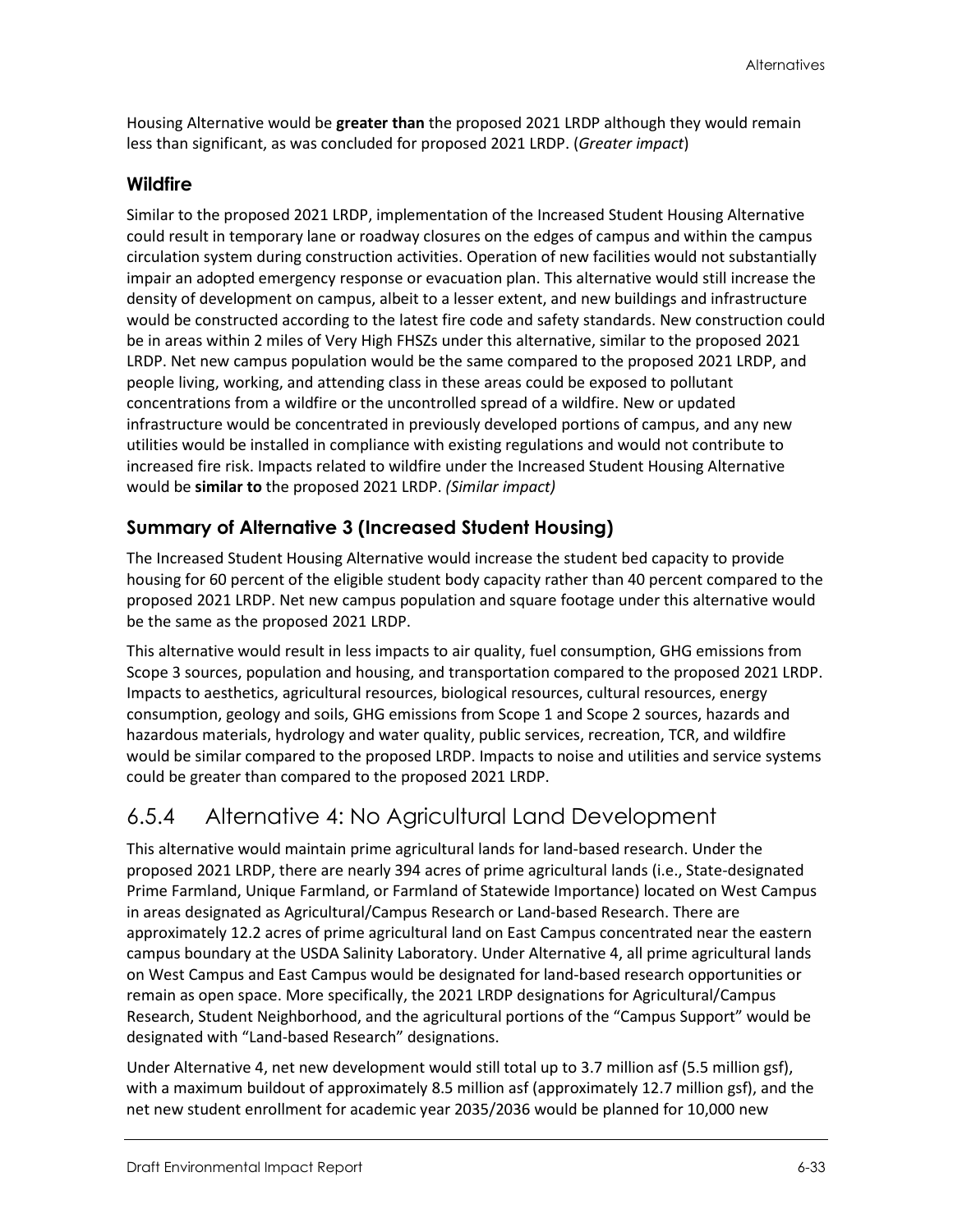students (35,000 total students). Net new faculty and staff projections for academic year 2035/2036 would be approximately 2,800 new employees (7,545 total employees). Under Alternative 4, the campus population in academic year 2035/2036 would be approximately 42,545.

#### **Aesthetics**

The No Agricultural Land Development Alternative would maintain approximately 406 acres of prime agricultural land for land-based research only, compared to the proposed 2021 LRDP. As discussed in Section 4.1, *Aesthetics*, the proposed 2021 LRDP would have a significant and unavoidable impact to scenic vistas, specifically related to the Box Springs Mountains. All other impacts related to aesthetics would be less than significant or less than significant with mitigation incorporated. Implementation of the No Agricultural Land Development Alternative would result in no net new building square footage on West Campus and it is reasonable to assume impacts to aesthetic resources would be reduced compared to the proposed 2021 LRDP. However, total net new square footage under this alternative would still be up to 5.5. million gsf. Since the potential locations, height, and massing of new buildings under the No Agricultural Land Development Program Alternative would be similar in nature to those permitted under the proposed 2021 LRDP, impacts to scenic vistas would remain significant and avoidable. In addition, the loss of land to development in West Campus would result in more condensed development in the campus core on East Campus. Overall impacts related to aesthetics under the No Agricultural Land Development Alternative would be **similar to** the proposed 2021 LRDP. *(Similar impact)*

### **Agricultural Resources**

This alternative would maintain prime agricultural lands for land-based research. Under the proposed 2021 LRDP, there are nearly 394 acres of prime agricultural lands (i.e., State-designated Prime Farmland, Unique Farmland, or Farmland of Statewide Importance) located on West Campus in areas designated as Agricultural/Campus Research or Land-based Research. There are approximately 12.2 acres of prime agricultural land on East Campus concentrated near the eastern campus boundary at the USDA Salinity Laboratory. Under the No Agricultural Land Development Alternative, all prime agricultural lands on West Campus and East Campus would be designated for land-based research opportunities or remain as open space. Again, similar to the proposed 2021 LRDP, this alternative would impact fewer acres of Farmland than previous UCR LRDPs. However, while the No Agricultural Land Development Alternative would reduce the amount of agricultural acreage taken out of production, it would also interfere with agricultural research. Development on West Campus on agricultural land is proposed under the 2021 LRDP to include land use designations for Agricultural/Campus Research and Land-based Research. These designations and secondary uses are designed to provide support facilities for agricultural research.

Nevertheless, implementation of this alternative would reduce land taken out of agricultural production, and therefore impacts would be **less than** compared to the proposed 2021 LRDP. (*Less impact*)

#### **Air Quality**

Under the No Agricultural Land Development Alternative, net new development would still total up to 3.7 million asf (5.5 million gsf), with a maximum buildout of approximately 8.5 million asf (approximately 12.7 million gsf), and the net new student enrollment for academic year 2035/2036 would be planned for 10,000 new students (35,000 total students). Net new faculty and staff projections for academic year 2035/2036 would be approximately 2,800 new employees (7,545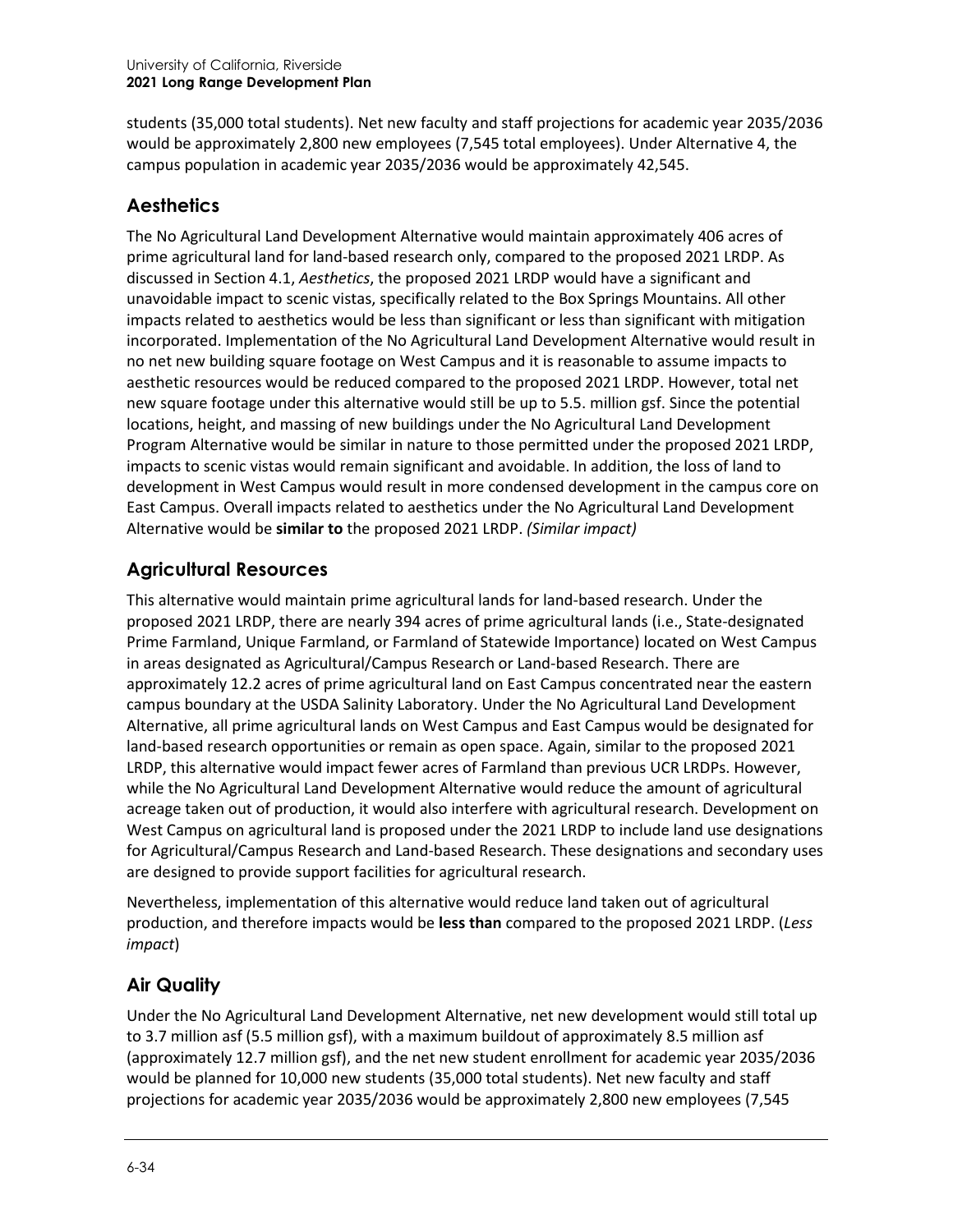total employees). Under this alternative, the campus population in academic year 2035/2036 would still be approximately 42,545. Air quality impacts would be **similar to** the proposed 2021 LRDP as campus population and facility growth would remain the same. *(Similar impact)*

#### **Biological Resources**

Impact under the No Agricultural Land Development Alternative would be similar to those for the proposed 2021 LRDP since this alternative would maintain the same net new building space, simply concentrated on East Campus. In addition, there are currently no planned or foreseeable development within the Open Space Reserve areas and that would still be the case under this alternative. Thus, impacts under the No Agricultural Land Development Alternative would be **similar to** the proposed 2021 LRDP. *(Similar impact)*

#### **Cultural Resources**

As discussed in Section 4.5, *Cultural Resources*, there are 38 qualifying historical resources on UCR's campus. Among these 38 resources is one eligible historic district (the Mid-Century Modern Core Historic District, with 15 contributing buildings and associated site plan features, circulation corridors, and landscapes), and one cultural landscape (the Citrus Variety Collection Cultural Landscape, with 11 contributing buildings and ancillary structures and associated agricultural fields). Appendix E includes the complete evaluations of each eligible historical resource. Impacts to historic resources would be comparable under the No Agricultural Land Development Alternative, as the net new square footage would not reduce the potential for impacts to historic buildings compared to the proposed 2021 LRDP, and impacts would therefore remain significant and unavoidable.

With respect to archaeological resources, development anticipated under the No Agricultural Land Development Alternative would be similar to the proposed 2021 LRDP and the potential to encounter previously unknown resources would still exist. Impacts would be less than significant with mitigation, which would be **similar to** the proposed 2021 LRDP. *(Similar impact)*

#### **Energy**

With no change in the square footage of development under the No Agricultural Land Development Alternative compared to the proposed 2021 LRDP, construction-related energy (i.e., fuel) consumption would be similar compared to those of the proposed 2021 LRDP. In addition, the No Agricultural Land Development Alternative would result in a similar amount of students needing to commute to campus compared to the proposed 2021 LRDP. As such, the No Agricultural Land Development Alternative would result in similar VMT and associated transportation-related energy (i.e., fuel) consumption compared to the proposed 2021 LRDP. Therefore, construction and operational GHG emissions impacts associated with the No Agricultural Land Development Alternative would be **similar to** the proposed 2021 LRDP.

As described in Section 4.6, Energy, the proposed 2021 LRDP would result in an increase in operational energy, including non-renewable energy, consumption due to provision of additional land uses, additional VMT, and accommodation of additional student enrollment. The No Agricultural Land Development alternative would include similar facilities as that of the proposed 2021 LRDP and because facilities operation constitutes the largest consumption of energy, including non-renewable energy, the No Agricultural Land Development Alternative would result in similar overall operational energy, including non-renewable energy, consumption compared to the proposed 2021 LRDP. Impacts would be **similar to** the proposed 2021 LRDP. *(Similar impact)*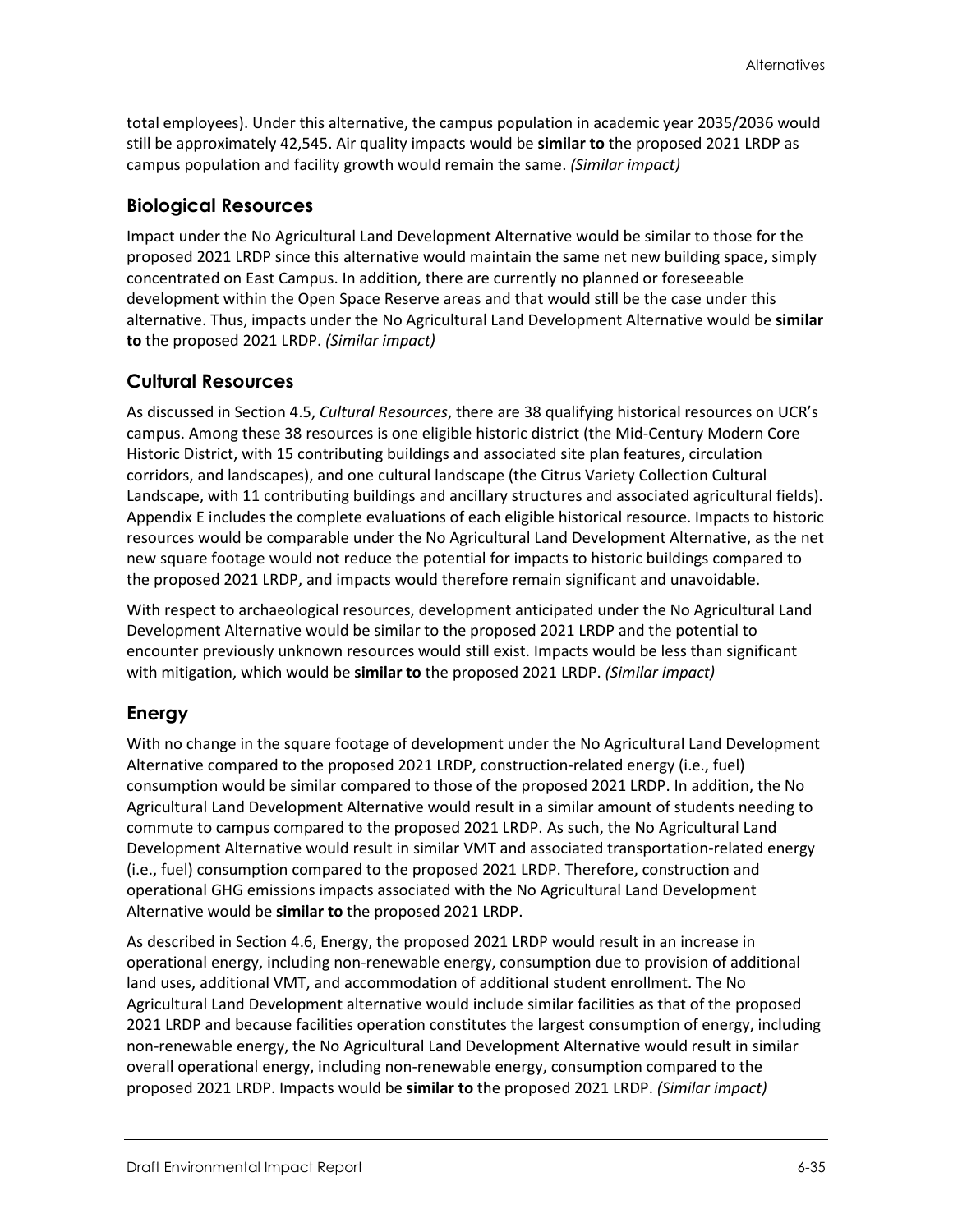# **Geology and Soils**

The No Agricultural Land Development Alternative would result in the same net new building square footage compared to the proposed 2021 LRDP. Both the No Agricultural Land Development Alternative and the proposed 2021 LRDP would be required to comply with CBC building requirements, as well as the UC Seismic Safety Policy and UC Facilities Manual Seismic Program Guidelines, which would reduce impacts related to geology and soils to less than significant levels. Section 4.7, *Geology and Soils*, also found impacts to paleontological resources to be less than significant with the implementation of mitigation measures related to paleontological resources monitoring and steps to be taken if a paleontological resource is uncovered during construction activities. These measures would apply to development under the No Agricultural Land Development Alternative as well. Overall impacts related to geology and soils under the I No Agricultural Land Development Alternative would be **similar to** the proposed 2021 LRDP. *(Similar impact)*

### **Greenhouse Gas Emissions**

With no change in the square footage of development under the No Agricultural Land Development Alternative compared to the proposed 2021 LRDP, construction-related emissions would be similar compared to those of the proposed 2021 LRDP. In addition, the No Agricultural Land Development Alternative would result in a similar amount of students needing to commute to campus compared to the proposed 2021 LRDP. As such, the No Agricultural Land Development Alternative would result in similar VMT and associated transportation-related (i.e., Scope 3) GHG emissions compared to the proposed 2021 LRDP. Therefore, construction and operational GHG emissions impacts associated with the No Agricultural Land Development Alternative would be **similar to** the proposed 2021 LRDP.

As described in Section 4.8, *Greenhouse Gas Emissions*, the proposed 2021 LRDP would result in an increase in operational GHG emissions due to provision of additional land uses, VMT, and accommodation of additional student enrollment. The No Agricultural Land Development Alternative would not eliminate GHG emissions and a similar amount of facilities would be developed under the No Agricultural Land Development Alternative. Since facilities energy-related (i.e., Scope 2) GHG emission are the largest contributor of UCR GHG Emissions, the No Agricultural Land Development Alternative would result in similar overall operational GHG emissions compared to the proposed 2021 LRDP. Because the No Agricultural Land Development Alternative would generate similar overall operational GHG emissions, impacts would be **similar to** the proposed 2021 LRDP. *(Similar impact)*

#### **Hazards and Hazardous Materials**

The No Agricultural Land Development Alternative would result in the same net new building space and campus population compared to the proposed 2021 LRDP. This alternative, similar to the proposed 2021 LRDP, would be required to comply with federal and State regulations, as well as existing UCR policies, related to the routine transport, use, or disposal of hazardous materials and impacts would therefore be less than significant without mitigation requirements. Mandatory compliance with existing regulations pertaining to the identification, handling, and disposing of hazardous materials, along with the implementation of mitigation measures would ensure impacts from the accidental release of hazardous materials on or nearby campus, including within onequarter mile of a school, would be less than significant.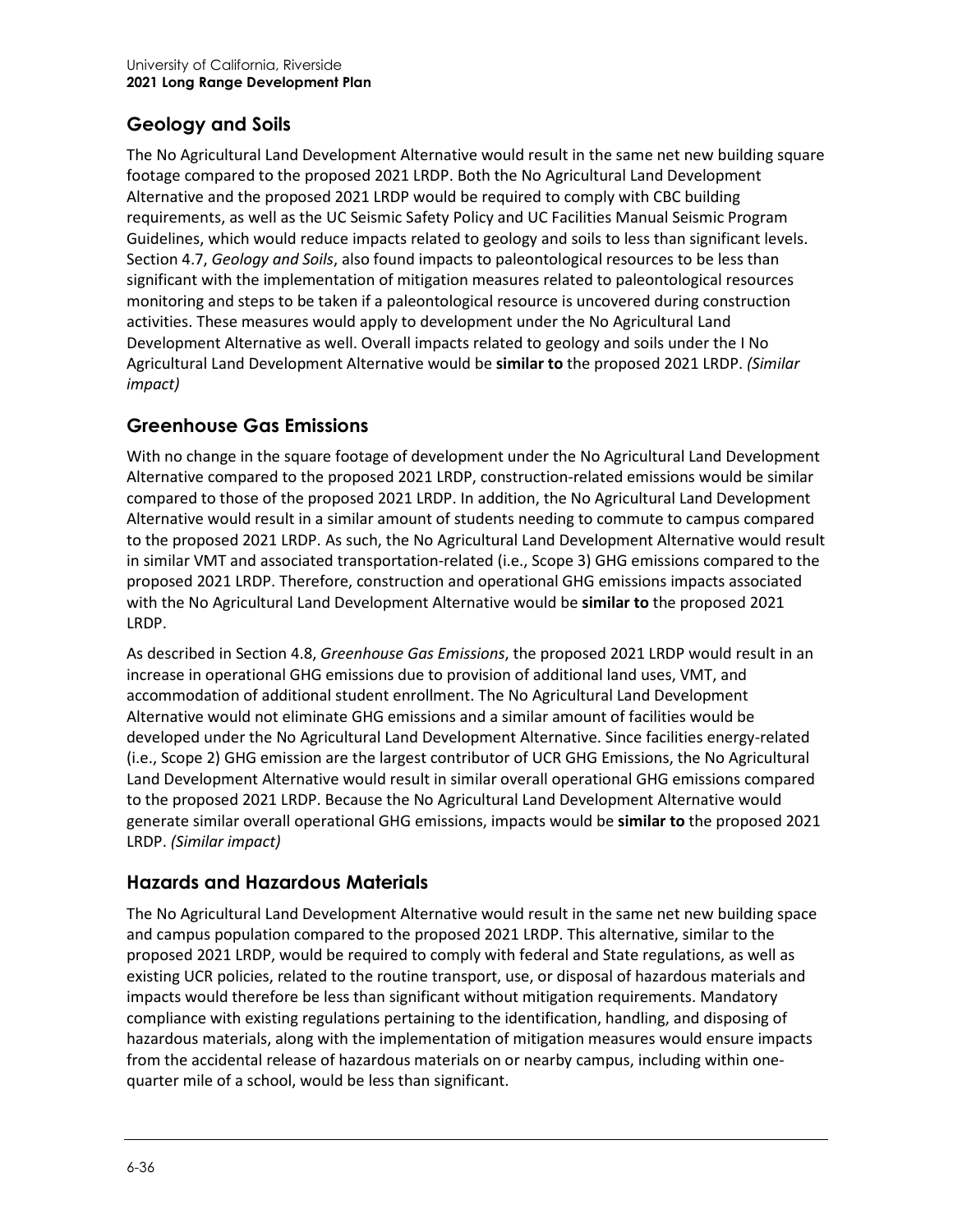Section 4.9.3, Impact HAZ-4, of this EIR found that the UCR West Campus includes a site with a restricted land use covenant. Implementation of this alternative would reduce potential impacts related to hazardous materials at this restricted site. Mitigation measures generally would be required to reduce the impact to less than significant for both the No Agricultural Land Development Alternative and the proposed 2021 LRDP. Therefore, overall, impacts related to hazards and hazardous materials under the No Agricultural Land Development Alternative would be **similar to** the proposed 2021 LRDP. *(Similar impact)*

### **Hydrology and Water Quality**

Under the No Agricultural Land Development Alternative, construction and operation would occur in compliance with applicable water quality standards and waste discharge requirements. In accordance with regulations and policies, a SWPPP would be implemented during construction activities and a SWMP would be implemented during operations, to provide on-site construction and post-construction prevention, capture, and treatment of stormwater runoff, such that potential water quality impacts would be less than significant. Potential impacts to groundwater supplies and recharge would be less than significant. Similar to the proposed 2021 LRDP, development under this alternative would not alter the course of a stream or river and would not alter regional stormwater drainage patterns. Compliance with applicable regulations and policies, including implementation of a SWPPP during construction and a SWMP during operation, would provide sufficient on-site construction and post-construction prevention, capture, and treatment of stormwater runoff, and would minimize or avoid potentially adverse impacts such that they would be less than significant. Development under the No Agricultural Land Development Alternative would implement water quality BMPs in accordance with applicable requirements, reducing potential downstream water quality impacts to ensure no conflict with or obstruction of the implementation of the Water Quality Control Plan or a sustainable groundwater management plan. The same standard regulations would apply to this alternative compared to the proposed 2021 LRDP. Overall impacts related to hydrology and water quality under the No Agricultural Land Development Alternative would be **similar to** the proposed 2021 LRDP. *(Similar impact)*

#### **Noise**

The net new building square footage and campus population would be the same compared to the proposed 2021 LRDP. However, the No Agricultural Land Development Alternative would result in a greater concentration of net new campus facilities located on East Campus and an increase in operational noise associated with stationary (building mechanical) operation. With the increase in campus population growth over time and the concentration of that growth on East Campus, there would be incremental increases in potential impacts to sensitive receivers. Overall impacts related to Noise under the No Agricultural Land Development Alternative would be **slightly greater than** the proposed 2021 LRDP. *(Slightly greater impact)*

#### **Population and Housing**

Under the No Agricultural Land Development Alternative, net new development would still total up to 3.7 million asf (5.5 million gsf), with a maximum buildout of approximately 8.5 million asf (approximately 12.7 million gsf), and the net new student enrollment for academic year 2035/2036 would be planned for 10,000 new students (35,000 total students). Net new faculty and staff projections for academic year 2035/2036 would be approximately 2,800 new employees (7,545 total employees). Under this alternative, the campus population in academic year 2035/2036 would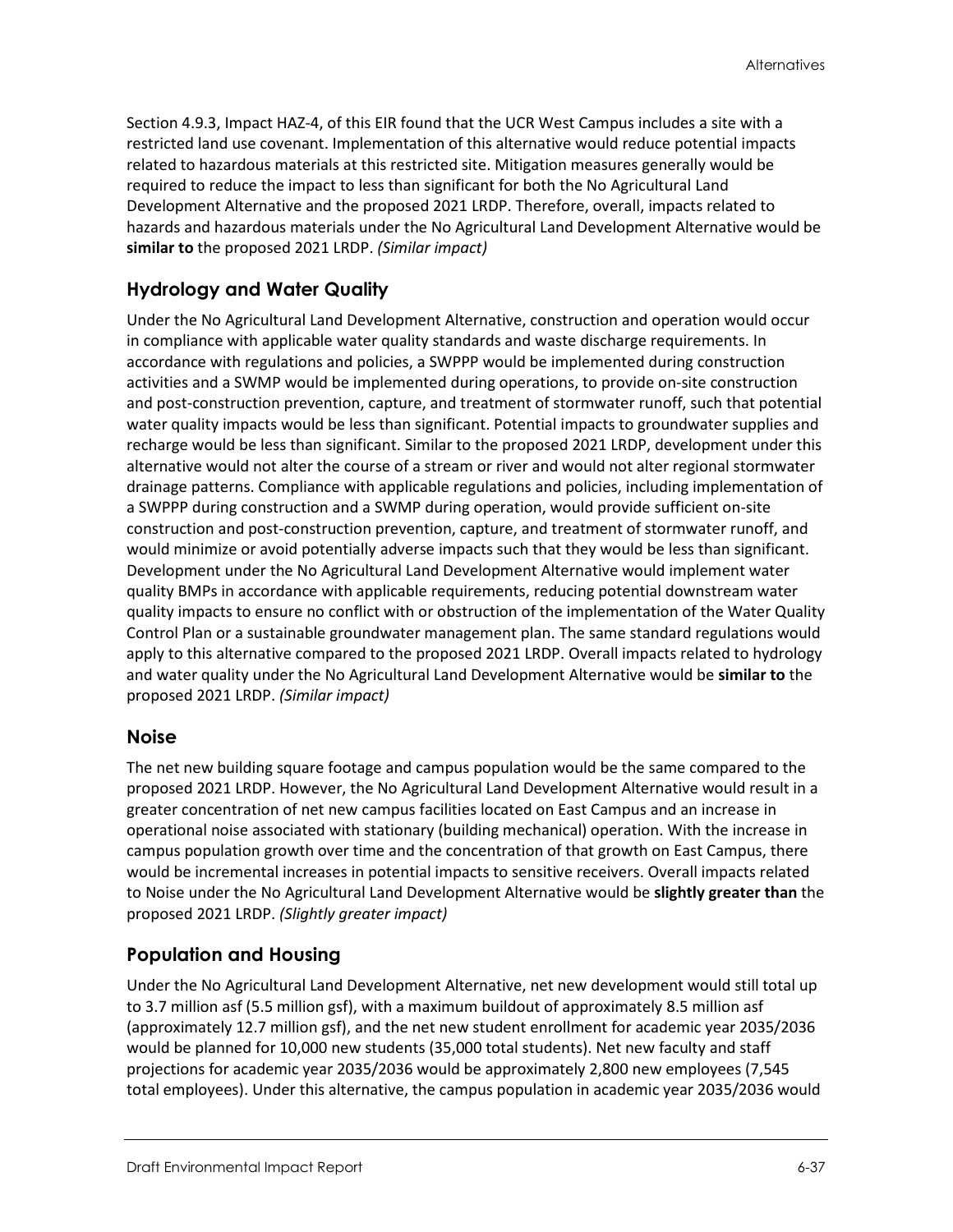still be approximately 42,545. Population and housing impacts would be **similar to** the proposed 2021 LRDP as campus population and facility growth would remain the same. *(Similar impact)*

#### **Public Services**

Under the No Agricultural Land Development Alternative, net new development would still total up to 3.7 million asf (5.5 million gsf), with a maximum buildout of approximately 8.5 million asf (approximately 12.7 million gsf), and the net new student enrollment for academic year 2035/2036 would be planned for 10,000 new students (35,000 total students). Net new faculty and staff projections for academic year 2035/2036 would be approximately 2,800 new employees (7,545 total employees). Under this alternative, the campus population in academic year 2035/2036 would still be approximately 42,545. Public services impacts would be **similar to** the proposed 2021 LRDP as campus population and facility growth would remain the same. *(Similar impact)*

### **Recreation**

Under the No Agricultural Land Development Alternative, net new development would still total up to 3.7 million asf (5.5 million gsf), with a maximum buildout of approximately 8.5 million asf (approximately 12.7 million gsf), and the net new student enrollment for academic year 2035/2036 would be planned for 10,000 new students (35,000 total students). Net new faculty and staff projections for academic year 2035/2036 would be approximately 2,800 new employees (7,545 total employees). Under this alternative, the campus population in academic year 2035/2036 would still be approximately 42,545. Recreation impacts would be **similar to** the proposed 2021 LRDP as campus population and facility growth would remain the same. *(Similar impact)*

## **Transportation**

Under the No Agricultural Land Development Alternative, net new development would still total up to 5.5 million gsf, with a maximum buildout of approximately 8.5 million asf (approximately 12.7 million gsf), and the campus population in academic year 2035/2036 would still be approximately 42,545. Transportation and traffic impacts would be less than significant for both this alternative and the 2021 LRDP. Buildout of the campus under this alternative, including the designs of internal circulation, would comply with ADA and National Association of City Transportation Officials standards, as well as the Campus Construction and Design Standards, including those applicable to roads, parking facilities, and walkways or bicycle facilities and would not result in hazards due to geometric design features. Further, emergency access would not be adversely affected under this alternative. Overall, impacts related to transportation under the No Agricultural Land Development Alternative would be **similar to** the proposed 2021 LRDP. (*Similar impact*)

# **Tribal Cultural Resources**

As discussed in Section 4.16, *Tribal Cultural Resources*, the proposed 2021 LRDP has the potential to impact cultural resources of potential Native American origin. Where development occurs in the southeastern quadrant of campus and in areas containing Val Verde Pluton geologic features considered highly sensitive to prehistoric archaeological resources, mitigation would be required for a qualified archaeologist and a Native American monitor to reduce impacts to potential archaeological and/or TCR to less than significant levels. The No Agricultural Land Development Alternative would result in the same net new square footage compared to the proposed 2021 LRDP and the potential to encounter previously unknown resources would still exist. Impacts to TCR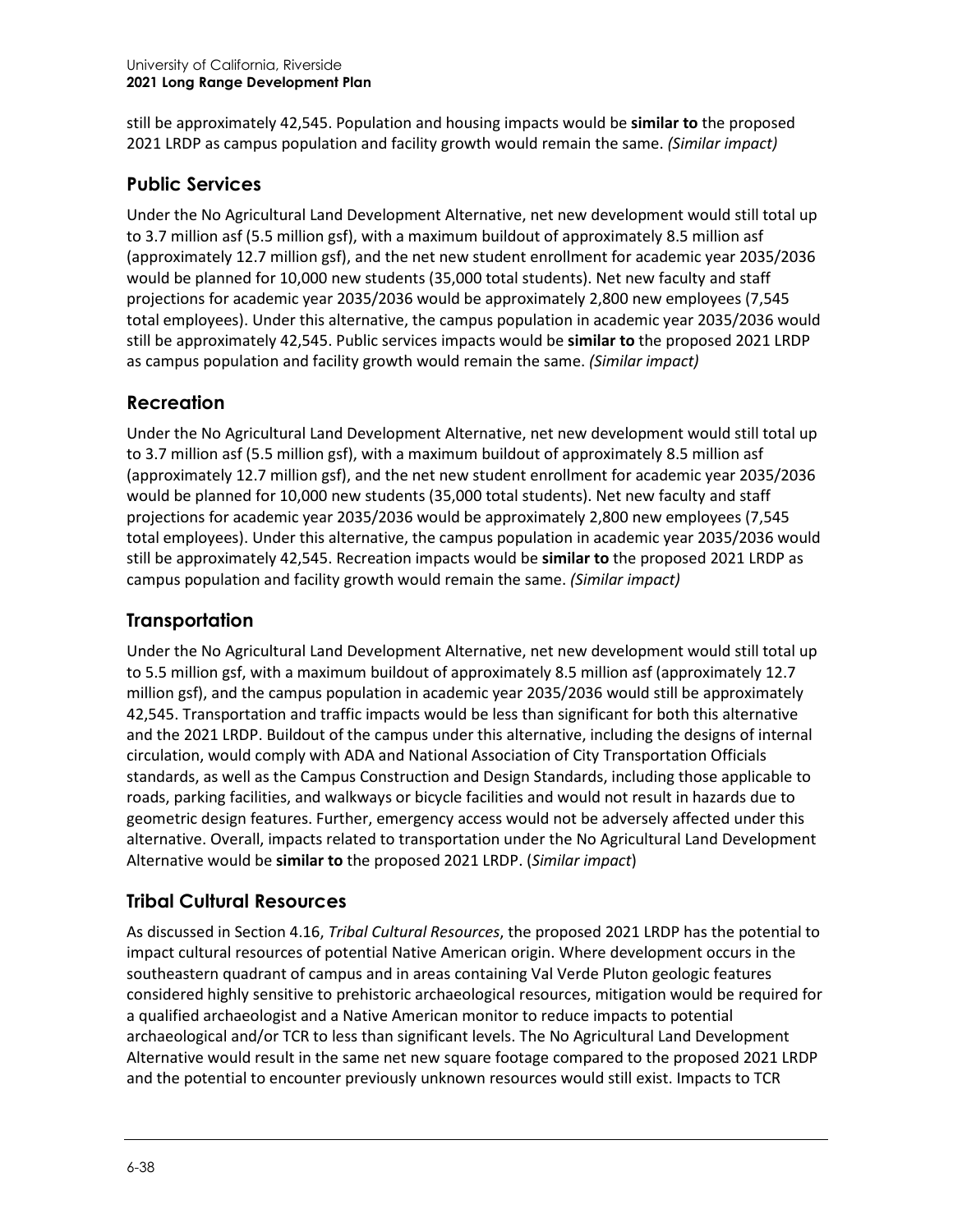would be less than significant with mitigation, which would be **similar to** the proposed 2021 LRDP. *(Similar impact)*

#### **Utilities and Service Systems**

Under the No Agricultural Land Development Alternative, net new development would still total up to 3.7 million asf (5.5 million gsf), with a maximum buildout of approximately 8.5 million asf (approximately 12.7 million gsf), and the net new student enrollment for academic year 2035/2036 would be planned for 10,000 new students (35,000 total students). Net new faculty and staff projections for academic year 2035/2036 would be approximately 2,800 new employees (7,545 total employees). Under this alternative, the campus population in academic year 2035/2036 would still be approximately 42,545. Impacts to utilities and service systems would be **similar to** the proposed 2021 LRDP as campus population and facility growth would remain the same. *(Similar impact)*

#### **Wildfire**

Similar to the proposed 2021 LRDP, implementation of the No Agricultural Land Development Alternative could result in temporary lane or roadway closures on the edges of campus and within the campus circulation system during construction activities. Operation of new facilities would not substantially impair an adopted emergency response or evacuation plan. This alternative would still increase the density of development on campus, albeit to a lesser extent, and new buildings and infrastructure would be constructed according to the latest fire code and safety standards. New construction could be in areas within 2 miles of Very High FHSZs under this alternative, similar to the proposed 2021 LRDP. Net new campus population would be the same compared to the proposed 2021 LRDP, and people living, working, and attending class in these areas could be exposed to pollutant concentrations from a wildfire or the uncontrolled spread of a wildfire. New or updated infrastructure would be concentrated in previously developed portions of campus, and any new utilities would be installed in compliance with existing regulations and would not contribute to increased fire risk. Impacts related to wildfire under the No Agricultural Land Development Alternative would be **similar to** the proposed 2021 LRDP. *(Similar impact)*

# **Summary of Alternative 4 (No Agricultural Land Development)**

The No Agricultural Land Development Alternative would result in the same net new campus population and square footage as the proposed 2021 LRDP. This alternative would maintain approximately 406 acres of prime agricultural lands for land-based research or open space.

This alternative would result in less impacts to agricultural resources compared to the proposed 2021 LRDP. Impacts to aesthetics, air quality, biological resources, cultural resources, energy consumption, geology and soils, GHG emissions, hazards and hazardous materials, hydrology and water quality, population and housing, public services, recreation, transportation, TCR, utilities and service systems and wildfire would be similar compared to the proposed LRDP. Impacts related to noise could be slightly greater than compared to the proposed 2021 LRDP.

#### $6.6$ Comparison of Alternatives

[Table 6-1](#page-39-0) indicates whether each alternative's environmental impact is less than, similar to, or greater than that of the proposed 2021 LRDP for each of the issue areas studied.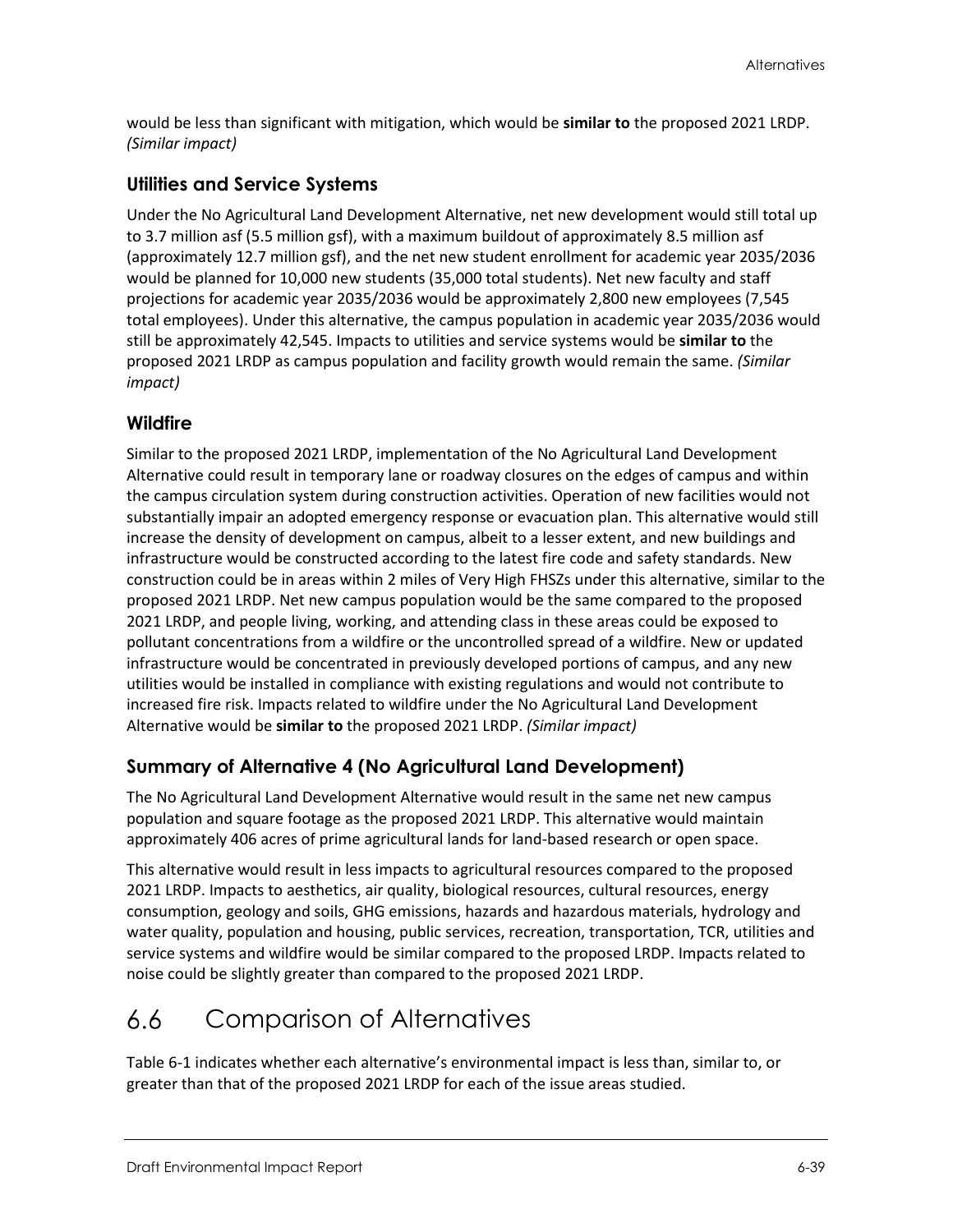### **Table 6-1 Impact Comparison of Alternatives**

<span id="page-39-0"></span>

| <b>Issue</b>                           | 2021 LRDP Maximum<br><b>Impact Classification</b> | <b>Alternative 1:</b><br>No Project - Continue<br><b>2005 LRDP</b> | <b>Alternative 2:</b><br><b>Reduced Development</b><br>Program | <b>Alternative 3:</b><br><b>Increased Student</b><br><b>Housing</b> | <b>Alternative 4:</b><br><b>No Agricultural Land</b><br><b>Development</b> |
|----------------------------------------|---------------------------------------------------|--------------------------------------------------------------------|----------------------------------------------------------------|---------------------------------------------------------------------|----------------------------------------------------------------------------|
| Aesthetics                             | SU                                                | Similar                                                            | Similar                                                        | Similar                                                             | Similar                                                                    |
| <b>Agricultural Resources</b>          | SU                                                | Greater                                                            | Similar                                                        | Similar                                                             | Less                                                                       |
| Air Quality                            | SU                                                | Greater                                                            | Similar                                                        | Less                                                                | Similar                                                                    |
| <b>Biological Resources</b>            | <b>LTSM</b>                                       | <b>Slightly Greater</b>                                            | <b>Slightly Less</b>                                           | Similar                                                             | Similar                                                                    |
| <b>Cultural Resources</b>              | SU                                                | Similar                                                            | Similar                                                        | Similar                                                             | Similar                                                                    |
| Energy                                 | <b>LTSM</b>                                       | Greater                                                            | Less (locally)<br>Similar (regionally)                         | Less (fuel)<br>Similar (other energy)                               | Similar                                                                    |
| Geology and Soils                      | <b>LTSM</b>                                       | Similar                                                            | Similar                                                        | Similar                                                             | Similar                                                                    |
| GHG                                    | <b>LTSM</b>                                       | Greater                                                            | Less (locally)<br>Similar (regionally)                         | Less (Scope 3)<br>Similar (Scopes 1 and 2)                          | Similar                                                                    |
| <b>Hazards and Hazardous Materials</b> | <b>LTSM</b>                                       | Greater                                                            | Similar                                                        | Similar                                                             | Similar                                                                    |
| <b>Hydrology and Water Quality</b>     | <b>LTS</b>                                        | Similar                                                            | Similar                                                        | Similar                                                             | Similar                                                                    |
| Noise                                  | SU                                                | <b>Slightly Greater</b>                                            | Less                                                           | Greater                                                             | <b>Slightly Greater</b>                                                    |
| Population/Housing                     | <b>LTS</b>                                        | Greater                                                            | Similar                                                        | Less                                                                | Similar                                                                    |
| <b>Public Services</b>                 | <b>LTS</b>                                        | Greater                                                            | Similar                                                        | Similar                                                             | Similar                                                                    |
| Recreation                             | LTSM                                              | Similar                                                            | Similar (locally)<br>Greater (regionally)                      | Similar                                                             | Similar                                                                    |
| Transportation                         | SU                                                | Greater                                                            | Less (locally)<br>Similar (regionally)                         | Less                                                                | Similar                                                                    |
| <b>Tribal Cultural Resources</b>       | <b>LTSM</b>                                       | <b>Slightly Greater</b>                                            | Similar                                                        | Similar                                                             | Similar                                                                    |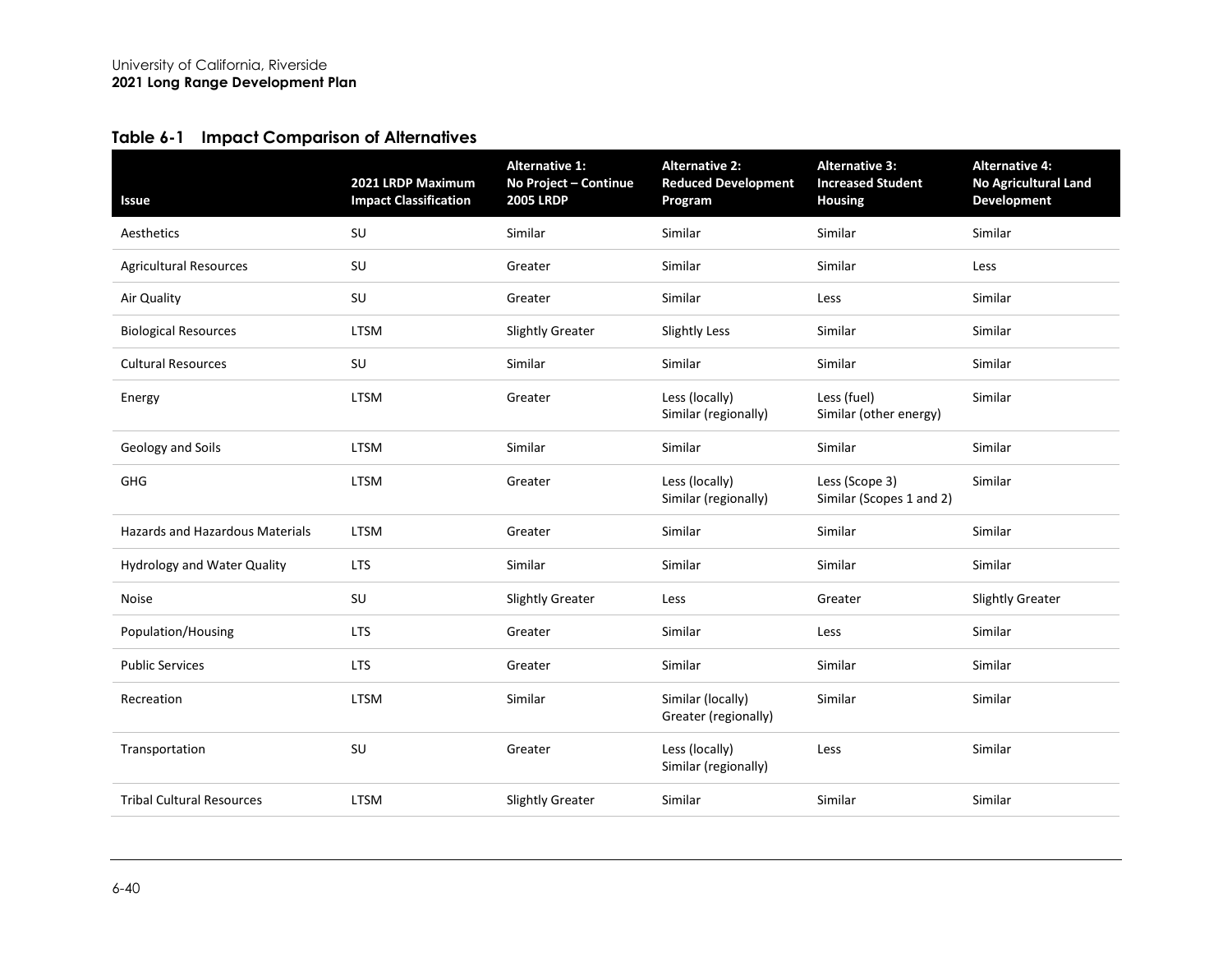| <b>Issue</b>                  | 2021 LRDP Maximum<br><b>Impact Classification</b> | <b>Alternative 1:</b><br>No Project - Continue<br><b>2005 LRDP</b> | <b>Alternative 2:</b><br><b>Reduced Development</b><br>Program | <b>Alternative 3:</b><br><b>Increased Student</b><br><b>Housing</b> | <b>Alternative 4:</b><br><b>No Agricultural Land</b><br><b>Development</b> |
|-------------------------------|---------------------------------------------------|--------------------------------------------------------------------|----------------------------------------------------------------|---------------------------------------------------------------------|----------------------------------------------------------------------------|
| Utilities and Service Systems | LTS                                               | Similar                                                            | Less                                                           | Greater                                                             | Similar                                                                    |
| Wildfire                      | LTSM                                              | Similar                                                            | Similar                                                        | Similar                                                             | Similar                                                                    |

LTS – Less than Significant; LTSM – Less than Significant with Mitigation Incorporated; SU – Significant and Unavoidable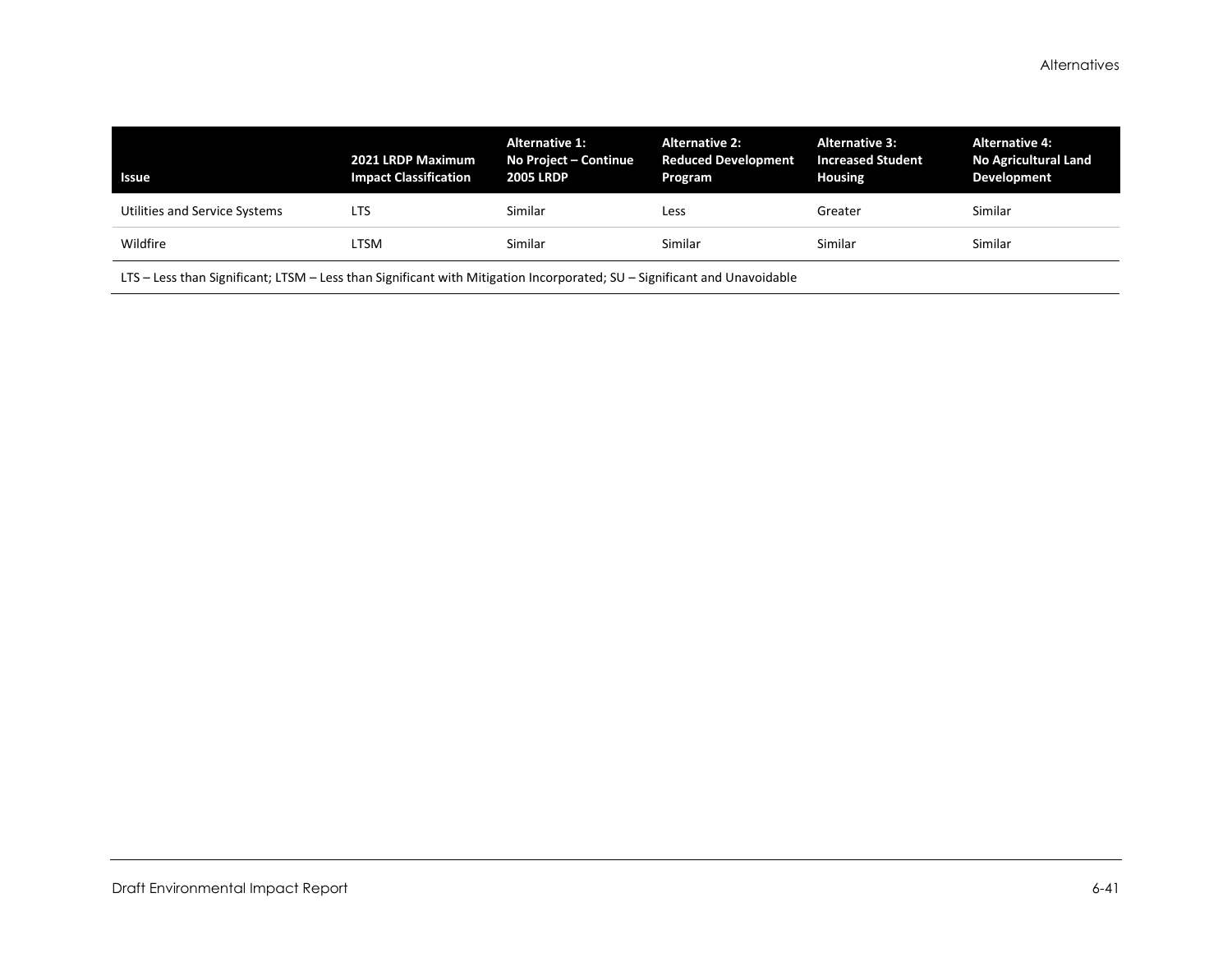#### $6.7$ Environmentally Superior Alternative

The CEQA Guidelines Section 15126.6 states that an EIR should identify the "environmentally superior" alternative. "If the environmentally superior alternative is the 'no project' alternative, the EIR shall also identify an environmentally superior alternative among the other alternatives." As shown in the Executive Summary section of this EIR, there would be significant and unavoidable impacts associated with the proposed 2021 LRDP. These impacts are related to aesthetics, agricultural resources, air quality, cultural resources, noise, and transportation. Each of the evaluated action alternatives would result in lesser environmental impacts on some environmental resources and greater impacts on others compared to the proposed 2021 LRDP. None of the action alternatives presented would reduce all the impacts associated with the proposed 2021 LRDP.

Alternative 1 (No Project Alternative), would not be considered the environmentally superior alternative as described above in Section 6.5.1. Alternative 1 would not reduce any of the significant adverse impacts, and it would result in greater impacts related agricultural resources, air quality, biological resources, energy, GHG emissions, hazards and hazardous materials, noise, population and housing, public services, transportation, and TCR. All other impacts areas would be similar to those under the proposed 2021 LRDP.

Alternative 2 (Reduced Development Program Alternative) would result in fewer impacts to biological resources, local energy consumption, local GHG emissions, noise, local transportation, and utilities and service systems compared to the proposed 2021 LRDP. Impacts to aesthetics, agricultural resources, air quality, cultural resources, regional energy consumption, geology and soils, regional GHG emissions, hazards and hazardous materials, hydrology and water quality, population and housing, public services, local recreation, regional transportation, TCR, and wildfire would be similar compared to the proposed LRDP. Impacts to regional recreation would be greater compared to the proposed 2021 LRDP.

Alternative 3 (Increased Student Housing Alternative) would result in fewer impacts related to air quality, fuel consumption, GHG emissions for Scope 3 sources, population and housing, and transportation. Impacts to aesthetics, agricultural resources, biological resources, cultural resources, energy consumption, geology and soils, GHG emissions for Scope 1 and Scope 2 emissions, hazards and hazardous materials, hydrology and water quality, public services, recreation, TCR, and wildfire would be similar compared to the proposed LRDP. Impacts related to noise and utilities and service systems would be greater under Alternative 3 compared to the proposed 2021 LRDP.

Alternative 4 (No Agricultural Land Development Alternative) results in the fewest reductions in impacts in comparison to the proposed 2021 LRDP, resulting in fewer impacts to agricultural resources. All other areas of environmental concern would have similar impacts as the proposed 2021 LRDP under Alternative 4 with the exception for noise which would have a slightly greater impact compared to the proposed 2021 LRDP.

As demonstrated, there are different tradeoffs for each alternative (e.g. local versus regional impacts), which are dependent upon the specific resource areas. Individuals and the decisionmakers may weigh these resource areas differently. Alternative 3 would result in fewer impacts to areas found to be significant and unavoidable under the proposed 2021 LRDP – air quality and transportation, and while impacts related to noise would be greater under this alternative due to the increase in students living on-campus (i.e. increase number of sensitive receptors), the decrease in the other areas of concern (fuel consumption, GHG emissions for Scope 3 sources, and population and housing) are found to be of greater local and regional value. Furthermore, although impacts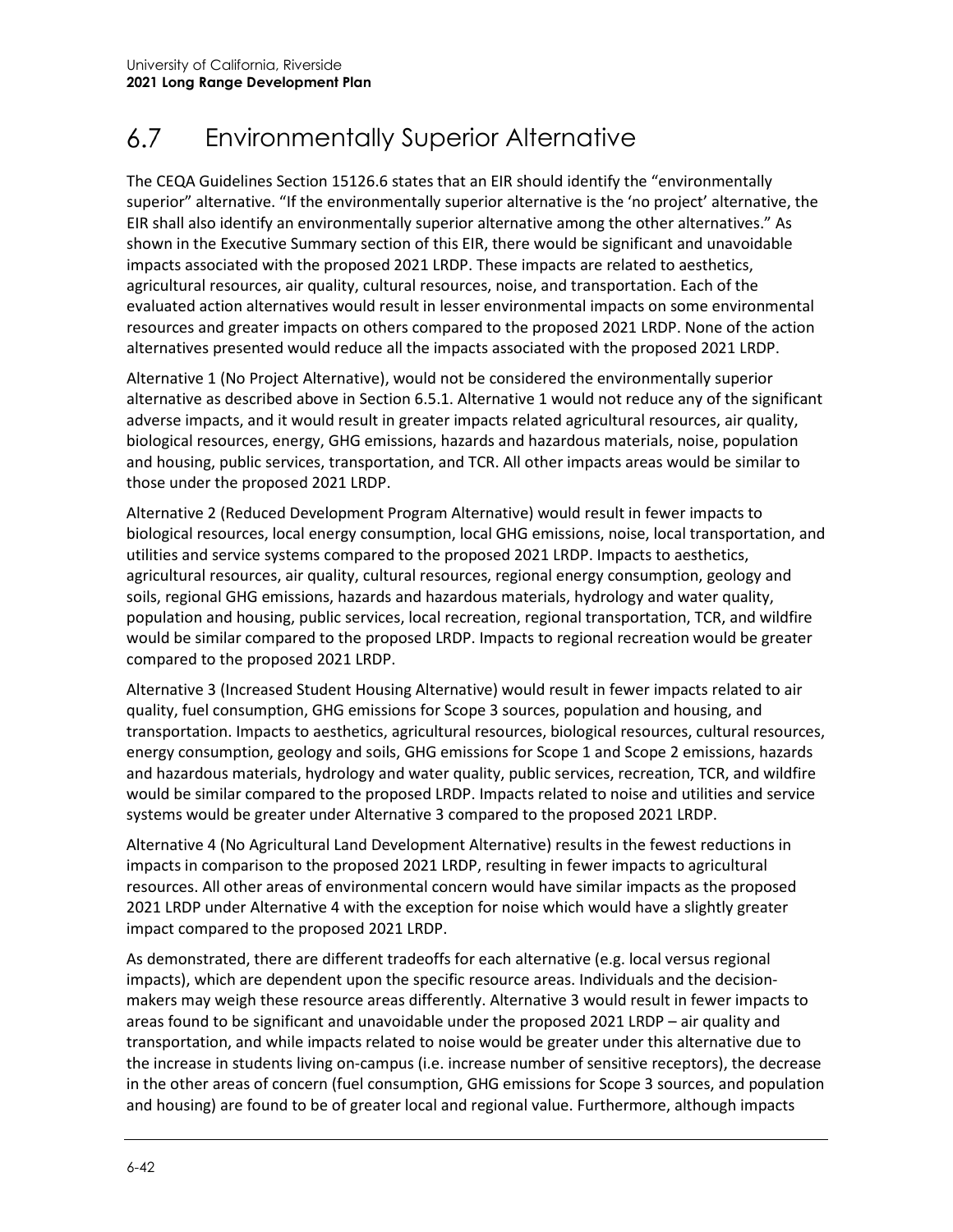related to utilities and service systems under this alternative would be greater than the proposed 2021 LRDP, they would remain less than significant, as was concluded for proposed 2021 LRDP. Therefore, the Increase Student Housing Alternative, is considered the environmentally superior alternative.